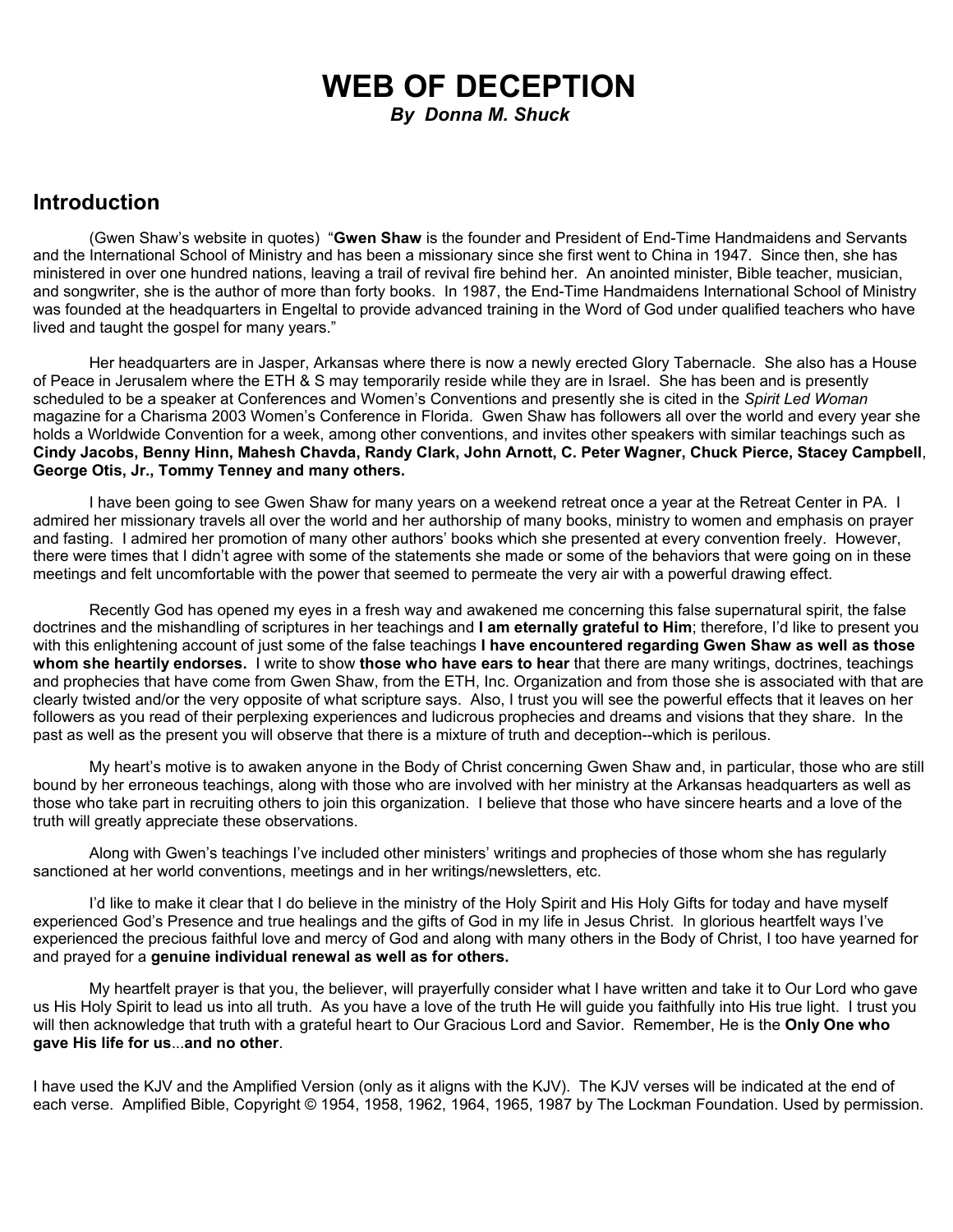# *A Bible Study on Dislodging Evil Spirits, Breaking the Curse and Restoring God's Blessing Upon the Land*

 (On the Back Cover) You are holding in your hand a weapon that will **make the devil numb**!...**You will be changed and your land will be changed** as you are awakened to rise up, go forth and do the mighty works of God....

--The Publishers

• Unfortunately, the instruction in this book regarding the taking of Holy Communion does not guarantee any deliverance from deception that is interwoven within Gwen's teachings and writings or anyone else's.

Gwen shares this 'truth' that was first shared with her by Richard Langworthy (man of God in Zimbabwe) and Colin Wilkinson (anointed servant of God from England), [as she states it].

# **HOW TO BREAK THE CURSE TO REDEEM THE LAND (emphasis, Gwen)**

- a. **Call the protecting angels of the Lord to be a canopy over you.**
- b. **Invite Jesus to come and have communion with you.** Remember, Jesus promised He would drink it with us in our Father's Kingdom. (Matthew 26:29) He is always is (sic) with us when we take communion.
- c. **Call the spirits to attention.** (NB--what spirits and how do you call them and where is this in God's Word?)

# d. **Pass the bread around.**

- **--**Each person takes a piece and divides it in half.
- **--**Each person eats one half and "sows" the other half in the ground.

 The reason...that bread speaks of strength. (Psalm 104:15) It speaks of the atoning and redemptive work of healing for all God's creation which was wrought through the broken, suffering body of Christ, *And with his stripes we are healed."* **f**Isaiah 53:5, **\***1 Peter 2:24 Even as our bodies often experience an enduement of strength and healing through the partaking of the communion bread--...in faith we speak and *impart strength and health* (emphasis, mine) **to the ground** which has lost it's strength through the curse. (Genesis 4:12)

- - --No longer will the land be barren
	- --No longer will women's wombs be barren and closed up.
	- --No longer will there be sickness and a curse upon the land.
	- You are speaking **strength, strength, strength** into the ground.

# e. **Pass the cup.**

 Thank God for the power of the precious blood of Jesus....(Ephesians 1:7, Colossians 1:14) Everyone partakes of it. **Pour the rest onto the ground as a witness that the Blood of Jesus Christ has been shed to break the curse, for the release of the land from all demonic** 

# **authority and that Christ forgives the LAND....say,** *"The curse caused by the blood of innocent people that died here is broken ONCE FOR ALL! Blood is required for blood."* **+***(Numbers 35:33,34)*

# • **Would anyone like to go where the End Time Handmaidens have ventured to cleanse the land, once for all, and see what has, rather, what** *hasn't* **happened?!**

- 9*.* **Anoint the ground with oil** just as Jacob did, for it's healing and dedication back to God. **¥**(Genesis 28:18, 19)
- 10. **Tell the spirits** that you are issuing them orders that their time of dominion is *ended.* The laws that are passed in the high courts are executed by those who enforce the law. We are God's law enforcement officers and military. We are here to execute what God has already decreed.
- 11. **Sing in the Spirit**--rejoice and dance and praise the Lord with a glad heart. The demons can't stand praise.
- 12. **Prophesy life and blessing** to the *ground* as God's Spirit leads.

13. **Divide Satan's Kingdom.** Remember: Lucifer rules through fear. The spirits have no love for each other. They too, rule those beneath them through fear. Pride and jealousy, which caused him to commit insurrection, possesses the spirits of his own ranks. Those spirits all want Lucifer's position. By dividing his kingdom it is weakened. A divided kingdom cannot stand (Matthew 12:25). (According to the Word of God Satan is moving along strongly until God's timetable declares an end for him and his devious and treacherous works). When you strike the shepherd, the "sheep" will scatter. When you strike the chief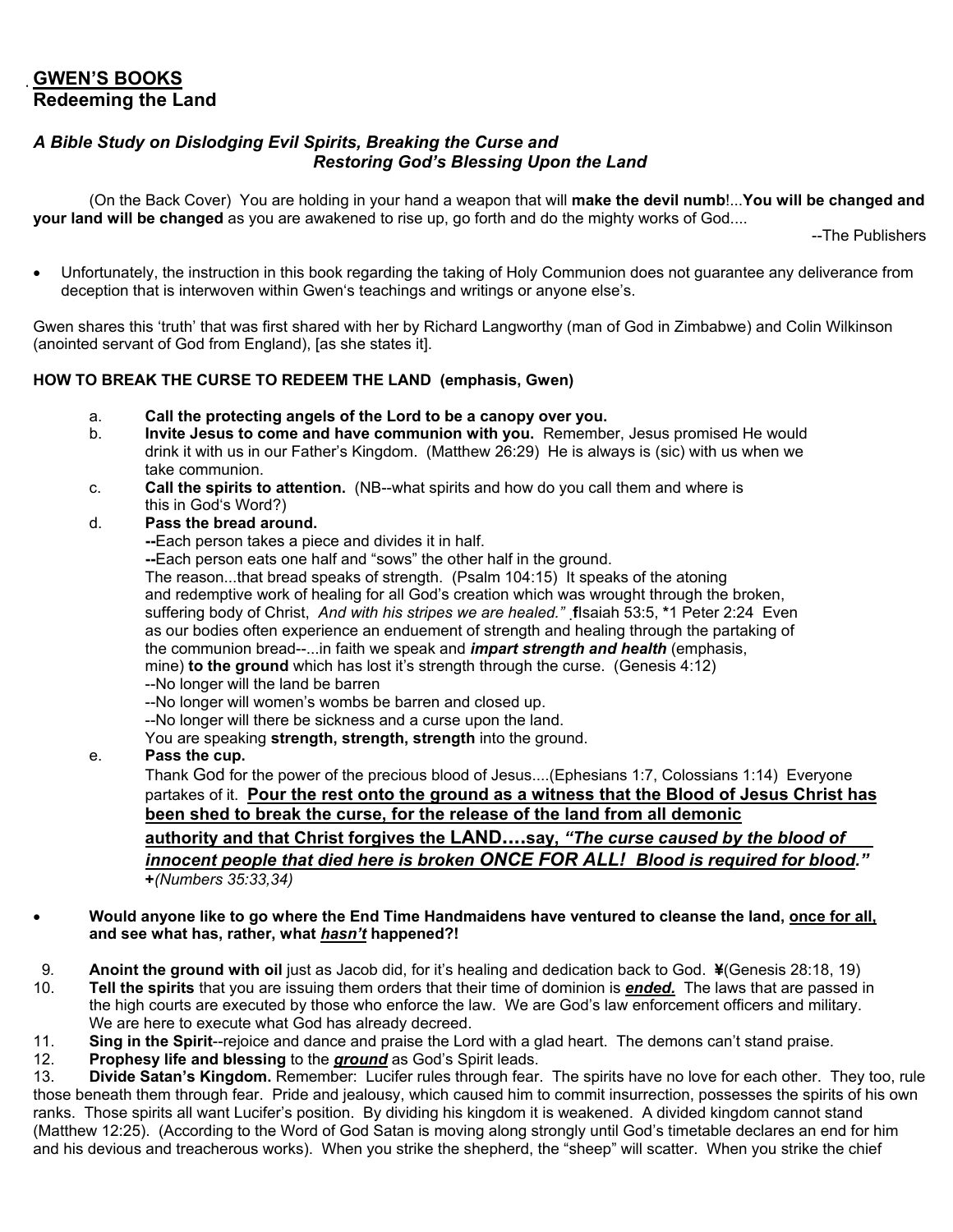demon, the lesser demons will scatter **(Zechariah 13:7, Matthew 26:31).**

14. **Praise God** because He has given you authority to cast down the strongholds of Satan. (The scripture references given are: **'2 Cor. 10:4, t1 John 4:4, Ex. 12:23** 

**Psalm 23:5--**Should we claim that this verse is in relation to the Lord's Supper or is it rather the sure testimony of David regarding the provision for all things pertaining to life and godliness, body and soul, time and eternity. Isn't this a declaration of God delivering David from his enemies and providing plenty in necessities and comforts? (Commentaries from Matthew Henry, Geneva and Wesley).

**Isa. 53:5 & also vs. 6**--"But He was wounded for our transgressions, He was bruised for our guilt and iniquities; the chastisement needful to obtain peace and well-being for us was upon Him, and with the stripes that wounded Him we are healed and made whole. All we like sheep have gone astray, we have turned every one to his own way; and the Lord has made to light on Him the guilt and iniquity of us all." [**1 Pet. 2:24, 25**] **Hebrew Honey** by Al Novak HEAL--And with His stripes we are healed. *Heal* derives from the Hebrew root *rapha* which is onomatopoeic. Its sound suggests a sewing machine and its significations are several.

- **It signifies a sewing together. Heaven's machines are set up to mend hearts, homes, churches, nations that have been rent by sin.**
- **It signifies curing a wounded person, often done by sewing up the wound.**
- **It signifies forgiveness. Such forgiveness and healing the Lord does only after the people return unto Him.**
- **It signifies comforting the wounded.**
- **It signifies a rendering wholesome.**
- **This Hebrew root** *rapha* **signifies medicine. There is only** *one* **medicine and only** *one* **Medic for the sin-sick world.**
- **It signifies health.**

# • *Observe that there are NO Hebrew meanings above pointing to physical healings. Notice also that vs. 6 coincides with the meanings given which are clearly speaking of SPIRITUAL healings.*

**\*1 Pet. 2:24 & also vs. 25--**"He personally bore our sins in His [own] body to the tree [as to an altar and offered Himself on it], that we might die (cease to exist) to sin and live to righteousness. By His wounds you have been healed. For you were going astray like [so many] sheep, but now you have come back to the Shepherd and Guardian (the Bishop) of your souls." [**Isa. 53:5, 6**] **Vine's Expository Dictionary** by W.E. Vine says IAOMAI, figuratively, of **SPIRITUAL** healing [applies to-- Matt. 13:15; John 12:40; Acts 28:27; Heb. 12:13; **1 Pet. 2:24**.

• It's plain to see, what the Greek meaning is saying about the **spiritual** meaning of the word healed and vs. 25 confirms that same meaning in vs. 24. I ask you, what ought we to believe? The clear Hebrew and Greek meanings of the word 'healed' in Isaiah and 1 Peter or what Gwen tells us is **her** interpretation? Will **you choose the Truth** over her interpretation?

**+Numbers 35:33-34**--"So you shall not thus pollute the land in which you live: for blood pollutes the land, and **no atonement can be made for the land, for the blood shed in it, but by the blood of him who shed it.** And you shall not defile the land in which you live, in the midst of which I dwell; for I the Lord dwell in the midst of the people of Israel."

# • *Note that Gwen's interpretation in entirely different than what is expressed in the Bible. Simply put, her interpretation is NOT in the Bible!*

• **¥Gen. 28:18-19**--"And Jacob rose early in the morning, and took the **stone** he had put under his head, and he set it up for a pillar [a monument to the vision in his dream], and **he poured oil on its top** [in dedication]. And he named that place Bethel [the house of God]; but the name of that city was Luz at first."

• So, where do we see anything in this verse about Jacob pouring the oil on the *GROUND?* I say that this teaching is a grave twisting of Holy Scriptures with lots of subjective theology and a capricious imagination that is leading scores of followers to dutifully pursue this ludicrous idea. **This teaching is presented as a great revelation that will make the devil numb!** Well, believers in the Lord, I tell you that this in nothing more than witchcraft and a disrespect for the true remembrance of Our Lord! **2 Tim. 2:15**--Study and be eager and do your utmost to present yourself to God approved (tested by trial), a workman who has no cause to be ashamed, **correctly analyzing and accurately dividing--rightly handling and skillfully teaching--the Word of Truth.**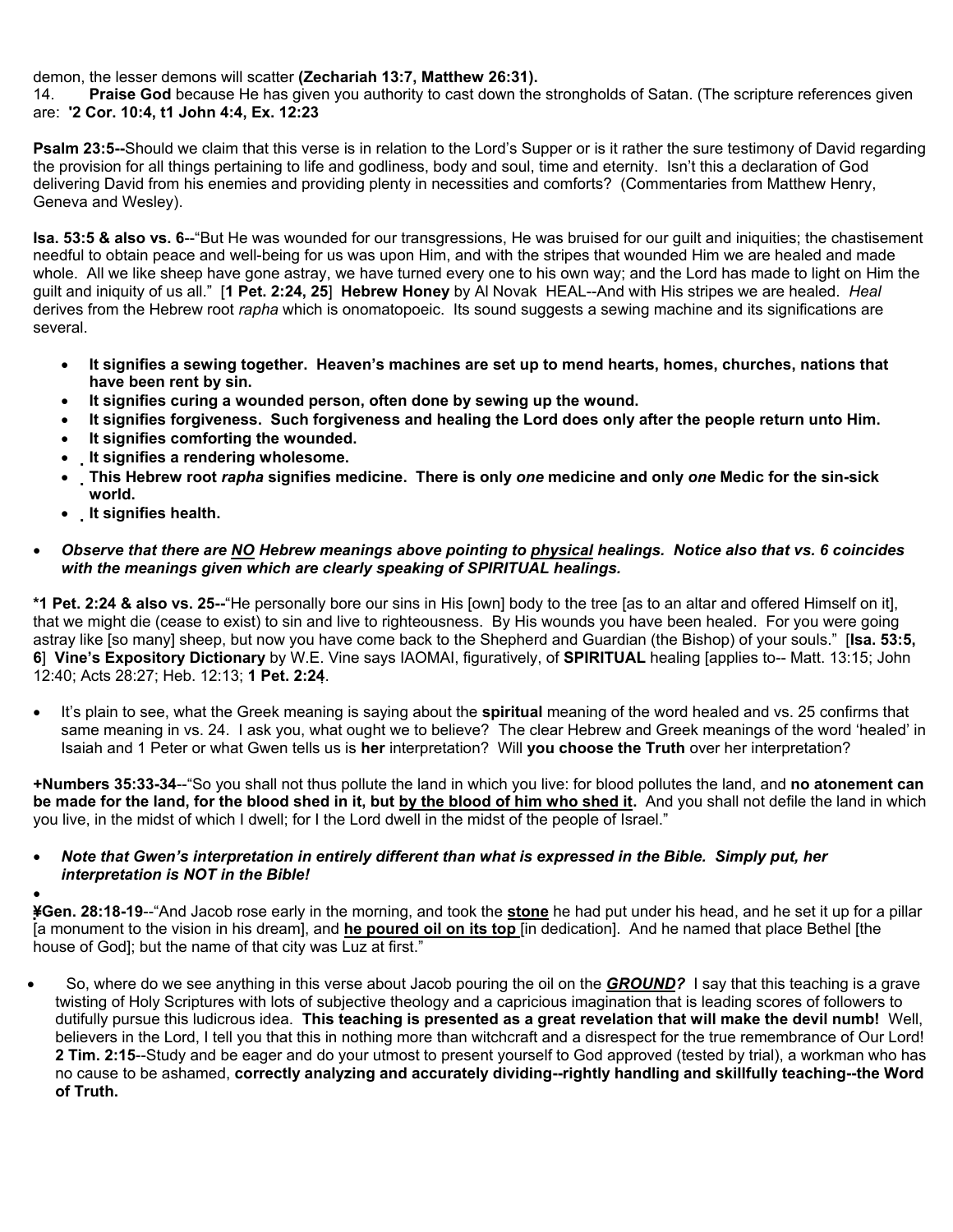**2 Cor. 10:4 & 5--**"For the weapons of our warfare are not physical (weapons of flesh and blood), but they are mighty before God for the overthrow and destruction of strongholds. [Inasmuch as we] refute arguments and theories and reasonings and every proud and lofty thing that sets itself up against the (true) knowledge of God; and we lead every thought and purpose away captive into the obedience of Christ, the Messiah, the Anointed One." It is very obvious that Paul is here referring to the power of the gospel to pull down our own thoughts and imaginations and arguments! Paul is not referring to demons. Once again the scriptures are perverted for Gwen's counterfeit indoctrination.

**1 John 4:4-5--**"Ye are of God, little children, and have overcome them, because greater is he that is in you, than he that is in the world. They are of the world; therefore speak they of the world, and the world heareth them." (KJV) So, I ask you, is this scripture describing our authority to encounter and pull down the strongholds of Satan?! I believe it's very plain that Paul is writing of the **spirit of antichrist** in the context of these passages.

 **Ex. 12:23--**"For the **Lord** will pass through to slay the Egyptians; and when He sees the blood upon the lintel and the two side posts, the **Lord** will pass over the door, and will not allow the destroyer to come into your houses to slay you." Nothing in this verse about God giving us authority to pull down the strongholds of Satan.

# **The Law of the Angels**

*Introduction--*"Love will lift you out of the dark gutter of hopelessness and despair and failure. Love will make you like God. It is the ONLY thing that will make you like God." (emphasis, Gwen)

- First of all, **love will not** make us like God and we cannot be **like God** while we are on this earth. Second of all, Gwen's statement cancels out the work of the cross and the regenerating power and work of the Holy Spirit. Paul says, "Ye became imitators of us, and of the Lord" (**1 Thess. 1:6**). but in what way? "**In the matter of being afflicted for the gospel's sake**." **1 John 3:2-3**--"Beloved, now are we the children of God; and it doth not yet appear what we shall be, but we know that, **when He shall appear, we shall be like him**; for we shall see Him as He is. And every man that hath *this hope* in him purifieth himself even as he is pure." (KJV) **Romans 8:29** in the People's NT Commentary states that! conformity to the image of God's Son is to be Christ like. In the Commentary of John Gill he writes a similar definition. It means a likeness to Christ as Son of God or conformity to him in his human nature.
- **If We Walk in the Light, as He is in the Light** by Charles H. Spurgeon

"As He is in the light! Can we ever attain to this?...We conceive it to import likeness, but not degree. We are as truly in the light,...though we cannot be there in the same measure. I cannot dwell in the sun,...but I can walk in the light of the sun; and so, though I cannot attain to that perfection of purity and truth which belongs to the Lord of hosts by nature as the infinitely good, yet I can set the Lord always before me, and strive, by the help of the indwelling Spirit, after conformity to His image...John Trapp, says, "We may be in the light as God is in the light for quality, **but not for equality**. We are to have the same light,...though, as for equality with God in His holiness and purity, that must be left until we cross the Jordan and enter into the perfection of the Most High. Mark that the blessings of sacred fellowship and perfect cleansing are bound up with walking in the light."

In chapter one Gwen relates a story of a young girl by the name of Diana who attempted suicide but the doctors brought her back to life. She quotes, "What is this thing called LOVE?" This is the question Diana cried out on her hospital bed...when the doctors brought her back to life. She found she had not run far enough to escape the hurt and pain. **And yet we ask the question, will death erase the ability to love and the power that it engenders?**"

Yes, love will lose its ability if one is separated from God and in hell! Sounds like Mormonism and/or New Age to me!

- **Pg. 4**--Here Gwen tells us Adam and Eve knew only love. "**That is why Eve was deceived by Satan in the garden**. Love knows no guile. But love must be trained to know the difference between good and evil."
- Isn't the above comment saying the **very opposite** of what God's Word says in Genesis regarding Adam and Eve's blessed state? Didn't they come into a state of sin by disobeying God in the partaking of the tree of knowledge of good and evil? In one sense she is promoting love and in another she is suggesting that love (God's Love) is somehow lacking. I see confusion and a contradiction here!
- **Pg. 7**--"**If we had perfect love**, there would be no need to preach, "Do this. Don't do this!" **We would never have to make rules**, even God would not have to give us rules and commandments."
- But wait a minute, isn't this a contradiction of what Gwen just stated in chapter 1, page 4? (above) Isn't this also a contradiction of what took place in the Garden of Eden? God gave Adam and Eve the rule He wanted them to follow in their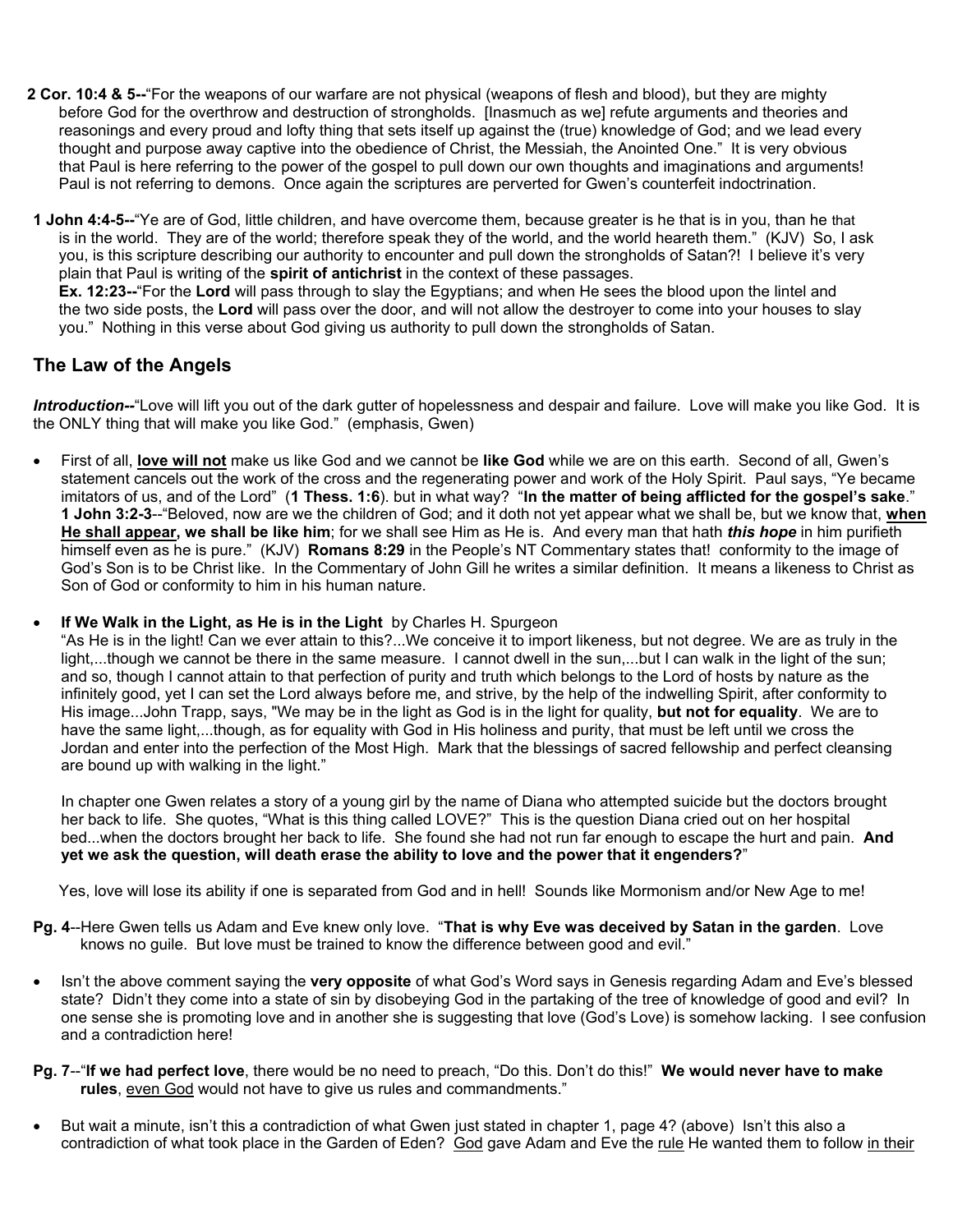#### sinless state.

- **Pg. 11**--"Your Father loves His enemies. He makes the sun to rise on the evil and the rain to fall on the unjust and **treats them with the same love** as He does the good folks and the just ones. God asks us to be just like He is. We are coming again into His likeness and His image. And we are coming into it through LOVE."
- This simply is not true! There are numerous examples that can be cited, too many to employ in the limited space of this account from scripture where God is not treating the evil the same way as the righteous. If we followed Gwen's teaching here, we could be confused and/or not exercise discernment in the proper treatment of people. Love is also coupled with truth. **Prov. 3:33-34--"**The curse of the Lord is in the house of the wicked, but he blesseth the habitation of the just. Surely he scorneth the scorners, but he giveth grace unto the lowly." (KJV) **Psalm 37: 12-13--"**The wicked plotteth against the just, and gnasheth upon him with his teeth. The Lord shall laugh at them; for he seeth that his day is coming." (KJV) **Psalm 138:6--"**Though the Lord be high, yet hath he respect unto! the lowly; but the proud he knoweth afar off." (KJV) Does Gwen's teaching from Pg. 11 line up with the Word of God here? As you can see for yourself, the answer is an obvious and emphatic **NO!**
- **Pp. 11-12 (cont.)**"...the power of love increases more and more until we become so full of love **that love becomes our very nature**, and love will shine from our expression and **transform every cell of our bodies**. Love is the secret of happiness, contentment, good health, long life and **even translation**."
- Gwen believes in and teaches the translation of our beings to another place on earth or to Heaven. Obviously Gwen is deceived and does not believe in our desperate need of God due to the depravity of our nature!
- **Pg. 13**--Gwen states that death is one enemy whom nobody has conquered except Jesus, Enoch, Elijah and **maybe a few hidden ones**.
- Another example of Gwen believing in the translation of souls to Heaven for today and misleading her deluded followers.

**Pg. 15--**Gwen here relates that the Moslem, Jew and pagan looked on **our inquisition** of saints and turned away from our Jesus.

• Those who are responsible for the inquisition were *not true Christians!* They were Catholics along with others. Gwen believes in ecumenism. At times through the years she would make positive comments regarding the Catholics, Popes, etc. and just this past year, May, 2002, she commented about how wonderful it was to be with her Catholic brothers and sisters and take the Holy Communion with them. I have sent informative papers to Gwen exposing the false doctrines of Catholicism several years ago and also once again this last year and I have never received a personal reply from her. (One needs only to read *Fox's Book of Martyrs* to find the truth about the inquisitions throughout the centuries! Taken from *A Woman Rides the Beast* by Dave Hunt, Published by Harvest House Publishers. Jean Antoine Llorente writes about the horrid conduct of this Holy Office [Inquisition] in Spain...that arrested the progress of arts, sciences, industry and commerce...instigating the expulsion of the Jews and the Moors,...immolating more than three hundred thousand victims.--Jean Antoine Llorente, Secretary to the Spanish Inquisition, 1790-92. [Pg. 242] Will Durant writes that compared with the persecution of heresy in Europe from 1227 to 1492, the persecution of Christians by Romans in the first three centuries after Christ was a mild and humane procedure. He goes on to say that we must rank the Inquisition, along with the wars and persecutions of our time, as among the darkest blots on the record of mankind, revealing a ferocity unknown in any beast. "De Rosa points out that Pope John Paul II--knows the church was responsible for persecuting Jews, for the Inquisition, for slaughtering heretics by the thousands, for reintroducing torture into Europe as part of the judicial process. You can continue to read of the Holocaust, the slaughter of the Serbs, the ratlines which facilitated the escape of Nazi war criminals and Catholic clergy, etc. right up to the ever present inquisition office which goes by the name of Congregation for the Doctrine of the Faith." Now I ask you, follower of Gwen Shaw and her organization, do you really believe that this leader does not know the history of the Catholic Church with its unspeakable conduct and ceaseless, cruel inquisitions?!

 The pope recently announced the addition of five new "mysteries of light" to...the rosary. He also announced the beginning of the "Year of the Rosary" which will extend from mid-October 2002-October 2003. Pope John has inscribed on his vestment words (in Latin) which mean "Totally Yours, Mary." For additional evidence see **www.osv.com/rosary/index.htm** 

For further shocking information see: **[www.cuttingedge.org/n1034.html](http://www.cuttingedge.org/n1034.html) [www.thebereancall.org](http://www.thebereancall.org/)** (back issues--3/99, 10/99, 6/01, 9/01, 7/02)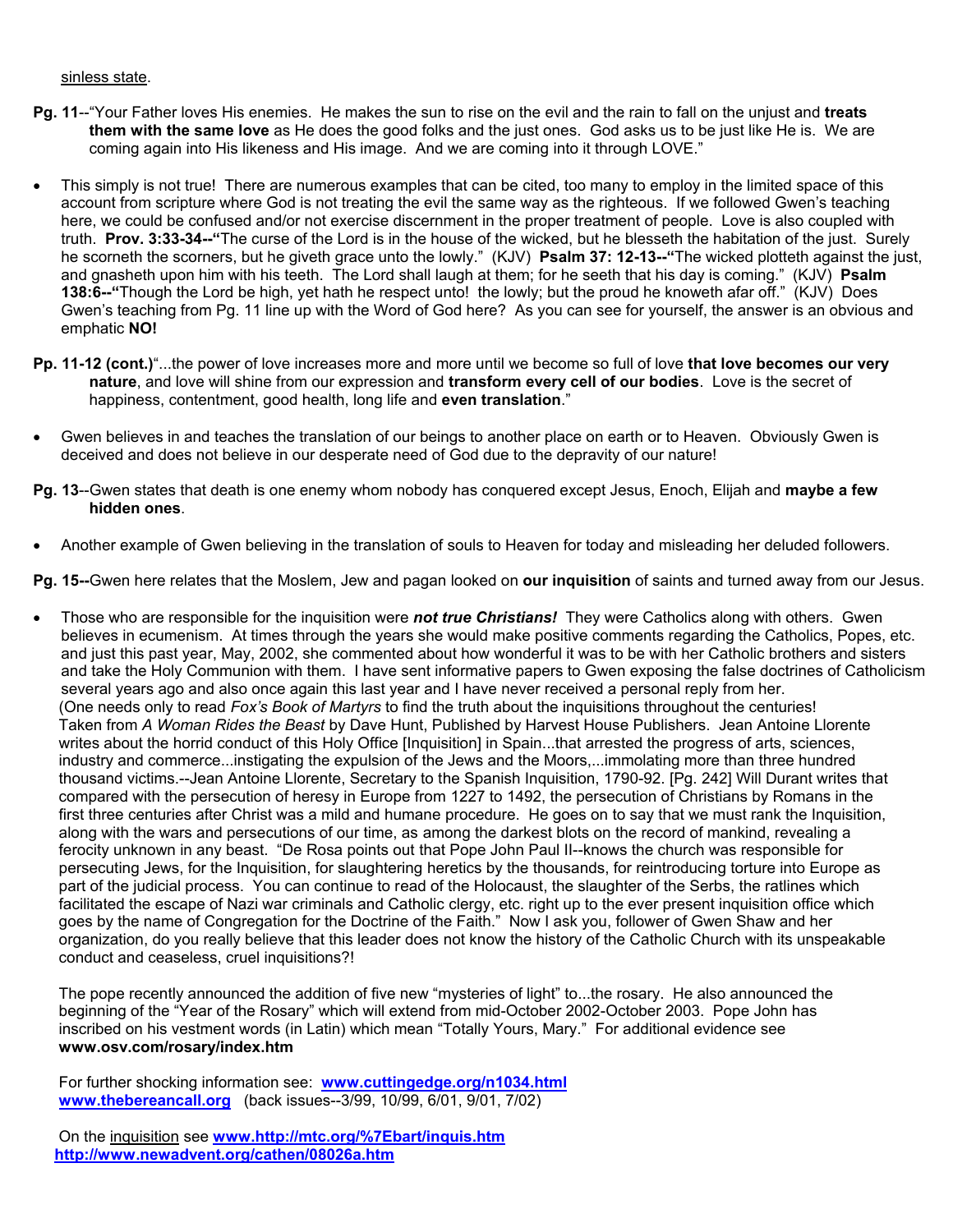**<http://www.geocities.com/iberianinquisition/office.html> [http://www.reformation.org/jesuit\\_oath\\_in\\_action.html](http://www.reformation.org/jesuit_oath_in_action.html)**

On Mother Teresa who was upheld many times by Gwen and pictured with her in one of her newsletters, see  **<http://www.ascension-research.org/mother.html>**

Please go to **[www.reformation.org](http://www.reformation.org/)** and **[www.catholicconcerns.com](http://www.catholicconcerns.com/)** for a full coverage of the inquisition and ecumenism. **Titus 1:9**--"He must hold fast to the sure and trustworthy Word of God as he was taught it, so that he may be able both to give stimulating instruction and encouragement in **sound (wholesome) doctrine, and to refute and convict those who contradict and oppose it--showing the wayward their error.**"

- **Pg. 27**--Gwen quotes **Isaiah 43:18** which says, "Remember ye not the former things, neither consider the things of old." Then she goes on to say that "The NEW THING that God is doing, is that He is sending a spiritual awakening of love yet that most of God's children are praying for a great revival. However, she says that the revival God wants to send is a revival of love.
- This is not what Gwen stated in her comments on Toronto, et al in her following newsletters as you will read further on.
- **Pg. 67**--Gwen here tells the story of God causing Adam to go into a "deep sleep" so He could take a rib out of Adam. But she also relates that another translation says that God took a cell out of Adam. The meaning she gives for "a cell" is: "A small compartment or bounded area which is part of a whole." Her interpretation is that "God took a womb out of Adam," for the definition of womb is parallel to that of a "cell" in some respects....She goes on to say that we can understand that God took the "cell" or the "womb" out of Adam and with that created the "womb-man" or "woman." ...God is not only "male," He is "female." One of His names is El-Shaddai, **which means "Mother-God.**"...Only man was to be joined permanently with his mate because God made them "male and female"....When He created you, He created your mate...." She continues to write as though God intended for each person to have their own mate and for no one to live "alone."
- "Flesh from my flesh, bone from my bones." This is one of the first Biblical idioms that comes from the second chapter of Genesis. You can use it to refer to someone you are close to....The phrase originally referred to the relationship between Adam and Eve, since Eve was said to be created from Adam's rib. When Adam woke up and saw the woman, he said: "This at last is a bone of my bones and a flesh of my flesh." (Gen. 2:23) Taken from **[www.transparent.com/newsletter/hebrew/2000/feb\\_00.htm](http://www.transparent.com/newsletter/hebrew/2000/feb_00.htm)**

NB-what about Paul and the eunuchs of the bible? What about Paul's counsel to those in **1 Cor. 7:32-35**  which says, "My desire is to have you free from all anxiety and distressing care. The unmarried [man] is anxious about the things of the Lord, how he may please the Lord; But the married man is anxious about worldly matters, how he may please his wife. And he is drawn in diverging directions--his interests are divided, and he is distracted [from his devotion to God]. And the unmarried woman or girl is concerned and anxious about the matters of the Lord, how to be wholly separated and set apart in body and spirit; but the married woman has her cares [centered] in earthly affairs, how she may please her husband. Now I say this for your own welfare and profit, not to put (a halter of) restraint upon you, but to promote what is seemly and good order and to secure your undistracted and undivided devotion to the Lord."

 And in all of my searching I have **not** found one meaning that is the same as Gwen purports it to be. El Shaddai means the **All Sufficient One**. El Shaddai is the name of God which sets Him forth primarily as the **strengthener and satisfier of His people**.

- **Pg. 102-104**--Gwen shares an account about Padre Pio whom she says was a holy priest who bore the stigmata for forty-nine years. She says that the Lord gave him a ministry of healing the sick and the broken-hearted. She goes to say that he still was hated and persecuted and the evil and wickedness of men nailed him (Padre Pio) to the cross. **For two pages she heartily relates a story of a man who cursed Pater Pio and was immediately stricken dead**, but Padre Pio knew all about it. And Padre Pio said that he was right with God and the instant the curse was spoken on him that it struck the man on the spot.
- NB--Of course, there is an intimidating warning **written to all of us** attached to the story and this is the kind of nonsense that Gwen eagerly promotes and passes on to her admiring followers. Is this the kind of woman you want to follow, one who doesn't even seem to know the basics regarding Roman Catholicism as it opposes the true God and His true words and His true Spirit? Rather, she seems to take delight in supporting such inconceivable nonsense and passing the ludicrous stories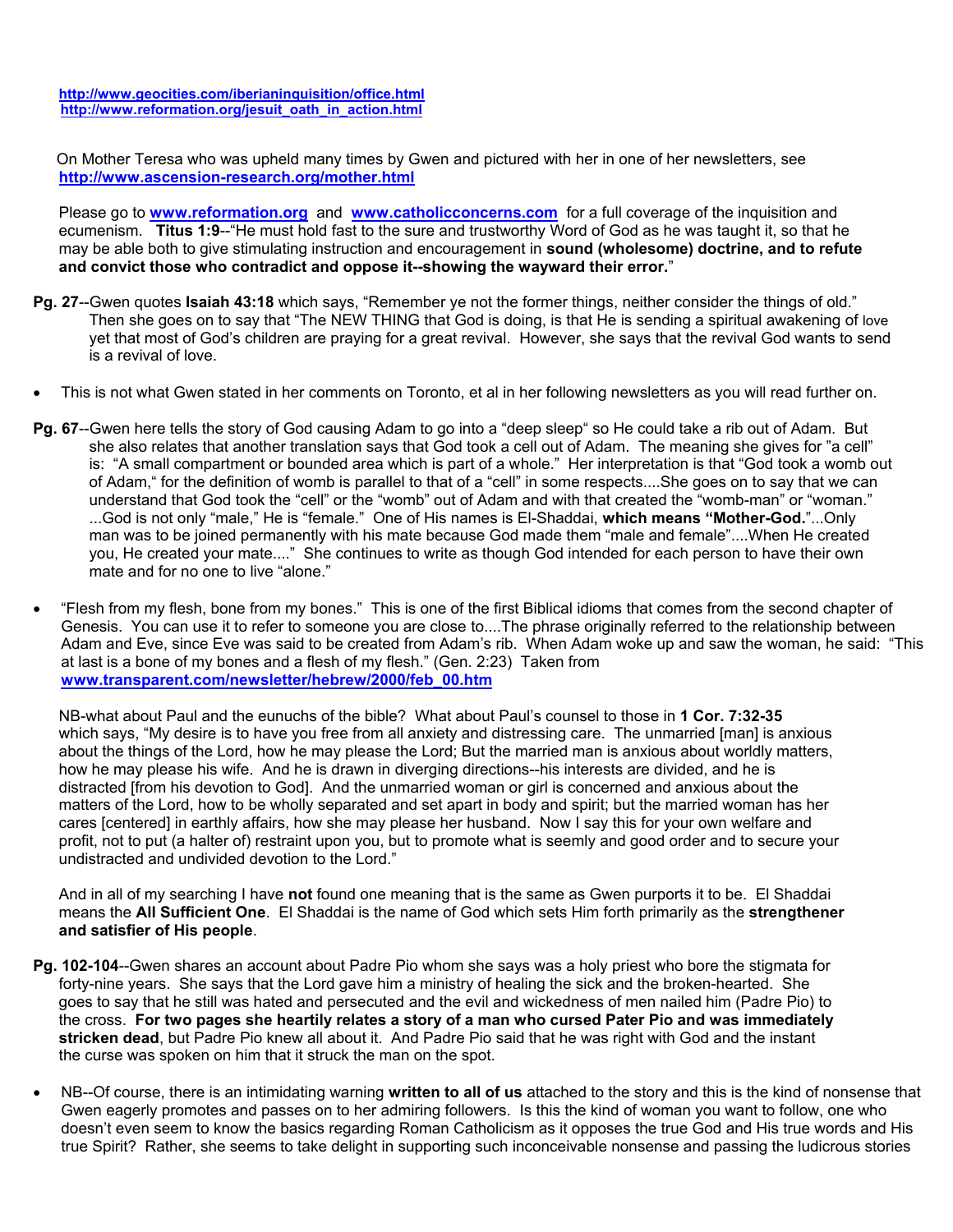on to her followers and or readers! The stigmata of Padre Pio is nothing short of heresy! Read on.

• From *A Woman Rides the Beast* by Dave Hunt, Published by Harvest House Publishers Pg. 182-183--"...the Church (RCC) would accept the claim that the sufferings (of the stigmata) endured for 50 years by a monk named Padre Pio were also in payment for the sins of the world. Pio claimed that more spirits of the dead than living persons visited him in his monastery cell. The spirits came to thank him for paying for their sins with his sufferings so they could be released from purgatory and go to heaven....There is nothing left for sinners to pay in order to receive the pardon offered by God's grace...."It is finished!" To suggest otherwise is **serious heresy** ....Such blasphemy is one of the abominations to which the RCC has given birth and which she still nurtures today. Can there be any greater abomination than teaching that sinners for whom Christ paid the full penalty of sin need yet to "make expiation for their own sins and the sins of others"?...."abomination" is a spiritual term associated with idolatry."

**Pg. 118--**"...it was so glorious that I could hardly keep body and soul together. The love was so tremendous that **I felt I could be translated.**"

- Here again Gwen shares her belief in the translation of her person to another place.
- **Pg. 146**--First Gwen refers to the scriptures in **Isa. 25:3, 7, 8** & then to **Isa. 26:8-19**--where it talks about being with child and bringing forth wind and not bringing forth any deliverance. But she says that something is going to happen. "**We shall fall in love with our heavenly bridegroom and within the bride a miracle of**  *immaculate conception* **shall take place**. The sons of God, the beautiful people, strong and anointed with love, shall arise."
- Is this an elite group? Only the strong and beautiful people?! And where is there anything in the bible about this *immaculate conception* that is going to take place? **2 Cor. 1:13--"**For we write you nothing else but simply what you can read and understand--that is, there is no double meaning to what we say--and I hope that you will become thoroughly acquainted [with divine things] and know and understand [them] accurately and well to the end." (N.B.--In other words, you don't have to read between the lines!)
- **Pg. 177-178**--"...Constantine, the great Roman Emperor..., **saw a great cross.** The words were given to him, **"In This Sign Conquer,"**....He knew this was the sign of the Christians. It is with this sign that he went into battle and God gave him a glorious victory. From that time on he was a Christian."
- Excerpt on Constantine taken from *A Woman Rides the Beast* by Dave Hunt, Published by Harvest House Publishers Pp. 157-158--"Today's popes, who bear Constantine's titles and wear his regalia, are *his* successors, not Peter's....Constantine,"...was the head of the church....[I was agreed] that he [the emperor] was "the inspired oracle, the apostle of Church wisdom."....The very idea of a Church Council was invented by Constantine, who, in spite of his professed "conversion" to Christ, **remained a pagan**....Constantine...continued to rely upon "pagan magic formulas to protect crops and heal disease." That Constantine murdered those who might have had a claim to his throne...is further evidence that his "conversion" to Christianity was...a clever political maneuver. ...Constantine remained...very much the Pagan of his early life. His furious tempers,...spared not the lives even of his wife and son...Pg. 45--....part of the apostasy is the ecumenical movement, which is literally setting the stage for a union between all religions and even influences evangelicals as well. An Antichrist "Christianity" must be created which embraces all religions and which all religions will embrace--precisely what is occurring today with astonishing speed. The Latin equivalent of the Greek "anti" is "vicarius," from which comes "vicar."..."vicar of Christ" literally means Antichrist. **...[a title inherited] from Constantine.** His future counterpart, the coming world ruler over the revived Roman Empire, will be *the* Antichrist."

 Are we to believe that Gwen, who has sophisticated access to various resources could not do her research regarding Constantine or is there an underlying motivation as to why she is a proponent of the RCC; thus leading others astray with false doctrines?

Let's consider Gwen's comment about the cross. Extracted from [www.banner.org.uk/res/theglory.html](http://www.banner.org.uk/res/theglory.html) --"The cross is a VERY ancient and meaningful symbol. It could hardly be a better choice for this deceptive mark, since it means all things to all men!" And from [www.banner.org.uk/res/theglory2.html](http://www.banner.org.uk/res/theglory2.html) --"The cross, in fact had existed for centuries before the time **of Christ** as a powerful symbol of interaction between man and the gods, the spiritual and the earthly. (emphasis, Tricia Tillin) Constantine's vision or dream of a cross...is often treated...as a genuine vision from God. However, the facts belie this. Constantine was, and remained, a sun-worshipper to the day of his death. (Remember that the cross is, above all, a sun/fire-symbol and emblem of the sun-god in all cultures...t! he cross of Constantine still stands for a COUNTERFEIT FAITH....In the end of time he [Satan] is still promising his leaders *"in this sign (X) conquer." ...*New Agers testify: *"The cross...is the great symbol of light and of consciousness and signifies the vertical light and the horizontal light, the power of*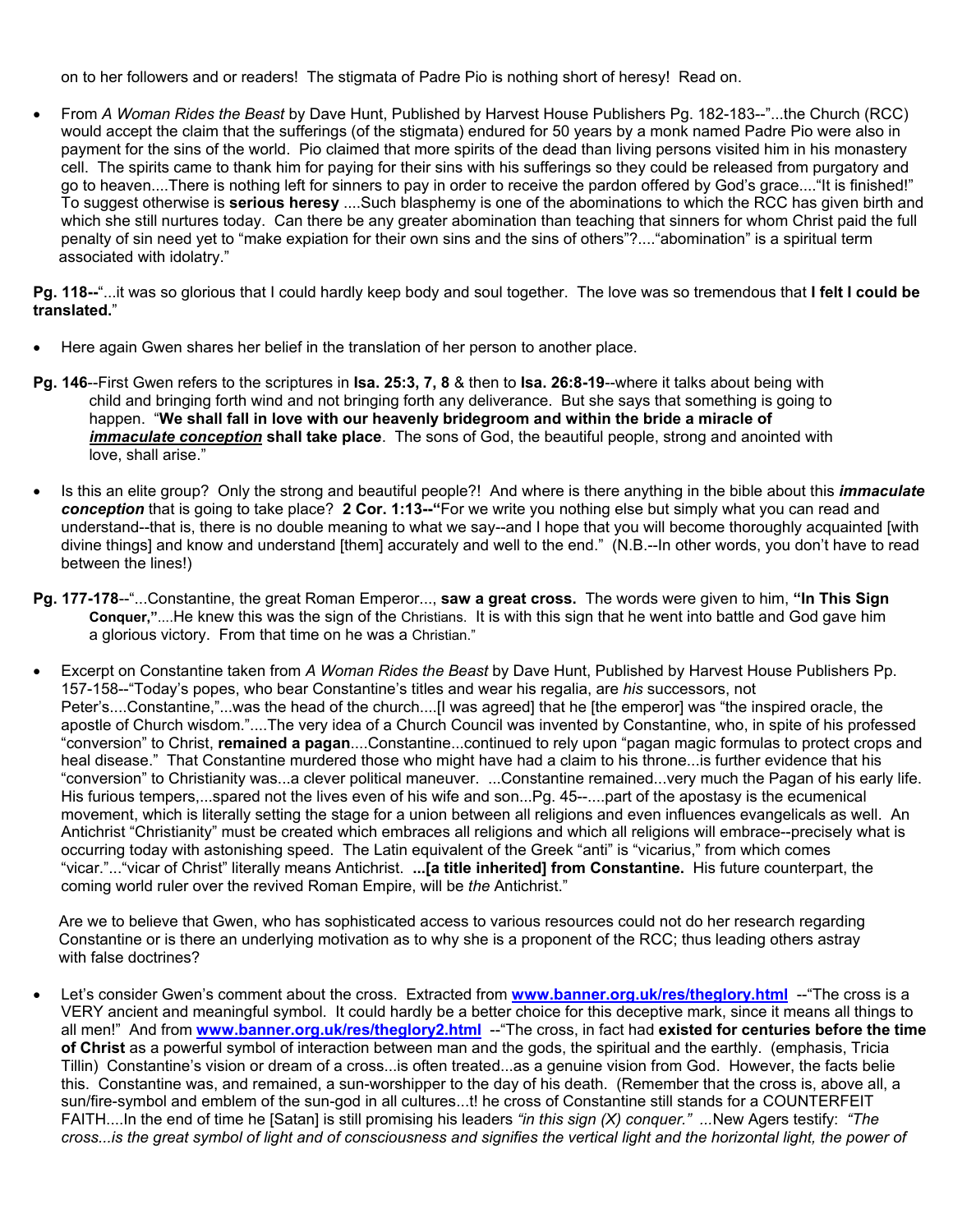*attraction and the power of radiation, soul life and service. The cross as now made in the Catholic Churches,...is the sign of matter...The cross which the [esoteric disciples'] group will make is the cross of christ and the christ consciousness. Gradually this cross of christ (the cross of the risen christ) will supersede the cross of matter and the Mother aspect. Its likeness to the swastika is obvious and will be one of the reasons for its disappearance." [Alice Bailey in "Glamour, a World Problem", Section 3]* So much for Gwen's deceptive instruction to us of the sign of the ! cross!

- **Pg. 260**--On this page Gwen teaches that there is such power in hoping and that when **our mind is working in a positive way that miracles will begin to happen. She instructs her followers to make a picture in their minds of a beautiful, God-promised**, **love-inspired thing and to keep that picture in their minds**. (Visualization) She offers us a quote, supposedly from Jesus, (but not the Jesus of the Bible). **"Out of the heart proceedeth all that is in a man's soul." (NB--There is no such scripture!)** "He meant, "out of the mind," because **in your heart there is really nothing; it is only another part of your body like the lungs or liver.** But the innermost part of you, the "*heart*" of you is your *mind*. And your *mind* is the *key to all your life*." [Gwen then quotes **Phil. 4:8**]
- This sounds like it came straight from the New Age, the Occult, and the Word of Faith doctrines; anything but the Word of God! Regarding the scripture, perhaps Gwen was referring to the scriptures in **Mat. 12:34-35** which say "O gener-ation of vipers, how can ye, being evil, speak good things? For out of the abundance of the heart the mouth speaketh. A good man out of the good treasure of the heart bringeth forth good things, and an evil man out of the evil treasure bringeth forth evil things." (KJV)

 For more astounding information on the New Age teachings (which are riddled throughout *The Law of the Angels*, please see **[www.diakrisis.org](http://www.diakrisis.org/)** and from www.**[crmspokane.org/revivalpractice.htm](http://www.crmspokane.org/revivalpractice.htm)** .Visualization, according to a well known witch, is the spring board of all the magic they use. It is the center piece of witchcraft.

# **Endued with Light to Reign Forever**

# **Pg. 4--The Miracle of Creation and Incarnation**

"As the Spirit of God moved over the scene, an awakening was begun in both the heart of *Elohyim* and also upon the wasted, desolate "semen" of this planet. When Mary asked Gabriel," *How shall this be, seeing I know not a man?"* (Luke 1:34), Gabriel answered her,...*The Holy Ghost shall come upon thee, and the power of the Highest shall overshadow thee: Therefore also that holy thing which shall be born of thee shall be called the Son of God." (*Luke 1:35) Mary conceived the miracle seed of life in her womb when the Spirit of God came upon her and overshadowed her. **The Creator,** *Elohiym,* **divided Himself** (all form of foetal life is created by division and multiplication; the cells constantly divide and multiply to form the body of the infant child), and deposited Himself into her womb in the form of a human foetus."

# • **This is all presented as truth and as revelation knowledge! As for the Creator dividing Himself, this is nothing but utter heresy!**

- **Pg. 11--**"When the Light of God comes upon you in its fullness, you move into a new dimension where it is possible for you to escape time. Matter, all flesh, will cease to exist in this carnal condition as we walk in the Light, even as He is in the Light. All carnality will be extinguished by the Light of His glory, but our spirits will live forever because there is no decay, no regression and no death in Light. He has translated us out of the Kingdom of Darkness into His Kingdom of **Light.** (emphasis, Gwen) This is why we have eternal life. The miracle of Light has already entered into our spirits and will transmit itself to our bodies. **One of these days we will disappear from this earth's scene just like Enoch and Elijah. There won't be a body left behind for anyone to bury. Glorified matter will cease to exist as matter. It will be** *translated* **and glorified into** *athanasia.*"(immortality)
- **This is purely a Latter Rain doctrine!**

# **Some Speakers and Musicians Gwen has Presented at her Conventions**<br>Robert Shattles **George Otis. Jr.**

John and Carol Arnott - 1997 Shirley Smith Benny Hinn - 2001 **Aline Baxley** Mahesh and Bonnie Chavda -1997 Charlotte Chavas Cindy Jacobs Ruth Heflin - 1997 **The State of Tommy Tenney**<br>Randy Clark -1996 **The State of Tommy Tenney** Chuck Pierce **Roberts Liardon** George Otis, Sr. **Michael Brown** 

George Otis, Jr. Stacey & Wes Campbell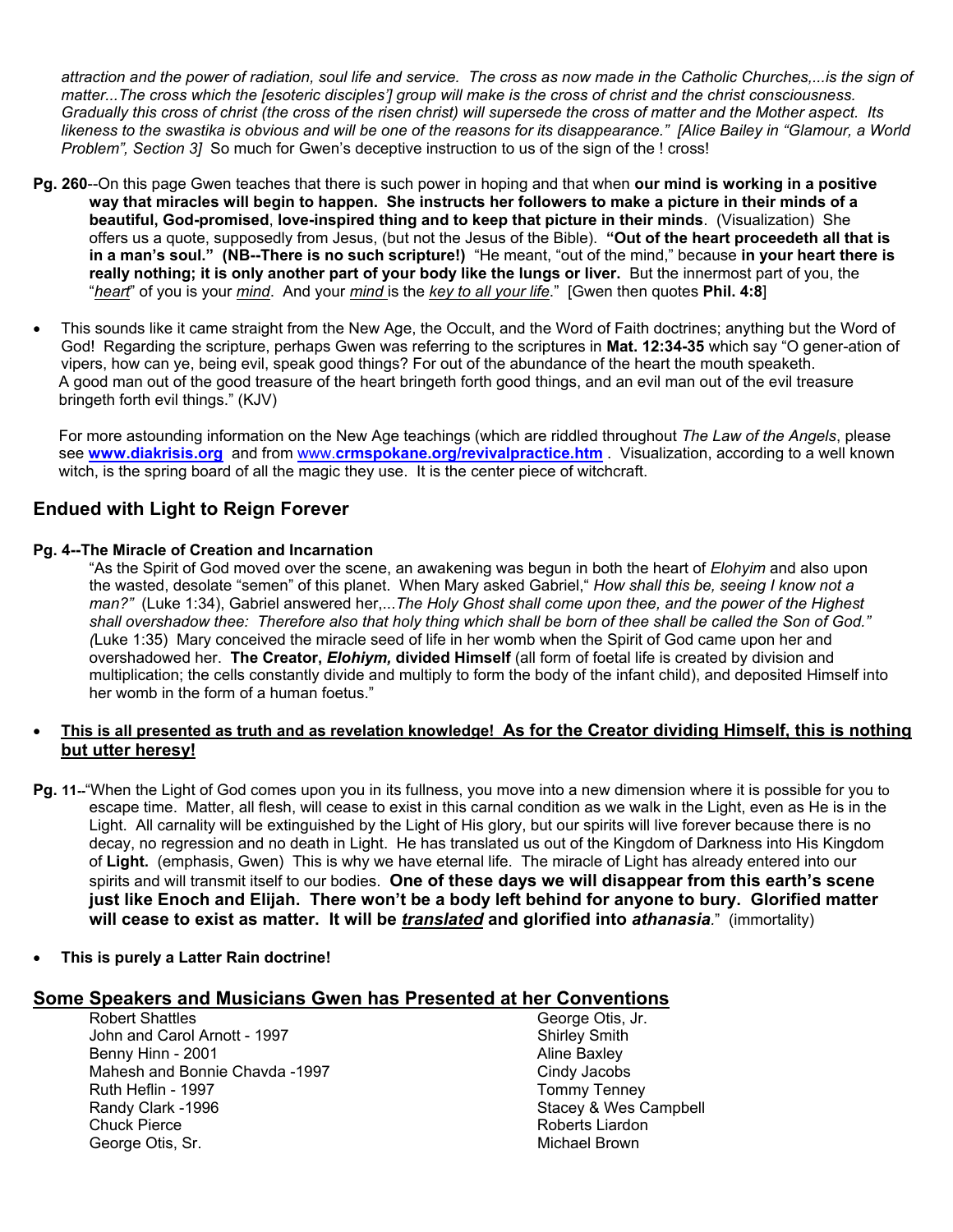Rev. E. Jibuike, D. D. Rob Stearns Derek Kuhn Derek Prince

# **Partial List of Books Authored by Others and Sold by ETH<br>This is That--Aimee Semple McPh**<br>This is That--Aimee Semple McPh

- In His Presence-E.W. Kenyon **Maria W. Etter--Her Life and Ministry** Maria W. Etter--Her Life and Ministry God Calling & God at Eventide-Two Listeners Christ the Healer--F. F. Bosworth The Lost Books of the Bible I Believe in Miracles--Katherine Kuhlman John Alexander Dowie-Gordon Lindsay To Heal the Sick--Charles and Frances Hunter Adventures in God-John G. Lake<br>
A Divine Revelation of Heaven-Mary K. Baxter<br>
A Divine Revelation of Heaven-Mary K. Baxter<br>
A Aimee: The Life & Story of Aimee S. Mc The Final Quest-by Rick Joyner **A Diary of Signs & Wonders--Maria W. Etter** A Diary of Signs & Wonders--Maria W. Etter Carl Hahn's books on his Daily Angel Visits (over 5 yrs) Books by T. D. Jakes Angels on Assignment-Roland Buck Glory, Revival Glory & River Glory--Ruth Heflin God's Generals-Roberts Liardon **International Contra Contra Contra Contra Contra Contra Contra Contra Contra Contra Contra Contra Contra Contra Contra Contra Contra Contra Contra Contra Contra Contra Contra Contra Contra C** The Bible Code-Michael Drosnin **A Divine Revelation of Hell--Mary K. Baxter** A Divine Revelation of Hell--Mary K. Baxter Let No One Deceive You-Michael L. Brown Cross Pollination--Lila Terhune The Pursuit of Revival-Stephen Hill Elijah's Revolution--Jim Goll & Lou Engle Holy Ghost Sermons-Maria W. Etter The Fire of His Holiness--Sergio Scataglini He and I--Gabrielle Bossis (promotes Mary) Feast of Fire: The Father's Day Outpouring --John Kilpatrick Apostles, Prophets, & the Coming Move of God--Dr. Bill Hamon Books by Benny Hinn Let No One Deceive You--Michael Brown Books by Dr. Bill Hamon Books by Cindy Jacobs Books by Jim Goll and Books by Jim Goll
- This is That--Aimee Semple McPherson Aimee: The Life & Story of Aimee S. McPherson

# **A Partial List of People Gwen has Promoted While at the Christian Retreat**

# **Aimee Semple McPherson**

• Aimee was one of Gwen's favorites as she loved to talk about her life and ministry at the retreat many times through the years. Gwen always upheld Aimee and sold her books.

Aimee's quote from one of her sermons--**http://www.libertyharbor.org/sermon.htm - "**You have no business being sick everyone of you should get well and get up and go to work, huh? Get up and go to work and earn some money and help send the gospel out! Amen!" **<http://www.wayoflife.org/fbns/strange2.htm>-** McPherson rejected the social taboos preached against by Bible-believing churches of that day. She bobbed her hair and started drinking, dancing, and wearing short skirts. In her early years she had preached against such things. Her choir director, Gladwyn Nichols, and the entire 300-member choir resigned because of her lifestyle. He told the press that they left because of "Aimee's surrender to worldliness..." (Robert Bahr, *Least of All Saints*, p. 259). Aimee McPherson promised that physical healing is available to those who have complete faith. In spite of this, most who came to her meetings in search ! of healing left disappointed. Though there were some notable healings documented under McPherson's ministry, one of McPherson's biographers, Daniel Epstein (though extremely sympathetic to her), admitted that those healed were "mostly diseases of the immune system, or attributed to hysteria." He said: "Sister Aimee is not credited with raising anyone from the dead, correcting a harelip or cleft palate, or restoring a missing limb, digit, or internal organ" (Epstein, *Sister Aimee*, New York: Harcourt, Brace Jovanovich, 1993, p. 112). McPherson preached an unscriptural positive-only message which predated the New Evangelical approach by many decades.

# **William Branham**

• Gwen has always made it a point to profess her staunch defense of William Branham, lifting him up repeatedly at the retreat conferences several times over the years and calling him a **man of God**. Gwen made this statement about Branham being a man of God as recently as May, 2002 (Retreat in PA).

**Excerpts taken from [www.geocities.com/Bob\\_Hunter/kingdom2.htm](http://www.geocities.com/Bob_Hunter/kingdom2.htm)** (Paraphrase--William Branhams's gravesite is covered with a pyramid with an eagle on the top of it and the names of the seven churches of Revelation are listed on the pyramid. William Branham is represented by the Lacodicean church on the pyramid).

 Branham was warmly welcomed by Pentecostal churches and organizations such as the Full Gospel Men's Fellowship International. This organization in particular provided his most reliable support. In 1961, the editor of FGBMFI's magazine, 'Voice,' wrote, **"In Bible Days, there were men of God who were Prophets and Seers. But in all the Sacred Records,** *none of these had a greater ministry than that of William Branham***.**"Toward the end of his career, however, Branham's public espousal of his strange doctrines became even more controversial and he was used less and less by the FGBMFI, though for several years his speaking engagements were underwritten by local chapters. Many of Branham's followers believed that he had truly come in the spirit of Elijah; some believed him to be God, born of a virgin. They fully expected him to rise from the dead and come back to them at the end of thr! ee days.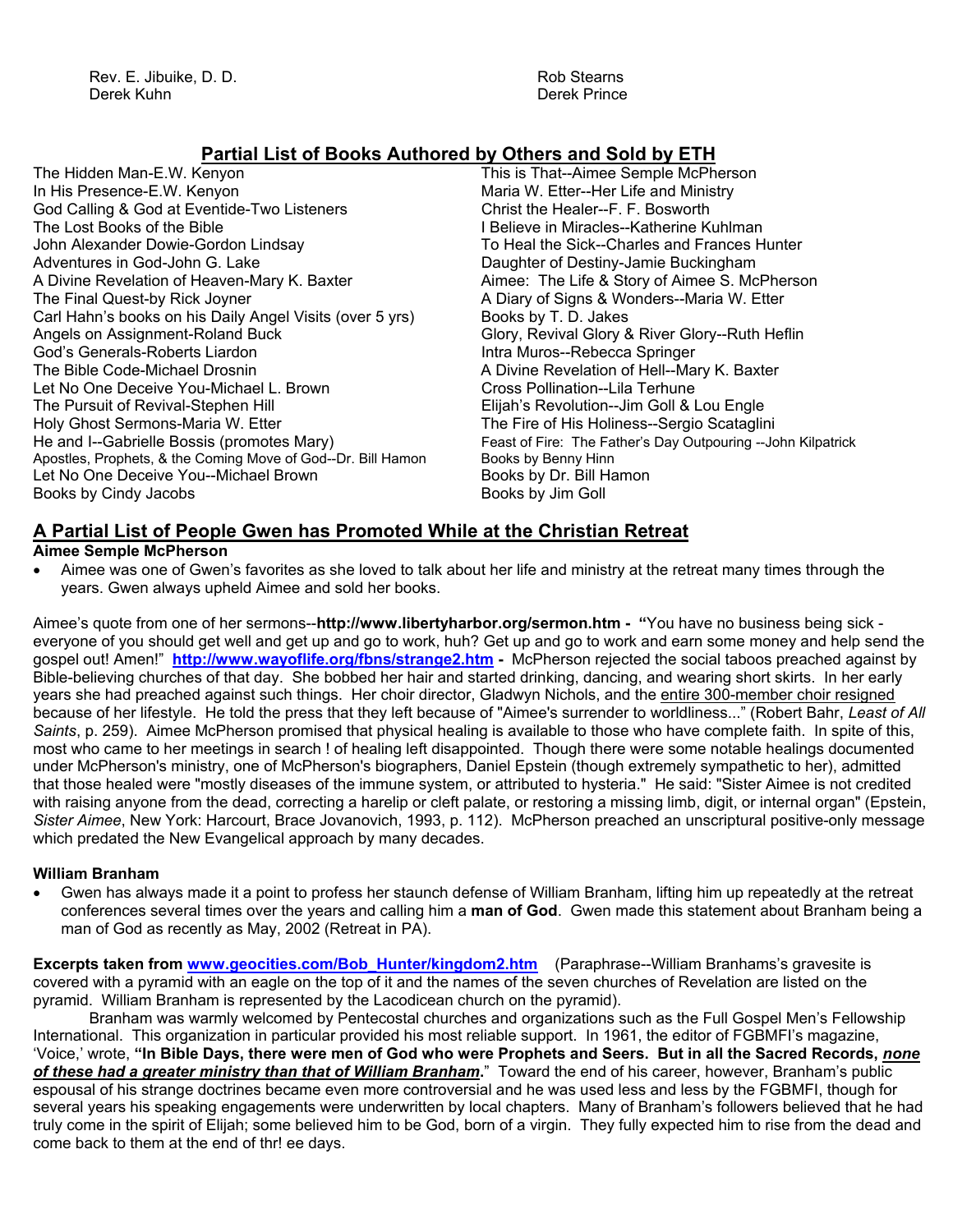# **Portions** t**aken from www.bible.ca/tongues-encyclopedia-pentecostal-preachers.htm**

William Branham's heretical theology:

- 1. God's Word consists of the zodiac, Egyptian pyramids and scripture.
- 2. Doctrine of trinity is considered demonic.
- 3. The claim that he was Elijah the prophet
- 4. Millennium to begin in 1977.
- 5. That he was the seventh angelic messenger to the Laodicean Church Age.
- 6. That anyone belonging to any denomination had taken "the mark of the beast."
- 7. That he received divinely inspired revelations (The Revelation of the Seven Seals, Branham)<br>8. The fall of man happened when Eve had sexual relations with Satan, that his sexual union pro
- The fall of man happened when Eve had sexual relations with Satan, that his sexual union produced Cain. (Branham said that "every sin that ever was on the Earth was caused by a woman...the very lowest creature of the Earth."
- 9. Branham denied the biblical triune Godhead. He pronounced it a "gross error."
- 10. Unsaved descended from the serpent.
- (from **www.deceptioninthechurch.com/thirdwaveteachings.html)** William Branham also had ties to Eastern Mystical Religion. He also taught that the Zodiac was part of the Gospel message. *"The most remarkable "messiah" at (the time of the writing of this book)...is to be found at camp Manujothi Ashram in the desert in South India. It is the extreme American evangelist, William Branham, whom Christians have to thank for this false messiah. His name is Paluser Lawrie Mathukrishna. When Branham was on (a) tour of India, Brother Lawrie became a disciple of his, and Branham described him as the "Son of God" and "Christ returned." (*Kurt Koch, Occult ABC, 1978, p. 66) For more information on William Branham see:

 **[www.letusreason.org/Latrain3.htm](http://www.letusreason.org/Latrain3.htm)** and **[www.letusreason.org/Latrain4.htm](http://www.letusreason.org/Latrain4.htm)**

# **Benny Hinn**

• Gwen invited Benny Hinn to be one of her featured speakers at her Worldwide Convention in July of 2001 and has always spoken highly of him. At various retreats she has tried to excite the worshippers by using the Hallelujah song that Benny Hinn uses and that Kathryn Kuhlman used. This last year she tried again but it didn't work and so she spoke intimidating remarks to the worshippers in the conference as if it was their fault.

Quotes of Benny Hinn taken from **[www.banner.org.uk/wof/sayings.html](http://www.banner.org.uk/wof/sayings.html)**

"When you say, 'I am a Christian, you are saying, 'I am mashiach' in the Hebrew. I am a little messiah walking on earth, in other words. That is a shocking revelation....May I say it like this? You are a little god on earth running around." (Nov. 6, 1990, TBN)

"Now I am going to read one scripture and then I am going to preach and the Devil is going to drop dead." (Feb. 22, 1998, TBN)

"He [the Holy Spirit] says, 'God's original plan is that the woman was to bring forth children out of her side'...Adam gave birth to his wife out of his side. It was sin that turned the thing around. And it was sin that transformed her flesh and her body. When God took the woman out of man, He closed up his rib. But she was created identically as him. In other words, she was created with an opening in her side, and children were supposed to be born. And I get that from the very fact that you'll never see birth spiritually, except from the side." (Orlando Christian Center, 1990)

From video footage of a meeting held on Sept. 17th 1999—**<http://www.banner.org.uk/wof/Hinn.html>** -Not far into the meeting, Benny Hinn decided to throw the "fire anointing" on Paul Crouch, two other ministers [one called Ken] (Copeland) and later a group of men, then the entire choir! All these people fell down immediately, and in the case of the ministers on stage, Hinn gruffly ordered that they should be hauled to their feet only so that he could throw them down again, a number of times. During this time, Hinn was panting and growling like a lion, and working up to screams of "FIRE! FIRE!" in a way that should have terrified everyone rather than delighted them.

# **Cursing Opponents**

**But it gets worse.** Not long afterwards, Hinn--in a strange growly voice that sounded like Darth Vader from Star Wars--uttered a curse on men and women who "dare to come against this ministry."

There can be no evasion of this charge. Hinn was very direct. He said **"I place a curse on every man and every woman that would stretch his hand against this anointing; I curse that man who dares to speak a word against this ministry..."** 

**And it gets worse yet.**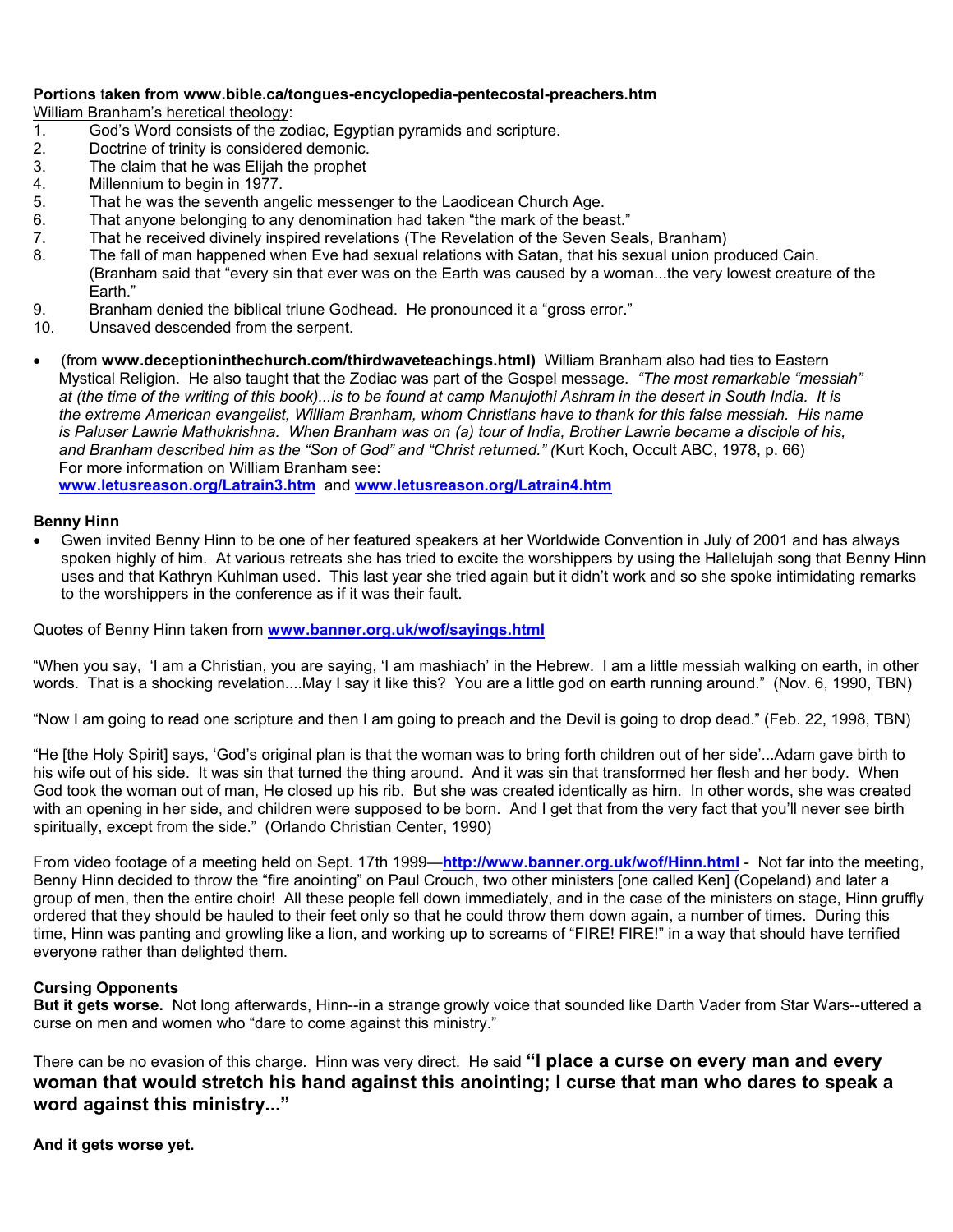After having pronounced a curse on his enemies and a blessing on his friends, Hinn explains that while "this anointing" is on him, his pronouncements **cannot fail**--in other words, he's infallible, rather like the **Pope (or God?).** He says, "Under this anointing the words I speak cannot fall to the ground...everything I say happens." Also see **[www.deceptioninthechurch.com/bhinn#dateline](http://www.deceptioninthechurch.com/bhinn)**

# **Katherine Kuhlman**

• For years, Gwen has been a ardent proponent of Katherine Kuhlman and has heartily recommended all of her books and any biographies of hers and has sold them at her conventions, conferences, and retreats, etc.

From **[www.deceptioninthechurch.com/thirdwaveteachings.html](http://www.deceptioninthechurch.com/thirdwaveteachings.html)**

There is a long report about **Kathryn Kuhlman's** appearances in Vancouver and Seattle. Lack of space again compels me to mention only the main points. This observer writes, "**Kathryn Kuhlman** calls herself an instrument of the Lord. In reality, she is a **medium** of the lord of this world. A person cannot receive a second birth from the Holy Spirit when someone touches his face and says a few words to him. I believe in the charismata gifts of the spirit. But what **Kathryn Kuhlman** displays is not a gift of the Holy Spirit of God, but a gift of the spirits who rule in the air. These spirits make use of her, herself deceived and deceiving others....She is a **medium** of Satan." (Kurt Koch, Occult ABC, 1978, p. 118) emphasis, K. Koch A few notes from **<http://www.geocities.com/Heartland/Plains/4948/vine3is5.html>** "Kathryn Kuhlman was ordained a Baptist minister, but did not associate her ministry ! with any denomination. She was heavily influenced by the Azusa street revival, and by the Roman Catholic church. She was well known for the manifestations that occurred at her meetings, including "laughter". She is said to be responsible for the introduction of the manifestation of "Slain in the Spirit". There were some differences to the current movement, though, in that she insisted that her meetings be orderly. Manifestations interrupting the service were not permitted. She was highly regarded in many Christian circles, and strongly influenced Benny Hinn and John Arnott."

# **NEWSLETTER ARTICLES FROM THE END-TIME HANDMAIDENS & SERVANTS MAGAZINE**

# **# 45 JANUARY, 1995 PROPHECIES FROM THE FIRE BY STACEY CAMPBELL**

Catch the Fire Conference Toronto Airport Vineyard October 13-14, 1994

# **The Love Story**

"Christianity is a love story. It is a story of the love of God to man. It is a story of love between man and God. It is a story of love between man and man. And then **every time** you see displays of God, whether they be prophecy, it is God speaking to man out of His Love because He loves the people that He has created. Whether it be tongues, it is the love of God. It is the love of man going up to his God, not even touching his understanding, but the spirit speaking to the Spirit in this language of love. And whether it be mercy, giving everything you have to the poor, it is the story of love between man and man. And that all displays of God when He comes down from Heaven and dies on the cross is a story of His love for His people. And when He comes down from Heaven and touches people with His power, the Lord says, **look beyond the power. Look beyond the shaking**. **Look beyond the weeping**. ! **Look beyond the laughter** and see that I am healing My people. I am touching My people. I am delivering My people from bondages. I am setting captives free. I am loving My people. And when I love them, and when I touch them and when I set them free, they will go out and love each other. Know that this is the test of this revival as it happens in your hearts. Do you love me? Do you love each other?

*I feel* like the Lord said, also, that this movement of His Spirit **will truly be a test of love**. Do you love Me **more than the pull of religion to drag you back into an empty letter that kills, and destroys and attacks out viciously?** Do you love Me more than your father and mother? Do you love Me more than family ties? Will you push out and will you push on to follow Me with all of your heart, strength and mind? Or will you stop at the door looking in? And also do you love Me enough to forgive those who persecute you, to pray for those who speak evil of you and to do good to those who hurt you and despitefully use you? For Christianity is a love story; the love of God to man, the love of man to God and the love of man to man."

• Pertaining to Stacy's pleas to love, let's look at **Phil. 1:9-10**--"And this I pray, that your love may abound yet more and more and extend to its fullest development in knowledge and all **keen insight**--that is, that your love may [display itself in] greater depth of acquaintance and **more comprehensive discernment**; So that you may surely learn to sense **what is vital, and approve and prize what is excellent and of real value--recognizing the highest and the best, and distinguishing the moral differences; and that you may be untainted and pure and unerring and blameless, that--with hearts sincere**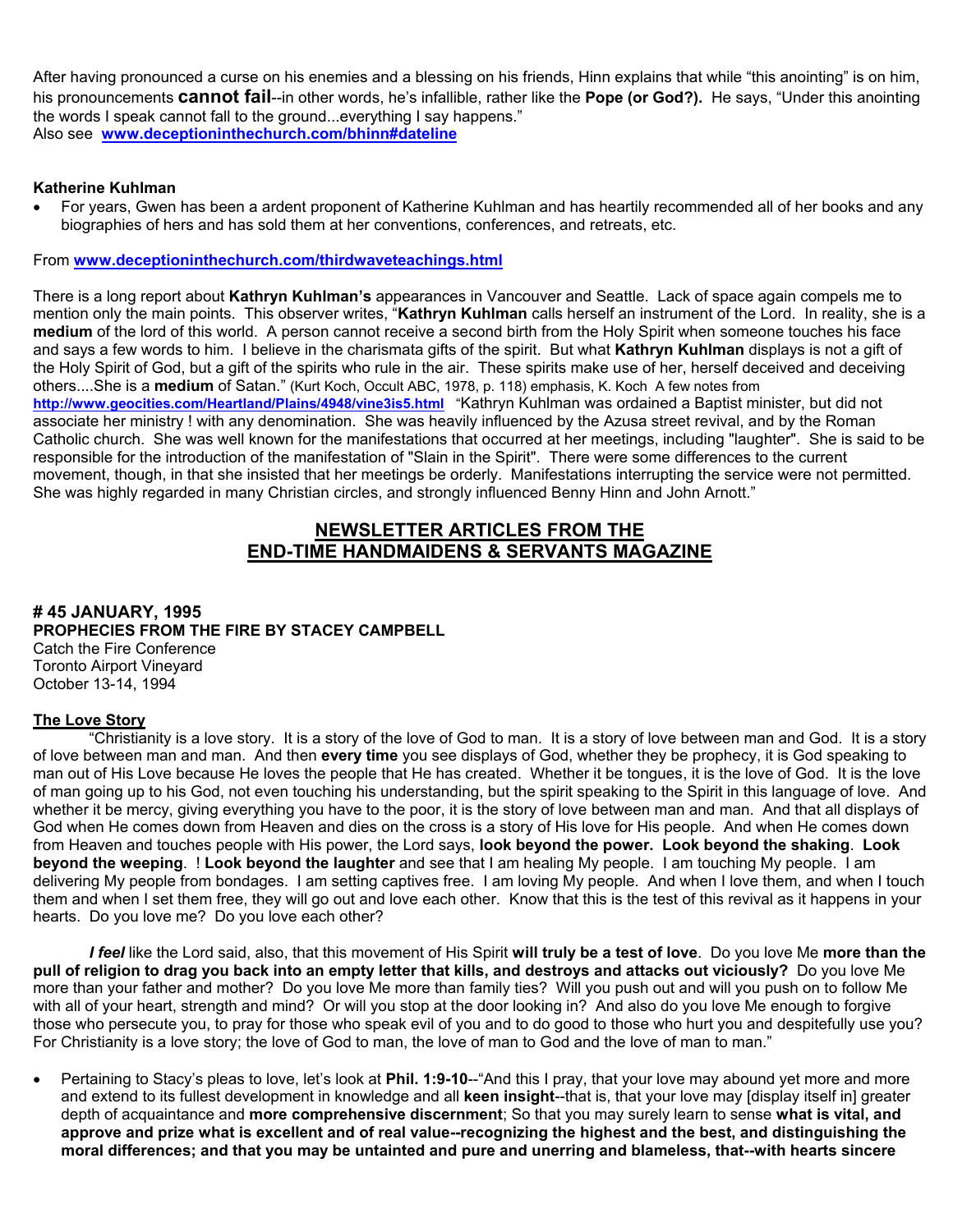**and certain and unsullied**--you may [approach] the day of Christ, not stumbling nor causing others to stumble." Now I ask you, why should we look past the power and the shaking and the weeping and the laughter??? Fir! st of all, it's very difficult to do that since it is an interruption in the meetings! Are we supposed to deny what we see and hear and just not think about it? That is not the God that I know. Rather, His word says the opposite! **1 Tim. 4: 1**--"But the (Holy) Spirit distinctly and expressly declares that in latter times some will turn away from *the faith* giving attention to deluding and seducing spirits and doctrines that demons teach..." Her question "Do you love Me **more than the pull of religion to drag you back into an empty letter that kills, and destroys and attacks out viciously?" is quite an assumption! So if anyone is not loving God according to Stacey's perception, then** *surely* **it is because they are being pulled by religion and the empty letter that kills and destroys and attacks out viciously!** 

 **1 Cor. 2:15 says** "**But the spiritual man tries all things--[that is,] he examines, investigates, inquires into, questions, and discerns all things; yet is himself to be put on trial and judged by no one. He can read the meaning of everything, but no one can properly discern or appraise or get an insight into him**." **1 John 4:1--** "**Beloved, do not put faith in every spirit, but prove (test) the spirits to discover whether they proceed from God; for many false prophets have gone forth into the world.**"Also**,** are we to conclude that anyone who is not involved with all of these manifestations is a dry and empty soul?! I think not! It sounds like Stacy is assuming an awful lot and is using blatant intimidation! However, Gwen upholds Stacy and even comments on her "anointing of the violent shaking head" as though **the more she shakes her head the more power of the Holy Spirit she has!** Should we, as the Body of Christ, depend on Stacey or anyone else who says *"I feel"? Did the true prophets ever use this baseless idea that is being peddled these days saying 'I FEEL'?! IMAGINE ISAIAH OR JEREMIAH OR EZEKIEL, etc. PROCLAIMING THE WORD OF THE LORD PREFACED WITH 'I FEEL'!* And if there was anything I was irritated by at a meeting it was when someone would be loudly cackling or laughing like a hyena and Gwen said absolutely nothing about it neither did she stop it!

# **The Lord Hates Division!**

 "And as Elijah spoke on Mount Carmel, immediately after showing the power of God, immediately after great displays of His power-He did not stop with the display of His power-he said, "Choose! Choose! Choose this day whom you will serve!" And in the days of power, and **in the days of sight** when many miraculous things are being done around you, and many signs and wonders are happening, and many outpourings, and much joy and many good things are given, the Lord would say, "Choose! Choose! Choose!"

• **2 Cor. 5:7** --"For we walk by faith [that is, we regulate our lives and conduct ourselves by our conviction or belief respecting man's relationship to God and divine things, with trust and holy fervor; thus we walk] **not by sight or appearance.**" **1 Cor. 11:19**--"For doubtless there have to be factions or parties among you in order that they who are **genuine** and of approved fitness **may become evident and plainly recognized among you**." I hardly think anyone in their right mind can relay the story of Elijah and use it to justify the Toronto spirit or any so called signs and wonders that have taken place and are now presently occurring and believe that God is calling us to do the same. First of all, Elijah did not say 'choose' immediately after showing the power of God.! e Elijah was challenging Ahab **before** *God (not Elijah)* displayed His power. The comparison of Elijah saying to all the people, "How long will you halt and limp between two opinions? If the Lord is God, follow Him! But if Baal, then follow him", has nothing to do with Stacey's dramatic and imaginary version. This is the kind of subjective theology that Gwen continues to promote and is very comfortable with, otherwise Stacey's 'word' and many others, as you shall see, would not be included in any of her newsletters. Does God pressure us to choose between two ways according to Stacey's spirit of manipulation? I think not. Those who are lovers of the truth choose God over anything that smacks of 'Baal' and through God's grace we are able to test, judge and discern when we are not sure of what is being presented. Everyone of us is admonished (in **Acts 17:11 b0 ) to become as the Bereans who 'were more noble than those in Thessalonica, in that they received the word with all readiness of mind, and searched the scriptures daily** whether those things were so'. Here is a noteworthy selection from the book, *The Best of A.W. Tozer,* entitled "Divisions Are Not Always Bad "....if it could be shown that God always unites and the devil always divides it would be easy to find our way around in this confused...world. But that is not how things are. To divide what should be divided and unite what should be united is the part of wisdom....Light and darkness are incompatible; to try to have both in the same place at once is to try the impossible and end by having neither the one nor the other, but dimness rather, and obscurity....Truth is slain to provide a feast to celebrate the **marriage of heaven and hell**, and all to **support a concept of unity which has no basis in the Word of God**..."Divide and conquer" is the cynical slogan of Machiavellian political leaders, but Satan knows also how to *unite* and conquer...When confused sheep start over a cliff the individual sheep can save himself only by separating from the flock. Perfect unity at such a time can only mean total destruction for all. **The wise sheep to save his own hide disaffiliates.** Power lies in the union of things similar and the division of things dissimilar. Maybe what we need...**is not more union but some wise and courageous division.**"

 **Rom. 16:17-18**--"I appeal to you, brethren, to be on your guard concerning those who create dissensions and difficulties and cause divisions, in opposition to the doctrine--the teaching--which you have been taught. [I warn you to turn aside from them, to] avoid them. For such persons do not serve our Lord Christ but their own appetites and base desires, and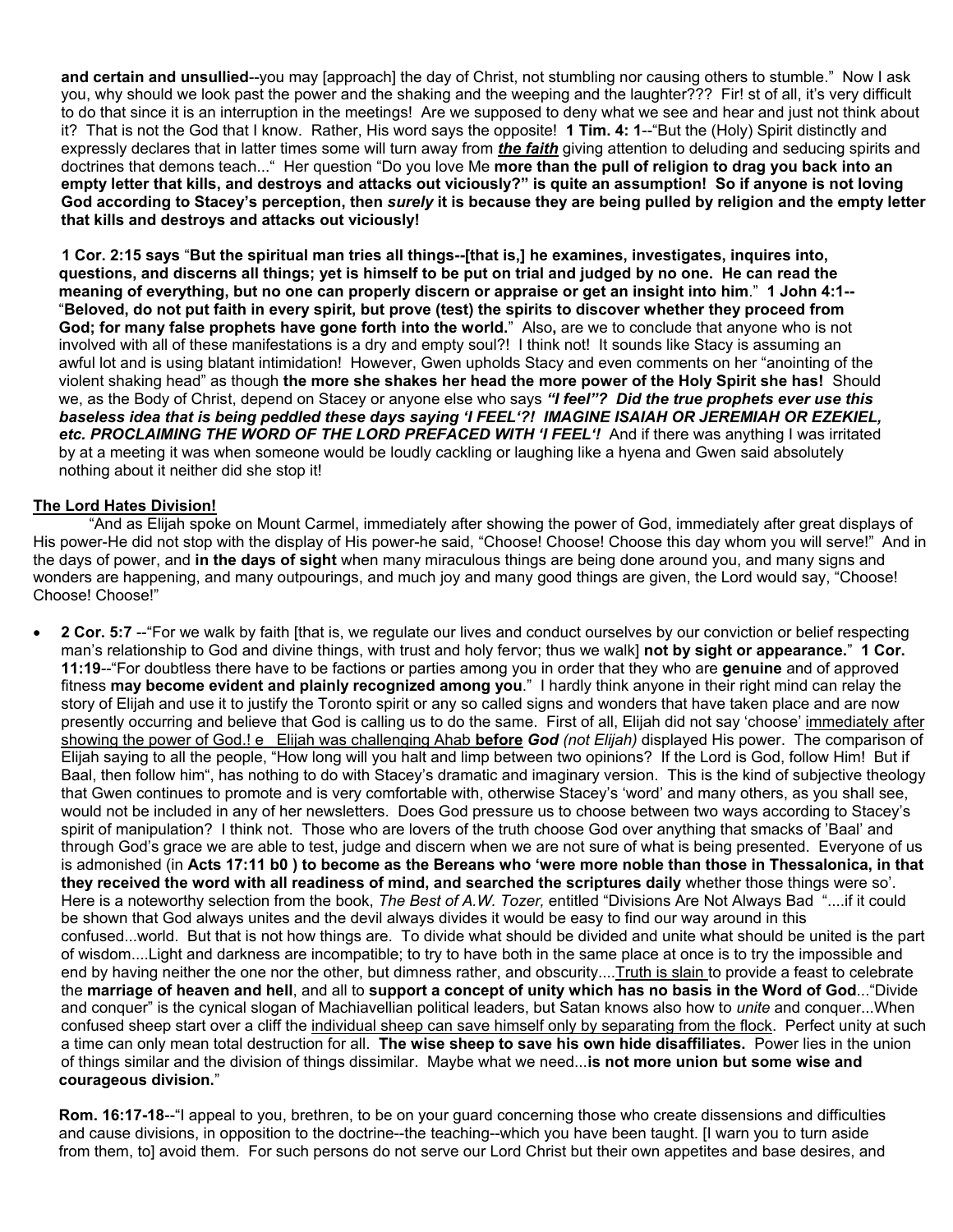by ingratiating and flattering speech they beguile the hearts of unsuspecting and simple-minded [people]."

 Taken from the *Daily Reading* by C.H.Spurgeon of January 5th--"The light gathers to itself and the darkness to itself. What God has divided, let us never try to unite, but as Christ went without the camp, bearing His reproach, so let us come out from the ungodly....Light and darkness have no communion; God has divided them, let us not confound them. **Sons of light must** *not* **have fellowship with deeds, doctrines, or deceits of darkness**. The children of the day must be sober, honest, and bold in their Lord's work, leaving the works of darkness to those who shall dwell in it forever. **Our churches** *should by discipline* **divide the light from the darkness.**"

" Will you be like **Job** who said, **"Shall I accept good from the hands of the Lord and not evil?" Will you take both the good and the bad?** *For I am telling you, grab all you can while you can get it.* 

**Take what you can while you can have it.** For the days are coming, says the Lord, when a great division will begin in the Church. And a man's enemies will be those of his own household. Your parents will criticize you and speak evil of you, and fear they have lost you to a cult. Your sons and your daughters will say, "My parents have gone crazy!" There will be mourning in the House of God, and I tell you, there are those even among you now who are here simply to spread discord among the Brethren."

• **Job 2:9-10**--"Then his wife said to him, Do you still hold fast your blameless uprightness? Renounce God and die! But he said to her, You speak as one of the impious and foolish women would speak. What? Shall we accept [only] good at the hand of God and shall we not accept [also] misfortune and what is of a bad nature? In [spite of] all this Job did not sin with his lips." Stacey's interpretation has NOTHING TO DO with what God's Word has to say in these verses! NEITHER does it AGREE with her OPINIONS AND QUESTIONS!

 Yes, there have been, are now, and will be divisions in the Body of Christ because there are those who will choose to **stand with the Lord and His revealed Word against other opinions and false teachings!** And what shall we say about Stacy's comments to "**GRAB ALL** you can while you can get **IT.**" Tell me that that is the Spirit of God speaking and I will tell you that you are deluded. And "**take** what you can while you can have **it.**"What is the *it? Certainly it cannot mean the Holy Spirit, very God!*

 "There are seven things that the Lord hates, that are an abomination to Him. One of them is a man who deliberately comes seeking to spread division in His Church seeking to destroy and divide, who in the name of truth abandons love and stirs up hate-who does not understand that love covers a multitude of sins. The Lord says, the word of correction is to be brought in love. The Lord does correct. The Lord does like correction and He calls for it to happen. But the Lord hates-HATES DIVISION! [caps are Stacy's emphasis] For the one who comes to bring division-to divide the Church of Christ, to **cut off His arm from His leg**, and the toes from His feet-the Lord says, it will be better for Sodom and Gomorrah than it will be for that one on that day. But I tell you nonetheless, that division will come! And it is even now brewing like a leaven in the Church."

**Matt. 10:15** -- Jesus speaking, "Truly, I tell you, it shall be more tolerable on the day of judgment for the land of Sodom and Gomorrah than **for that town**." Matt. 11:24 Mark 6:11, Luke 10:12 Take notice also that these scriptures were **not referring to division at all but rather they are referring to the matter of unbelief! Also that Jesus' warnings are to those in that town.** By the way, I've heard of toes being connected to the feet but I never heard of an arm being connected to the leg! Let's take a look at the seven things that the Lord hates and judge for yourself if you notice any of these in the so called 'move of God' today. **Proverbs 6:16-19**--"These six things the Lord hate! s; indeed, seven are an abomination to Him: **A proud look [the spirit that makes one overestimate himself and underestimate others], a lying tongue**, and hands that shed innocent blood, a heart that manufactures wicked thoughts and plans, feet that are swift in running to evil, a false witness who breathes out lies [even under oath], and he who sows discord among his brethren." **http://ww2.moriel.org:8004/discernment/biblical\_division.htm ~** An informative article on biblical division by Jacob Prasch--some quotes follow here"...Mahesh Chavda who, with his wife, called going into Toronto "following the yellow brick road," said that in a dream the Holy Spirit was Toto the Dog, Dorothy was the Church, the Lord was the Wizard of Oz and those disapproving of Toronto are wicked witches, it was, in my view, a mistake that alienated many who had once respected them." As Paul wrote to the Corinthians, **heresy should bring division**. (NB: Gwen Shaw endorses Mahesh Chavda) **Rom. 16:17**--"I appeal to you, brethren to be on your guard concerning those who create dissensions and difficulties and cause divisions, **in opposition to the doctrine--the teaching--which you have been taught. [I warn you to turn aside from them, to] avoid them.**"

"So, **the Lord calls you right now**, this day-seeing what you are seeing, hearing of the miracles you are hearing of, seeing the fruit of God that you are seeing-**to call it God** and endure to the end and be saved, or to follow after human wisdom and reasoning that kills the word of faith and brings division and justifies, in self-righteousness, the dividing of the Church. **The Lord wants you to purpose in your heart this night, is it God or isn't it, and to stand by your commitment as you are called to stand by your confession of faith.**"

• More of Stacey's fierce intimidations and persistent coercions telling us that there are only two options and we had better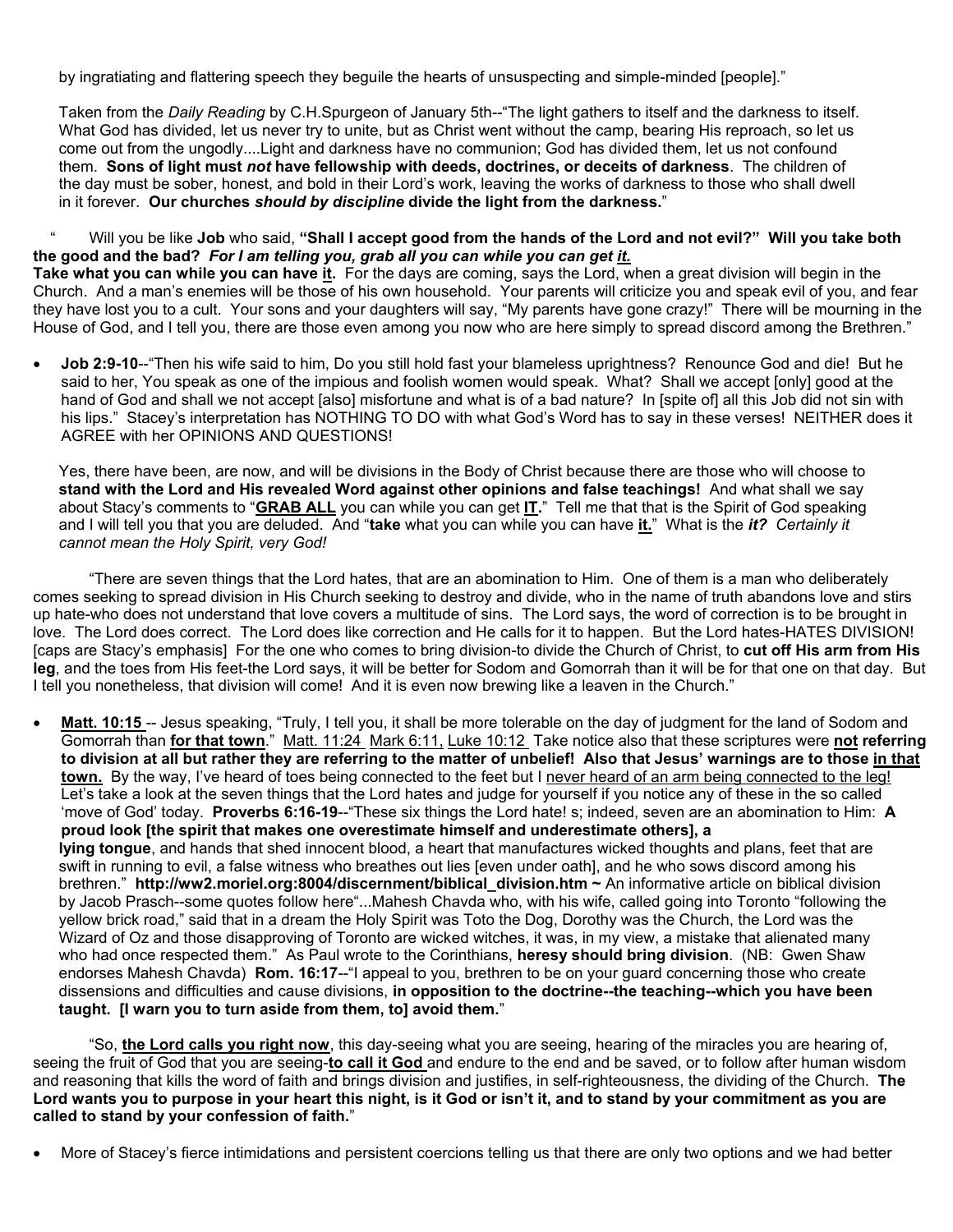choose the right option! According to Stacey, God Himself is calling us to CALL IT GOD or else! What happened to the freedom to pray and ask Our Living Lord about these things and to see what His Word says!

#### **Excerpts from "The "Toronto Blessing" is Real! by Gwen Shaw**

• First Gwen writes about how she was a second year student in January of 1944 at the Pentecostal Assemblies of Canada Eastern Pentecostal Bible School in special meetings with Rev. George Chambers as the speaker. She comments how she and the students had experienced the WIND, RAIN, and the FIRE. Here is the continuation of some of her article.

"Fifty years later, in January, 1994, God again began to pour out His Holy Spirit in Toronto in a humble warehouse type of building near the airport, when His humble servant from St. Louis, MO., **Randy Clark**, came to minister for four days at the Toronto Airport Vineyard. Those few days turned into weeks and then months, and are still continuing as God is sending in hungry souls from all over the world every day. The meetings have continued nightly (except for Mondays) all this time. The wonderful thing is that most of those who come take **it** back home with them. It has become famous in England where **it** is called "The Toronto Blessing" by the news media. **It is accompanied by signs and manifestations of the Spirit, such as falling down, weeping, tremendous joy and laughter, shaking and trembling, roaring, shouting, dancing, repentance, humility and a great new outpouring of Love!** Pastor **John Arnott**, the ! senior pastor of the Toronto Vineyard, says that love is the most important of all. If we do not have love, we have nothing, for everything else is like wood, hay and stubble. I agree with him. *I always knew* that the last great outpouring of the Holy Spirit would be one of love."

• Gwen always makes sure that everybody knows that she was *the one to know first* about whatever is taking place. See **www.cephasministry.com/randy\_clark.html** for some of Randy Clark's revealing statements There is also a full page article written by Randy Clark about a "Catch the Fire" Conference in Toronto and prophecy he had received from Mark Dupont included in this issue of the ETH Newsletter.

 As for John Arnott, in the perusal of his book, *The Father's Blessing,* Published by Creation House one can clearly see that a whole new way of thinking about renewal, revival and manifestations has been born! John was wondering about and questioning different manifestations when they first appeared but instead of taking that questioning more seriously and pursuing God for discernment it appears that he just ended up going along with what others were experiencing because, as he said, the people that were having strange experiences were, in his mind, stable, well known, Christian leaders, [so it must be all right] (paraphrased). But is this what the word of God says? See **Gal. 1:8-9** Here is where I think many of us can go wrong especially during a new movement. We must **NOT** look to anyone else and think that because they are leaders having different experiences that it *must* be OK. On this point alone many of the Lord's flock have been deceived. We must be careful not to allow ourselves to be tossed to and fro with every wind of doctrine. **Ephes. 4:14-15** "So then, we may no longer be children, tossed [like ships] to and fro between **chance gusts of teaching, and wavering with every changing wind of doctrine**, [the prey of] the cunning and cleverness of unscrupulous men, (gamblers engaged) in every shifting form of trickery in inventing errors to mislead. Rather, let our lives lovingly express **TRUTH in all things--speaking truly, dealing truly, living truly. Enfolded in love, let us grow up in every way and in all things into Him, Who is the Head, [even] Christ, the Messiah, the Anointed One.**"In chapter four of this book, John addresses the people who question him on how this outpouring got started. In answer to that question he plainly states that in 1992, he and Carol (his wife) went to a meeting in Toronto conducted by...none other than **Benny Hinn.** They then purposed in their hearts to have more of God. Next they traveled to Argentina to attend a meeting with **Claudio Freidzon** and Claudio prayed for them. Next he invited Randy Clark to speak in 1994 and so the story goes. You can read the rest of the saga along with all the mishandlings of God's Word in *The Father's Blessing* for yourself. In the 10th chapter of *The Father's Blessing* John Arnott discusses the drunkenness in the spirit and uses **Jer. 23:9**. But look at what these scriptures *really* say. Concerning the prophets: "My heart [says Jeremiah] is broken within me, all my bones shake; I am like a drunken man, a man whom wine has overcome, because of the Lord and because of His holy words [which He has pronounced against unfaithful leaders." Vs 10-"For the land is full of adulterers [forsakers of God, Israel's true Husband]"...vs. 11-"For both [false] prophet and priest are ungodly and profane; even in My house have I found their wickedness, says the Lord." John Arnott calls the animal sounds prophetic in chapter 11 of *The Father's Blessing*. He questioned it in the beginning and prayed, "Please, Lord. It has been so wonderful up to now, don't let it 'go weird'. Arnott, John, The Father's Blessing. Charisma House 1995, pages 57-59, 147 & 169. Used with permission.

 Could it be that the **Faithful Witness, the Holy Spirit** was giving John an inner check which he overruled as he was at the meetings in Toronto? A full page article by John Arnott ( July, 1994) entitled: Toronto: The Fire Keeps Falling was included in the January, 1995 ETH Newsletter. Also, a full page article by Randy Clark (November 2, 1994) is included in the January, 1995 ETH Newsletter. Followers of Gwen Shaw, is this the kind of person that you want to continue to follow; one who thinks well of John Arnott, et al?!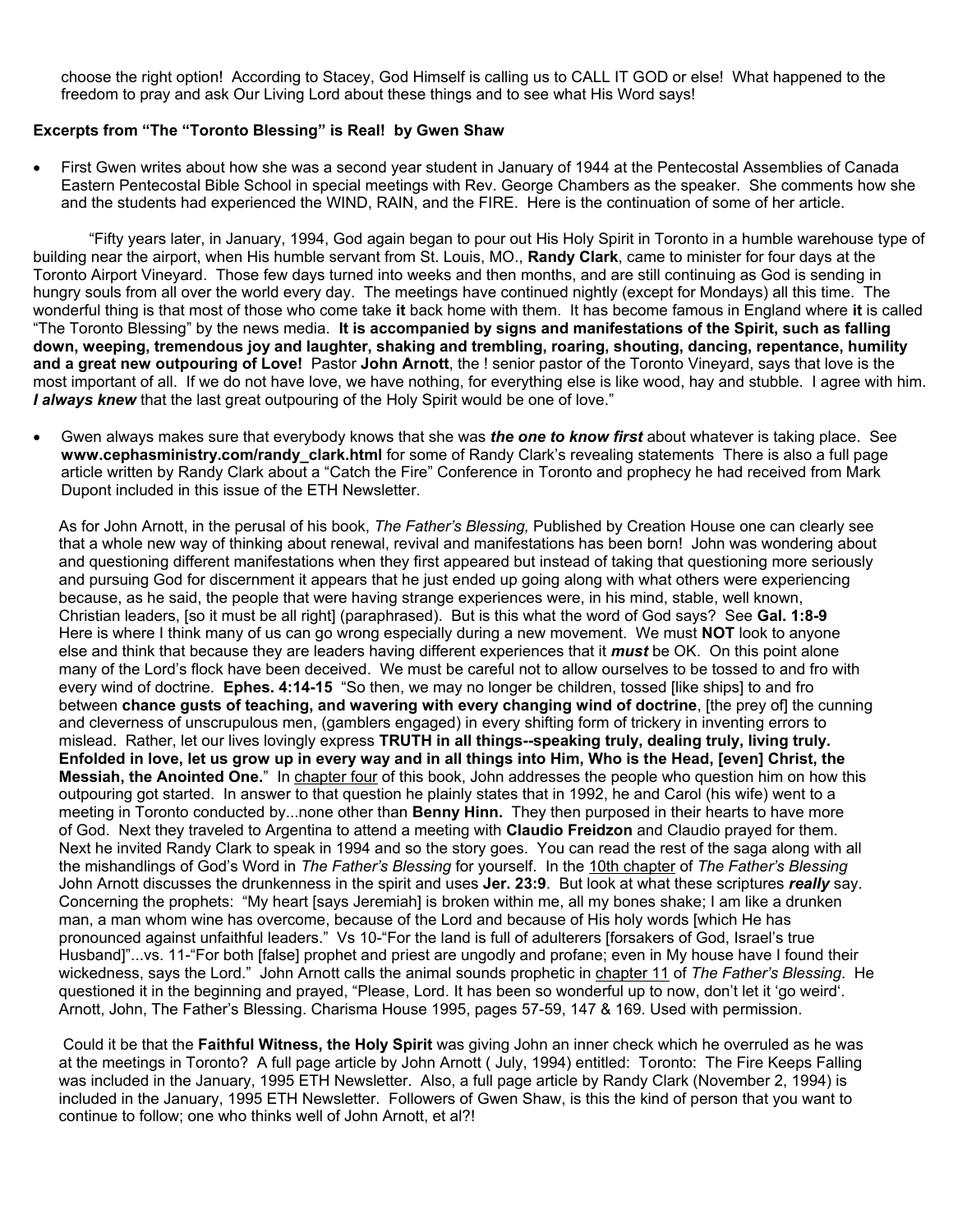**[www.deceptioninthechurch.com/ditc13.htm](http://www.deceptioninthechurch.com/ditc13.htm) -** (varied comments by Jacob Prasch), John Arnott has said, "Toronto is like a flowing stream. Don't try to test it or discern it. Just jump in, you'll understand it after you've jumped in." Rodney Howard Browne says, "Don't pray. Just accept. Just receive." "That kind of 'emptying yourself' is something Watchman Nee warned about. You find that kind of passivity in Hinduism and Buddhism. We showed videos of Rodney Howard- Browne to converted Hindus in London. They said, "That's Bhagwan Rajneesh. That's what we were saved out of." **Rodney Howard-Browne says that Jesus came in the flesh. So do Hindus. So do Mormons. So do the cults, they all believe that. That is not what the Bible says. "Confess" means testify--bear witness.** I was in Toronto in October 1995 for other business. I visited the zoo while I happened to be in town. After three years, no revival has come to Toronto. It has had no impact on that city, spiritually or morally. It remains the New Age, homosexual and drug dealing capital of Canada. The churches have not grown. Most of the people who contribute to the reports of large crowds at the Airport Vineyard church are visitors from elsewhere. The Toronto phenomena is not known in most of Canada; even less know in America, except for those who have seen it on television; and even in South Africa it is not what it is here in Australia. It mainly took root in countries where evangelical Christianity is in notorious numerical decline. Great Britain: where the churches are dying, where there are more mosques being built than there are churches. That's where it is being embraced: where Christianity is on its last legs. Where are the numbers saved? Where are the thousands saved? Where? It hasn't happened. This "Toronto blessing/New wave" is false fire. When you begin to worship the true God in an unbiblical way, an alien spirit will counterfeit Him That is why God gave the Jews such technical detail in the Torah (in Leviticus) for the worship, because the Canaanite worship could so easily counterfeit and parallel it. If you begin worshipping the true God in a wrong way, another spirit will get in. The Toronto stuff is the work of an alien spirit. The Holy Spirit points people toward confessing (NB: remember, this means, testify, bear witness) Jesus, never Himself--that proves the Toronto spirit is not the real Holy Spirit. I have a letter from one of these people saying, "I know that what I saw in Toronto was not Biblical, but microwave ovens and toasters are not in the Bible either. They are not wrong, so why should this Toronto phenomena be wrong?" First of all, microwave ovens and toasters are not doctrine. **1 Cor. 4:6** teaches that we are not to "exceed what is written." That is what the Pharisees did."

 **1 Cor. 4:6** "Now I have applied all this [about parties and factions] to myself and Apollos for your sakes, brethren, so that from what I have said of us [as illustrations] you may learn [to think of men in Scripture and] not to go beyond that which is written; that none of you may be puffed up and inflated with pride and boast in favor of one [minister and teacher] against another."

 Here's an eye-opening account from the book *Occult Invasion* by Dave Hunt, published by Harvest House Publishers. "John Goodwin was the pastor of a Vineyard church...for a number of years....It was his realization of the connection between the occultism he had experienced before he was saved and what he became involved in within the Vineyard movement that caused him to leave the Vineyard churches....(Goodwin gives here an eyewitness account). We were in London and John Wimber was up teaching....All of a sudden...I saw this form leap out of a chair backwards, about five feet over the top of the back of the chair into an aisle...and **he began to transform physically into an ape**....He face changed....You've seen these weird horror movies where suddenly a person changes into a werewolf? It was like that...! His arms lengthened, his shoulders changed...they became like an ape's shoulders...the total demonic manifestation of an ape! People were extending their hands toward him saying, "Lord, we just bless the work of your Holy Spirit...." I only relate this to impress upon you [that] what we see going on with this group...[are] totally demonic manifestations. And I can't tell you how many times I was in seminars and conferences where this sort of thing would take place....There's no Scriptural warrant for any of this...." John Goodwin, "Testing the Fruit," Tape 2, April 1997.

# **BEWARE OF BEING A REVIVAL KILLER**

 "Of course there are things that happen in every revival which are not always the work of the Holy Spirit. As someone said, "Revivals are messy, yet if you tidy them up too much, you could kill them."

#### • **How about testing, the spirits, how about judging and discerning--that would at least produce some cleaning up and the Holy Spirit would not oppose anyone's sincere efforts whatsoever to search the scriptures**!

"And then too, we must remember that every revival has its enemies: and they usually are powerful Church leaders. They rose up in the days of the Welsh Revival, the Early American Great Awakening in the days of Jonathan Edwards. The Azusa Street Revival had its enemies from without and within. It happens at each new move of the Spirit among His people. Every man of God has had to wrestle with the "messenger of Satan, that thorn in the flesh" who was raised up to oppose him and keep him humble.

We have to be careful that we do not become enemies of the move of the Spirit because we could easily quench the move of the Spirit or grieve Him. When Rev. Ron Allen, Pastor of Ft. Wayne, Indian Vineyard, decided to go to Toronto to "ïnvestigate" what was going on, the Lord said to him, "you go to analyze, you will end up in criticism, and I will take My Spirit from you. **This is a warning which we** *all* **should heed**. He was made aware of the workings of the Holy Spirit and received a new anointing. When he returned home the Lord told him to put up a tent. He thought this was a strange thing, seeing as he had a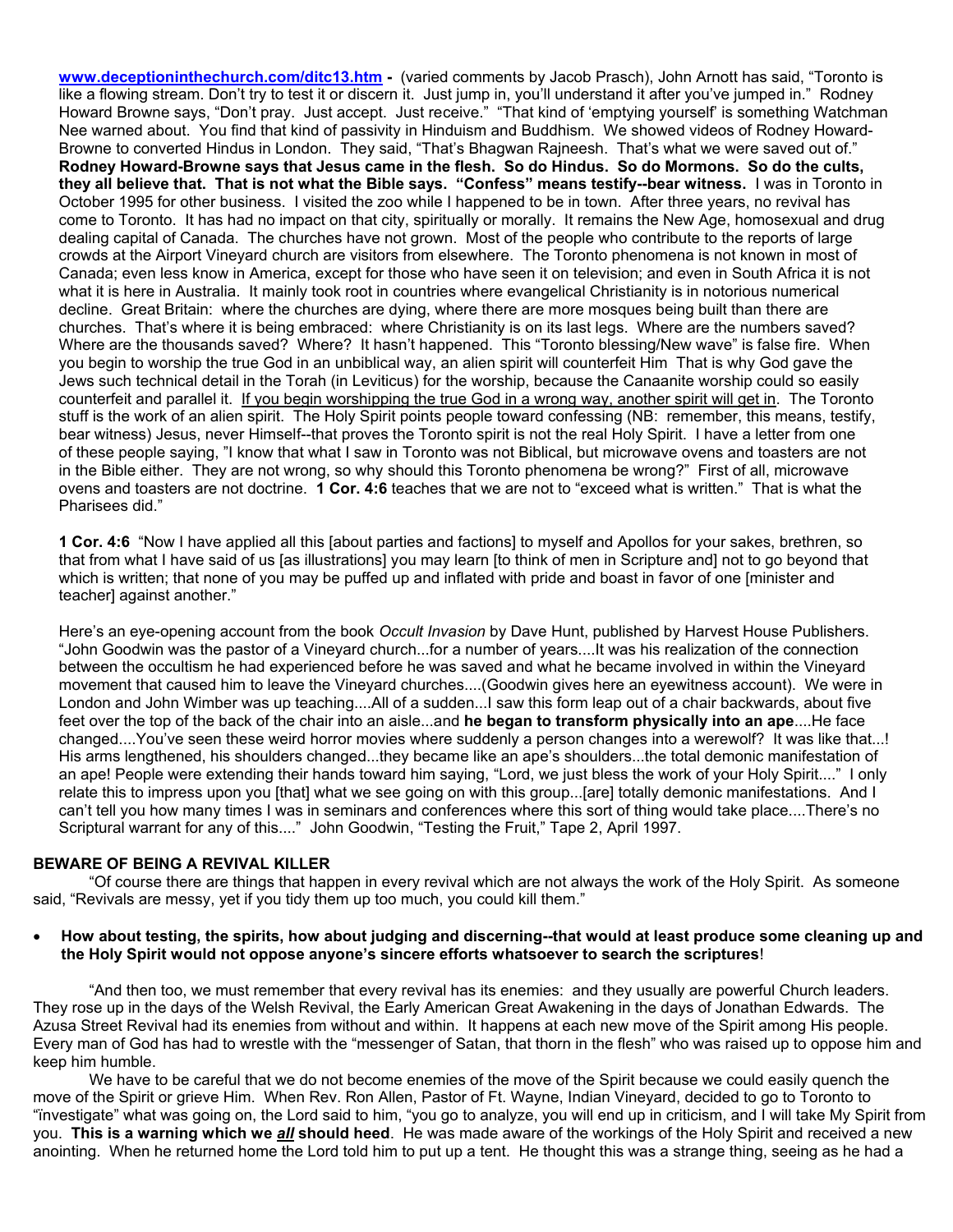perfectly good church building. But he obeyed the Lord and within six months 600-700 people have been saved as the Lord used him in a new way."

• I thank God for any real salvations but may I remind the readers that numbers are not always any proof that God is moving in a situation. *There have been great followings and there are presently of those who are of the Cults, New Age, Matrieya, Benjamin Creme, Hindus, Buddhists, Pope John Paul II, etc.* I think it is interesting that there is an assumption that anyone who may have a different viewpoint could be quenching or grieving the Holy Spirit. Still no admonition to test anything that is taking place!

#### **THE LION OF JUDAH IS ROARING AGAIN**

"Someone said, that this new touch is like you are "standing in fire." As I heard the different testimonies and witnessed the way some of the men were literally "roaring" like lions, I wondered about that also. (aren't we all the same?) When I came back to Engeltal, Sharon told me to read the squib on the back of my own book, *It's Time for Revival*: "Surely the Lord will do nothing, without first revealing it to His servants the prophets. **'The lion hath roared**, **who will not fear?** The Lord hath spoken, who can but prophesy.'(Amos 3:7,8) You will hear the Lion of the tribe of Judah 'roaring' for revival in this soul-stirring book...We published it in 1988! I found that I, myself, had received the revelation of the roaring lion, but had forgotten it!..."

 *"*One guy was blowing the trumpet for hours--only he had no trumpet. He was doing it with his hands and his mouth. Again we are reminded of Amos' prophetic word, "Shall a trumpet be blown in the city, and the people not be afraid?" (Amos 3:6) Many believe this is the **Lord's calling to His Bride.**"

• Since Gwen is using Amos chapter 3, let's look closely at what is *really* says. You will see that it says exactly the **opposite**  of Gwen's claims! First of all we see that it is a warning from God! **Amos 3:1-4, 6-8, 9-10, 15**. "Hear this word that the Lord has spoken against you, O children of Israel, against the whole family which I brought up from the land of Egypt: You only have I known [chosen, sympathized with and loved] of all the families of the earth; therefore I will visit upon you all your wickedness and punish you for all your iniquities. Do two walk together, except they make an appointment and have agreed? **Will a lion roar in the forest, when he has no prey? Will a young lion cry out of his den, if he has taken nothing? Shall a trumpet be blown in the city, and the people not be alarmed and afr! aid? Shall misfortune occur or evil [that is for punishment], and the Lord has not caused it?** Surely the Lord God will do nothing without revealing his secret to His servants the prophets. **The lion has roared; who will not fear?** Publish to the strongholds in Ashdod [Philistia]...and behold what great tumults--confusion and disorder--are in her, and what oppressions are in the midst of her. For they know not how to do right, says the Lord...vs. 15...and the many and great houses shall come to an end, says the Lord."

 Looks like there is a prey involved here at the Toronto meetings. Verse 6 says "Shall a trumpet be blown in the city, and the people not be alarmed and afraid?" It has nothing to do with the Lord calling to His Bride with the blowing of the trumpet!**These scriptures are speaking of judgment and not as Gwen has interpreted them and presented them to believers!**Once again Gwen is sure that **God already revealed these things to her a long time ago!!**

"Dr. Richard Riss, a historian on Revivals said, "This is the real thing." He has studied revivals for twenty years. He shared how in the days of Maria Woodsworth-Etter, the power surrounding this woman of God was so mighty that people were slain in the Spirit as they came near the place where the meetings were held. Some witnessed that as they were approaching the Toronto airport they began laughing. They felt that this is a sovereign move of God."

• Why didn't this so called "servant of the Lord" do any testing of her own instead of believing what Dr. Richard Riss has to say on revivals? Our assessment, as you can see, does not depend on our studying of revivals for 20 years but rather on our dependence on the Lord as we humbly seek Him to see if what we are hearing is so. See what Dr. Richard Riss has to say about Toronto and also the 'gold phenomena' below.

 Taken from **http://nwo-warning.tripod.com/gold-rush.htm Richard Riss--"**What do I believe this signifies? (re the gold phenomena) **Perhaps** it is just the lavish abundance of a wonderful Father blessing His children. **Perhaps** it is a gold symbol of the year of Jubilee. **Perhaps** He is covering our 'decay' with mercy, while revealing His increasing glory and **building our faith...But one thing is for sure, a new wave and level of renewal has hit...**I do know that gold is representative of the divine nature. I also know that, according to Scripture, we will be partakers of the divine nature. So this phenomenon **could be** a physical manifestation of spiritual truth that we are becoming partakers of His divine nature." (Taken from an e-mail received on May 6, (1999) Richard Riss RRISS@drew.edu) - bold type added for emphasis. "Richard also plays the guessing game in interpreting what is taking place. He hypothesizes that divine dental work builds faith in the recipient. Really? The Israelites saw miracles daily for 40 years and died in **UNBELIEF**! **Signs & wonders do not produce faith**. Faith comes by hearing, and hearing by the Word of God (Rom. 10:17). He then makes a giant stretch and says it is a physical manifestation of our partaking in the divine nature of God. The one verse he cites, he twists!..."

**2 Pet. 1:2-4**--"Grace and peace be multiplied unto you **through the knowledge of God, and of Jesus our Lord**,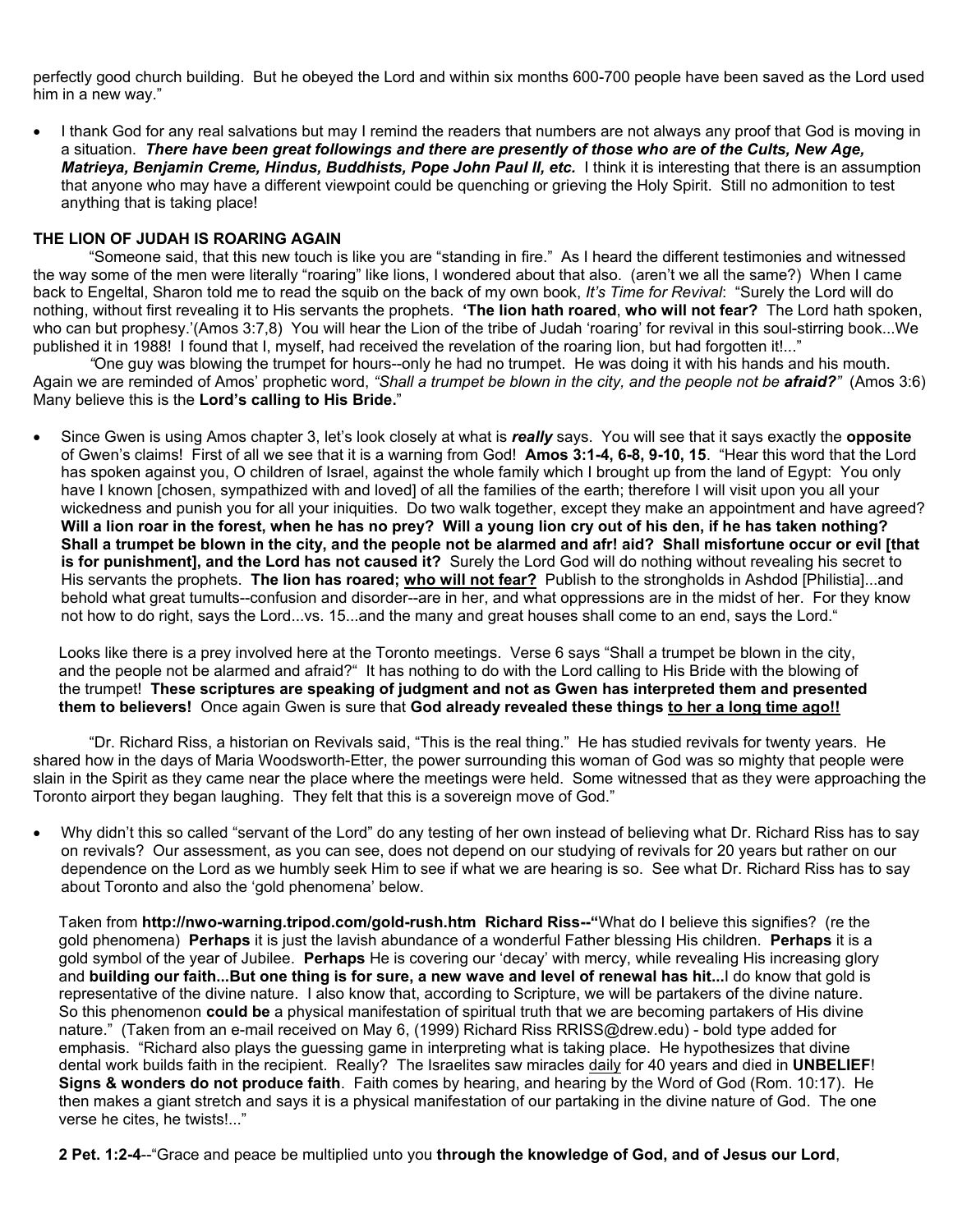According as his divine power hath given unto us all things that pertain unto life and godliness, **through the knowledge of him** that hath called us to glory and virtue: Whereby are given unto us exceeding great and precious promises: **that by these ye might be partakers of the divine nature**, having escaped the corruption that is in the world through lust." (KJV) We desperately need to be true Bereans as stated in **Acts 17:10-11--**"And the brethren immediately sent away Paul and Silas by night unto Berea, who, coming there went into the synagogue of the Jews. These were more noble than those in Thessalonica, in that they received the word with all readiness of mind, and searched the scriptures daily whether those things were so."

# Taken from *Anointing-Or Apostasy?* by Charles S. Graves

 "Things have degenerated at Toronto to the point that they are writing drinking songs, like the patrons of some bar. Kathryn Riss, wife of Richard Riss, now the resident Toronto revival historian, wrote:"

# *'The New Winos Drinking Song Number One:'*

 "If you feel too serious and kind of blue, I've got a suggestion, just the thing for you! It's a little unconventional, but so much more fun, That you won't even mind, when people think you're dumb! Just come to the party God is throwing right now, We can all lighten up and show the pagans how, Christians have more fun and keep everyone guessing, Since the Holy Ghost sent us the Toronto blessing! I used to think life was serious stuff I wouldn't dare cry and I acted kind of tough Until God's Spirit put laughter in my soul, Now the Holy Ghost's got me and I'm out of control! Now I'm just a **party animal** grazing at God's trough, I'm a Jesus junkie, and I can't get enough! I'm an alcoholic for that great new wine, Cause the Holy Ghost is pouring, and I'm drinking all the time! I just laugh like an idiot and bark like a dog, If I don't sober up I'll likely hop like a frog! I'll crow like a rooster at the break of day, Cause the holy Ghost is moving and I can't stay away! I'll roar like a lioness who's on the prowl, I'll laugh and shake, maybe hoot like an owl! Since God's holy river started bubbling up in me, It spills outside, and now it's setting me free So I'll crunch and I'll dip and I'll dance round and round, the pew was fine, but it's more fun on the ground! So I'll jump like a pogo stick, then fall to the floor, Cause the Holy Ghost is moving, and I want MORE!"

I have one significant question to ask you--**Can you ever picture Our True Lord and Savior singing this song?!**

 **Prov. 15:21**--"Folly is a joy to him who is destitute of wisdom, but a man of understanding walketh uprightly." (KJV)

 **2 Tim. 3:8-9**--"Now as Jannes and Jambres were hostile to and resisted Moses, so these men also are hostile to and oppose the Truth. They have depraved and distorted minds, and are reprobate and counterfeit and to be rejected as far as **the faith** is concerned. But they will not get very far, for their rash folly will become obvious to everybody, as was that of those [magicians mentioned]."

 **Prov. 14:8**--"The wisdom of the prudent is to understand his way, but the folly of [self-confident] fools is to deceive."  **1 Pet. 5:8**--"Be well balanced--temperate, **sober-minded**; be vigilant and cautious at all times, for that enemy of yours, the devil, roams around **like a lion roaring [in fierce hunger],** seeking someone to seize upon and devour."

#### Read a Piercing Account of the True State of TODAY'S CHURCH at:

www.amazingbible.org/Documents/Church\_Desk/Todays\_church.htm Here are just a few excerpts--"Laodicea means "human rights" or the "rights of the people." There are eleven bad things and NO good things mentioned of the Laodicean church in **Rev. 3:14-22**. It is a church where people are entertained and made to feel good, instead of falling upon their knees in godly sorrow for sin...for laughing rather than for crying...of saying a sinner's prayer and believing a person is saved...a church that finds time to do all manner of things, but does not find time to humbly dwell in and study God's Word as if their life depended on it....In many of the churches throughout the world, people sing, an! d sing, and sing, but know little of what God's Word has to say....The Laodicean Christians of this generation will be spit out and left behind. Most will continually refuse to believe this (the truth about their being wretched, poor, blind, and naked) until it is too late....Jesus is knocking on the door of "His" church. The people inside are, undoubtedly, singing about Jesus; they may even be worshiping and praying to Him. Nevertheless, Jesus may not be in their hearts. God's Word has not found a place in them to dwell and grow." (Jesus warns us, be zealous; therefore, and repent. **Rev. 3:19--**"Those whom I [dearly and tenderly] love, I tell their faults and convict and convince and reprove and chasten--[that is,] I discipline and instruct them. So be enthusiastic and in earnest and burning with zeal, and repent--changing your mind and attitude.")

# **SATAN WILL TRY TO DESTROY EVERY MOVE OF THE SPIRIT**

"There will be many false manifestations. Satan will try every trick in the trade to thwart what God is doing. And he will repeat the same evil tricks that he did before. **He will use false religion to destroy true religion**. He will use our zeal and our indifference, our hunger for God and our complacency, our gullible ignorance and our suspicion of others, our love and our lack of love, flattery and accusations against us, our friends and our enemies. He will fight from without and from within. He will use people's knowledge of the Word of God and their ignorance of it. But this time he must not succeed. We need to be wise to his ways. **He can use the best of us to thwart and hinder the working of the Holy Spirit**."

That is why it is so important for all of us to know our desperate need of God and to cleave to Him; to use and develop discernment, to depend on the Lord, to not assume that these manifestations are straight from the Holy Spirit. I caution all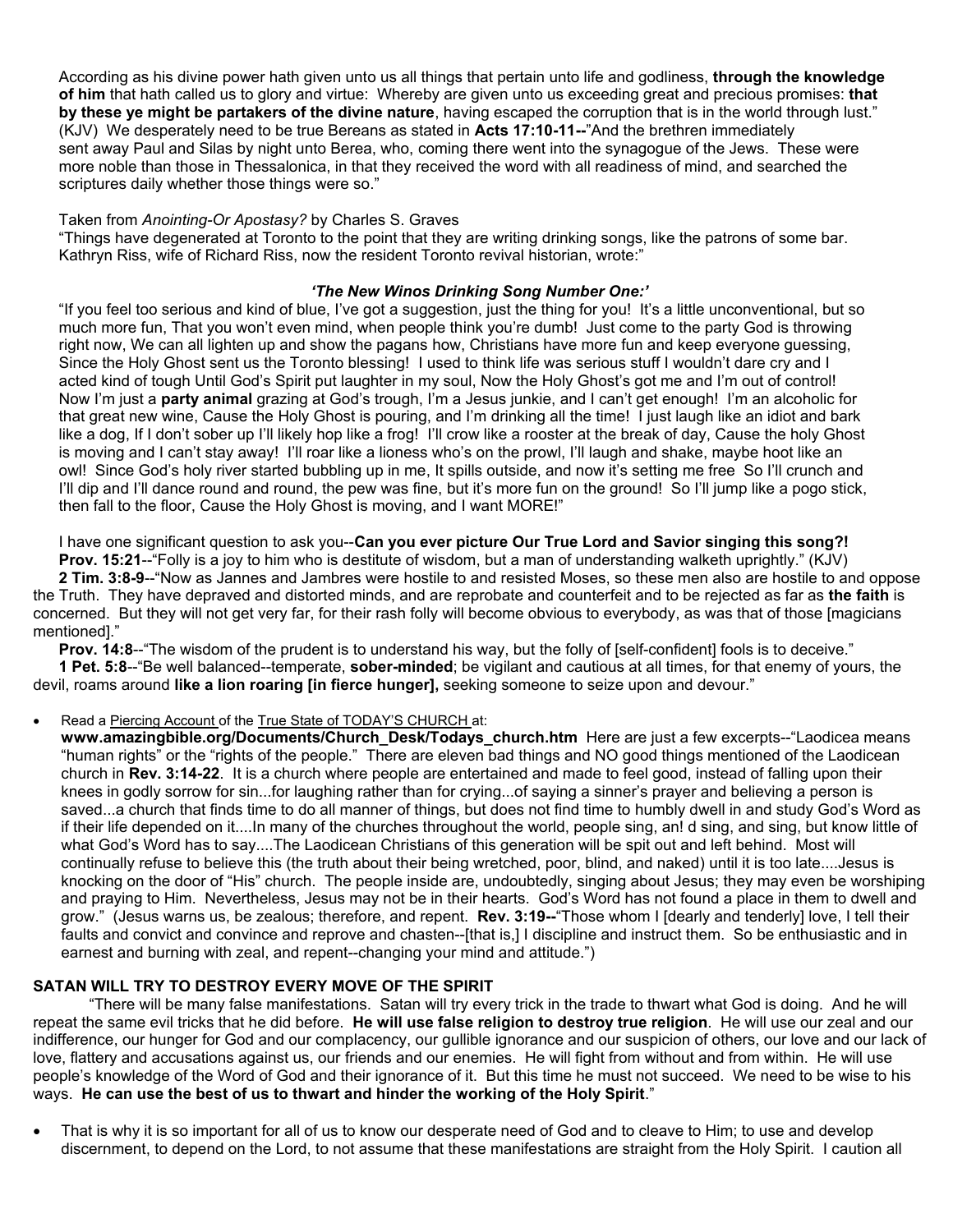those who are following Gwen to please read the above that she has written and do not think that you are excluded from any of these tricks of Satan in this day and hour! I still don't see any warnings from Gwen to use the word of God to test any spirits nor ever to be as the Bereans!

"Be careful, dear child of God! Don't let Satan use you as his advocate. Have the wisdom of Gamaliel. Remember what the Word of God records concerning him, *"Then stood there up one in the council, a Pharisee, named Gamaliel, a doctor of the law, held in reputation among all the people....And said unto them, Ye men of Israel, take heed to yourselves what ye intend to do as touching these men....I say unto you, Refrain from these men, and let them alone: for if this counsel or this work be of men, it will come to nought: But if it be of God, ye cannot overthrow it; lest haply ye be found even to fight against God." (*Acts 5:34-35, 38-39).

• Here's another one of Gwen's warnings and of course, her interpretation is NOT what the Bible says at all! Let's remember that Gamaliel was not a Christian. Also, the apostles were not teaching **another Jesus, another gospel or another spirit! They were not threatening anyone or breathing out intimidations to those who did not believe them or follow them as is the case of those who are accepting this so-called 'move of God.'** 

 *1.* **S***ee* **http://www.banner.org.uk/ms/ms195b.html** for a *full report* on **Acts:5:38** 

 *2. www.***deceptioninthechurch***.com/ditc13.htm* "Longevity proves nothing...Where does the Bible say that longevity is the proof of something being from God? If that is what that means (which is not what Gamaliel is saying at all in context), the Jehovah's Witnesses must be of God-they've been around for over a hundred years; the Mormons must be of God-they've been around since the last century; Buddhism and Hinduism must be of God they've been around longer than Christianity. If longevity is the proof, every cult and false religion in the world must be of God..."

# **A PROPHETIC SIGHT**

 (On visiting Niagara Falls and the Skylon Tower, Gwen reports) "To our amazement the whole city was a blazing light of brilliant glory. It looked like Heaven had come down to Earth. Then we realized that the setting sun was shining on the windows of the skyscrapers, and they were reflecting the brilliance of the setting sun. It was magnificent! We gasped in wonder at it. All of us, Jim and Francine, my husband Jim and **I felt that it was prophetic sign of what God is doing in Toronto NOW.**"

• This is just one example of thousands of these kinds of experiences with fabricated interpretations that are so prevalent in the End Time Handmaidens

# **NO ONE KNOWS HOW LONG A REVIVAL WILL LAST**

 "We do not know how long this move of the Spirit will last. Let us not fight it, let us accept what God is doing and enjoy the Light of God's glory while we have it. Matthew 4:16 says, *"The people which sat in darkness saw great light; and to them which sat in the region and shadow of death light is sprung up."* (Matthew 4:16) This prophecy referred to the ministry of Jesus. It lasted only a little over three years...then He was gone."

• Yes, this scripture in **Mat. 4:16** refers to **Jesus** and the **gospel** *He brought* to the people in darkness, but It has nothing to do with what is taking place at the present time as in a so called move of the Holy Spirit. See also **Isa.9:1-2.** 

#### **PROPHECY IS BEING FULFILLED**

 "I rejoice greatly over this move of the Spirit because it is a fulfillment of the prophetic vision I had of that area when I was praying in Detroit over ten years ago. I saw the entire region between Toronto, Windsor and Niagara Falls ablaze with revival. Then later, while ministering at Queensway Cathedral, Toronto, I prophesied that God would pour out His Holy Spirit on the city of York and that from this city revival would go out in streams through all of Canada. I wondered why I said "York." Later, someone told me that the original name of Toronto was "York" before it got its present Indian name which means "meeting place."

"God is fulfilling His word and making Toronto a "meeting place" where He will meet with man in a new and living way. For the Lord says, *"There I will meet with the children of Israel, and the tabernacle shall be sanctified by my glory."* (Exodus 29:43)...

• **Exodus 29:43** is speaking of the physical tabernacle that He instructed Moses to have built. Again, I see no correlation with Gwen's reference to Toronto--not even in the spirit. Still she doesn't question anything--no proper use of scriptures--no references made to any testing or warnings from scriptures!

# **Vision of Arkansas by ETH Kelly Manchester, dated 11/12/1994**

 "I was sitting in the service Saturday night during the International School of Ministry, worshipping the Lord when I saw this vision: I was looking down at a map of the United States. The state of Arkansas stood out to me and there was a mark on the map to show where Engeltal was. Then my perception changed so that I was standing on the map and the entire state of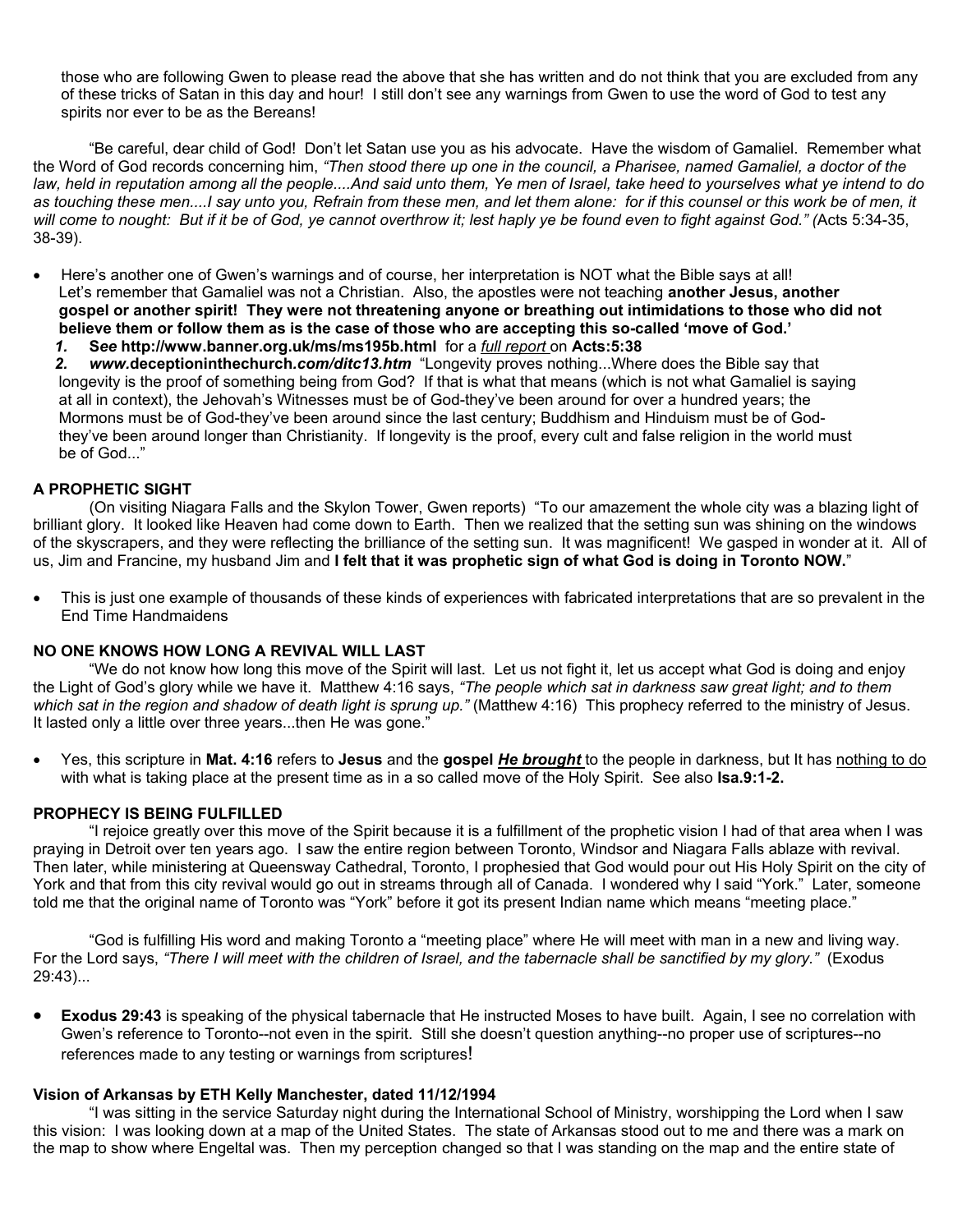Arkansas began to rise out of the map. The state continued to rise **forming a very high tower** and I tried to figure out why it had to go up that high. Then I saw sparks on top of this tower and the **fire began falling all over the world from there**. The Lord told me that the reason the tower was so high was because God didn't just want the fire to fall a little in the area but to **reach the farthest parts of the Earth.**"

• This is the kind of 'fruit' that comes from the ETH and their leader, Gwen Shaw--elitism, pride, delusions of grandeur, sensationalism, false ideas, false hopes, another spirit, another Jesus and another gospel, ad nauseum. Notice the very high tower rising up to reach out to the farthest parts of the Earth. Once again, the spirits are feeding the followers of Gwen a lie about their exaggerated importance as individuals or as a group!

#### **#46 JUNE, 1995 Vineyard, JANUARY, 1995 PROPHECY BY STACEY CAMPBELL at the One Year Blessing & Renewal Conference, Toronto Airport HE WISHES THAT ALL HIS PEOPLE WERE PROPHETS**

 "There is a wind a'blowing all across the land. There is a fire coming to consume you and me. This is a fire for everyone. This is a wind for everyone. This is a rain for everyone. It is not for a few. It is not for the superstars. It is for everyone, for every Christian, for every believer that calls on the name of **his God**. *I feel* the Lord say, He is here tonight to distribute His gifts. Whatever gift you have desired, call out to Him and ask Him for it."

• It sounds like Stacey is taking it for granted that if people ask for a gift they will receive it but take note of what **1 Cor. 12:11**  says--All these [achievements and abilities] are inspired and brought to pass by one and the same (Holy) Spirit, **Who apportions to each person individually [exactly] as He chooses.** 

"Whether for service, cry out to Him and ask Him for it. Whether for prophecy, evangelism, hospitality-He is here tonight to distribute gifts to His children. If you ask your Father for bread will he give you a stone? If you ask your Father for an egg, will he give you a scorpion? No! No! No! No! No! He will give you the gifts**.** *I just feel* the Lord wants me to cry out, "Lord, equip your Church to do your works of service. Equip your Church, God! Give us the gifts. Lord, I pray that you would give me the gift of mercy! Lord give me the gift of mercy! Lord give your people gifts! Equip them! Equip them! Equip them, Lord! The Lord wants you to know that this is **not the day of the superstar.**"

• God knows what is in our hearts and He knows who is really wanting or looking for manifestations, prophecies through others, and who has spiritual greed, etc. and He does allow the enemy to give people what they really want in their hearts. As far as that comment about the superstars, you'd never know that this is 'not the day of the superstar' by the grand list of the superstar regulars we are constantly bombarded with.

"This is not the day when there will be one prophet, or two prophets, or three prophets. This is not the day for one evangelist or two evangelists, but He wishes that they would scatter themselves around the world and go everywhere preaching the Gospel. This is not the day for one servant to be like Jesus and become the servant of all, but all of His people to become servants. Servants! Servants! Servants! Servants! Servants! To serve! To serve! To serve! To serve! There will not be one name named because of him who has this gift or that gift, but that all of the people of God would begin to do the works of God and *go around the world with it. Every single one of you!*"

• I know that God tells us His teachings and warnings, etc. over and again but I do not believe that He speaks in this repetitious way--'Servants, servants, servants, servants, servants, to serve, to serve, to serve, to serve'! My bible also says that Jesus calls us to be His friends. Paul was the bond servant of Jesus Christ but he was also His friend as we ought also to be. **John 15:14-15--**"You are My friends, if you keep on doing the things which **I** command you to do. I do not call you servants (slaves) any longer, for the servant does not know what his master is doing (working out). But I called you My friends, because I have made known to you everything that I have heard from My Father--I have revealed to you everything that I have learned from Him." (Here again is another example of the **either/or** scenario according to Stacey!) So it looks like the servants don't know what their Master is doing according to Jesus' words. Who would you rather believe, the words from Stacey Campbell or **THE WORDS OF JESUS?! Oh by the way, remember that God wants all of us to go around the world with it, (His works) but my question is, how will we do that, if we are just His servants (according to Stacey) [and don't know what the Master is doing?!]** 

# **THE HORDES OF HELL ARE MARCHING BY RICK JOYNER**

• This was a rather lengthy selection which took up 4 & 1/2 pages of this particular newsletter which Gwen heartily welcomed but check out Rick Joyner in the quotes and comments below! One can also access information regarding Rick Joyner by going to **www.deceptioninthechurch.com** or **www.pfo.org** or **www.banner.org.uk** just to name a few and as you pray for God's truth and use the Word of God, the Holy Spirit will speak to you. I wanted to make mention of the article here in this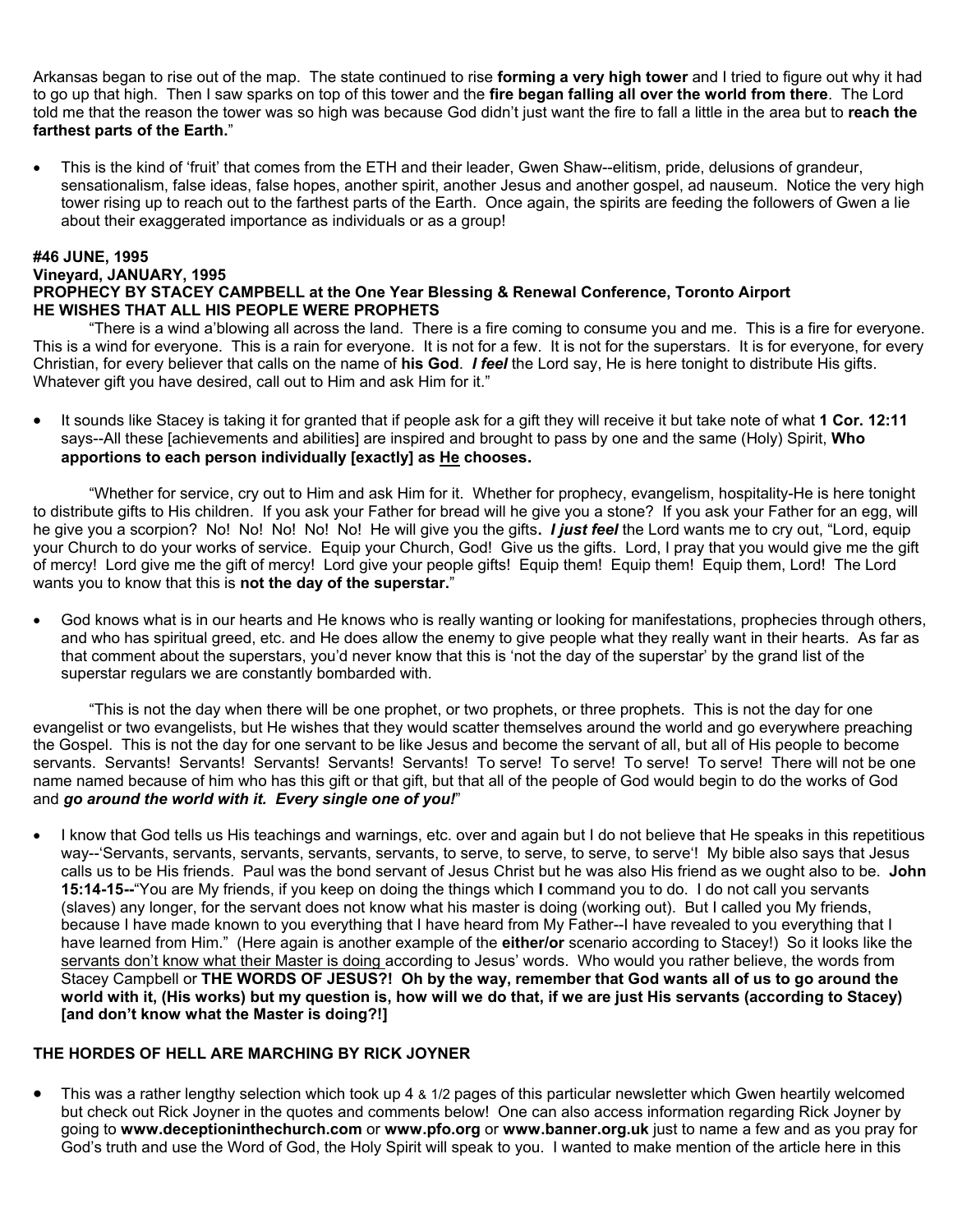report just to show you Gwen's choice for her newsletter. For an striking review on *The Call* by Rick Joyner read **www.deceptioninthechurch.com/thecall.html** (includes *The Final Quest* ) For a comprehensive review and critique written by Eric S. Weiss go to **http://home1.gte.net/eweiss/tfq.htm** Here are so! me of Joyner's quotes at **http://www.deceptioninthechurch.com/quotes.html** "We must be vigilant and able to quickly recognize the enemy, but not be too quick to call someone the enemy until we are sure of what we see. A friend of mine who was a close associate of **Jack "Coe", one of the greatest of the healing evangelists**, told me how he died quickly and unexpectedly at the age of just 39 after publicly referring to Katherine "Kuhlman" as a witch. Years later, "Kuhlman" died quickly and unexpectedly after publicly calling Bob Mumford a false teacher. Were these the judgments of God? I believe both of these died because of the mercy of the Lord, to keep them from crossing the line to becoming a stumbling block, something the Lord Himself warned should be the last thing we ever want to become." "This is used as an illustration by Joyner of true prophets calling someone else a false prophet and dying. First of all "too quick to judge"? It apparently took these people most of their lives to make these judgments."

 See **[http://www.despatch.cth.com.au/Despatch/quest\\_joyner.htm](http://www.despatch.cth.com.au/Despatch/quest_joyner.htm)** for more comments by W. T. Howard and T. Hardwick on *The Final Quest*. "The book is not scriptural at all, I did not find even one Biblical verse (written entirely without references) in the whole book, so naturally it is not Biblical prophecy we are dealing with here, merely extra biblical 'experiences'. The contents are so mystical, pagan and cabbalistic that one would hardly imagine that Christians would accept any of it at all! The book by Joyner contains so many occult symbols, religious amulets, double-meaning<br>comments that it is hard to begin to do a critique. The main horrifying problems of this book are:

the "prophecies" are coming from the atmosphere, not God's Word. (revelation knowledge of the Gnostics)<br>the ways of gaining knowledge in the spirit realm come from channeling (medium ship), contacting the dead (like seances), encountering power animals ( beloved spirits of the New Age) and inventing future events by twisting Scripture into unrecognizable patterns (no doctrinal soundness even contemplated). Joyner makes much of "levels", "mantles" and "doors" which are simply witchcraft magic!"

 Kevin Reeves has a clear review of *The Call at* **[http://www.cephasministry.com/joels\\_army\\_the\\_call\\_joyner.html](http://www.cephasministry.com/joels_army_the_call_joyner.html) Pg.22**--"Questioning his own reliability, he states here that "my own pet doctrines and prejudices" could "easily" have influenced the content of "The Call". I hope the Apostles, who wrote down the inerrant Scriptures at a "lower level" of revelation, got things right before the revelation began to fade! **Pg.37**--He cried out to the Lord and almost immediately was face-to-face with Christ. New Testament examples of encounters with the risen Christ are extremely rare and the impact of the revelation lasts a lifetime. Compare this with both "The Final Quest" and "The Call", where Joyner's encounters with Christ are frequent and the revelations fade quickly, so that he questions the accuracy of the vision." (Hopefully, the reader will be delivered from any "superstar" worship of Rick Joyner after searching God's Word to see if what Rick has to say--is so--as the Bereans did!)

# **MY DREAM OF THE RAPTURE presented by REV. EMMANUEL JIBUIKE, D.D. True Church of God, Lagos, Nigeria regarding a sister from Burkina Faso.**

• This was also a lengthy article describing this woman's dream of the rapture. Here we have presented to us **as truth** nothing more than a peculiar fabrication filled with aberrant teachings in this dream.

"When I passed over the...building I understood that I was going toward the bright circle in the sky. I started to think about my family and my friends. I wanted to know where they were. As soon as I had this thought, the response came immediately, **"Everyone is left to his or her faith. You cannot do anything for them now.**

 The saddest sight was to see those who could not rise to the sky. They tried to, but they fell back down after they had gone a certain distance, for they were being pulled down by a strong force while others were lifted towards the sky. I recognized certain pastors who couldn't rise up, **and a voice cried out very loudly, "Invoke Jesus' Blood on those brothers.**"(I thought she was told she **could not do anything for them!!!**). "As soon as that was done, it began to happen; these brothers began to rise. They joined us.

 Those who rose had a mark on their foreheads. (Ezekiel 9:4; Revelation 22:4). As I wondered about the **red and the blue colours** seen in the circle in the sky, the explanation came: "The Blood of Jesus and Victory in Jesus!" *This* attracted us."

• NB The scripture in Ezek. is referring to Jerusalem and is a word from the Lord regarding Israel. **Ezek. 9:4**--"And the Lord said to him, go through the midst of the city, through the midst of Jerusalem, and set a mark upon the foreheads of the men who sigh and groan over all the abominations that are committed in the midst of it." **Rev. 22:4--**"They shall see His face, and His *name* shall be on their foreheads."

 **"**We penetrated the big circle with its multiple colours, and I saw **a Divine Being**. He was standing on a bright cloud in the middle of the circle. (Didn't she just say that she saw red and blue colors? [and not multiple colors]. He was more filled with light than we were. He filled the sky with His light; His hair was **golden** and beautiful. His eyes were as red as fire." (Revelation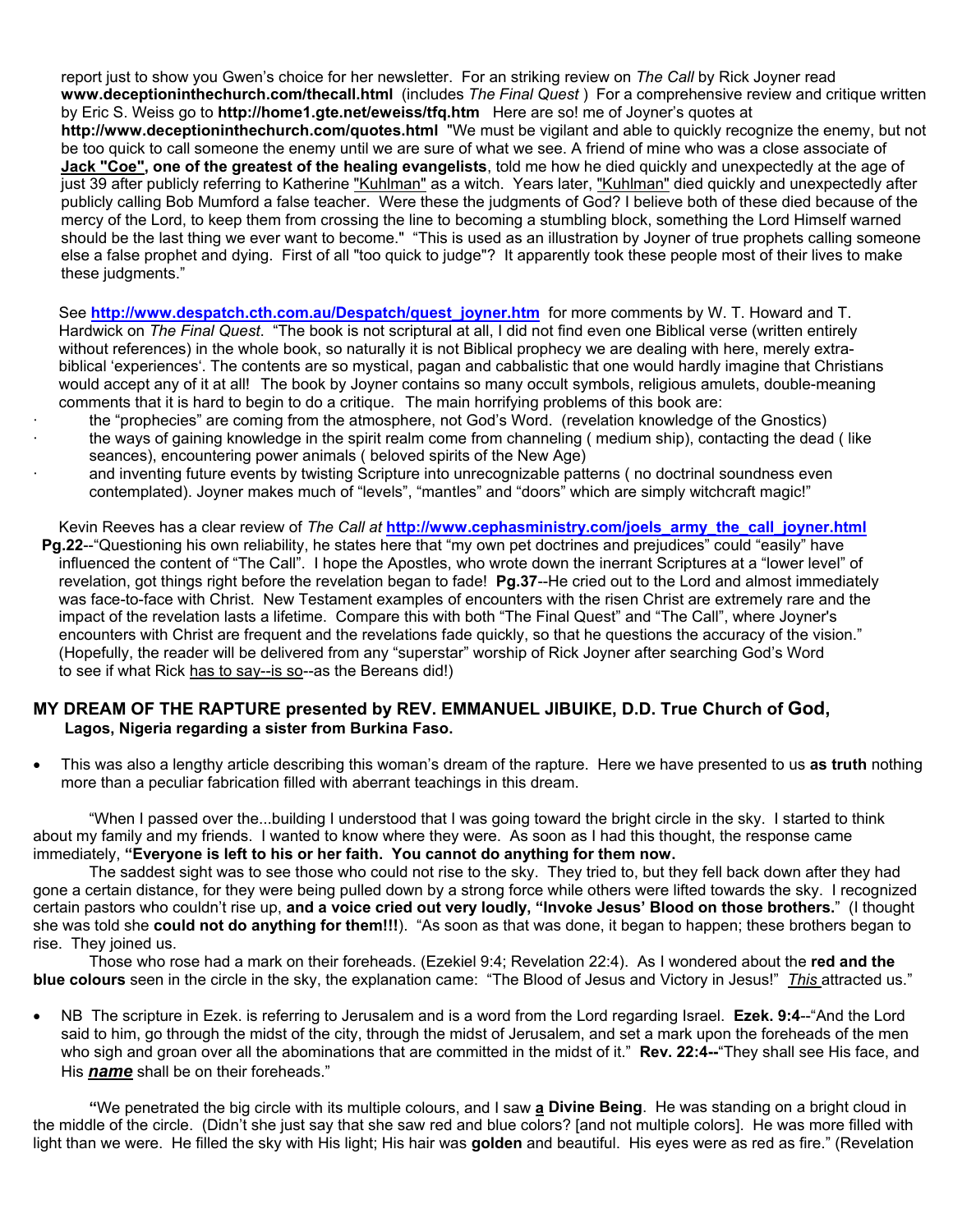1:14) (The scripture clearly says that His head and His hair were **WHITE**). "His **arms** and **legs** were scarred by nail prints." (I never read anything in scripture about His **arms** and **legs** being scarred by nail prints but He did show Thomas the marks on His hands and His side after He was resurrected. The twisting of scriptures here doesn't seem to matter to Gwen **since this makes for sensational reading for her followers!**)

# "CONDITIONS FOR THE RAPTURE

This is the condition which will enable you to rise:

- 1. Believe that Jesus is the Son of God, Lord and the only Saviour.
- 2. Love your neighbour as yourself.
- 3. Live a clean life. Commit no impurities.
- 4. Walk in victory.

"Repent, all ye who are on the earth. There is no time left. Jesus is coming very soon."

THREE CATEGORIES OF SERVANTS OF GOD WHO WILL NOT BE RAPTURED

- 1. Those who love money.
- 2. Those who complain.
- 3. Those who talk too much.

 Somebody gave me a newspaper. I was able to read the news about the rapture in French. In the corner of the front page I saw the date of the year in big letters. I knew the date it was published. But since then I am not able to remember the date and time anymore. I woke up surprised, not knowing where I was. I couldn't talk. After a long silence I asked my husband what the time was and the date. I realized that it had all been a dream!"

# **#49, APRIL, 1997**

# **GOD IS VISITING HIS PEOPLE BY GWEN SHAW**

 "...Our Bible School received a great visitation through the ministry of this same man of God, George Chambers. It was during that revival in our Bible School, January, 1944, in the middle of the night between the hours of 3 and 4 AM, that I was supernaturally visited by God and called to the land of China as a missionary, where I spent twenty-three years of my life. We had a great outpouring in our school--an Azusa street outpouring.

 And it is in that same Spirit of revival that my whole life's ministry has operated. It is **in that same anointing that the End-Time Handmaidens and Servants go forth into the world, because I believe in impartation**. **I believe that the anointing that has been given is apostolic and transferrable,** (sic) **and that God is able to use one life, one generation to**  pass it on to another life, another generation, and impart it, as Paul said to Timothy,... "stir up the gift of God, which is in thee by the putting on of my hands." (2 Timothy 1:6). There is some kind of spiritual, supernatural transaction that takes place in God's economy, through the laying on of hands. I don't understand it, but then I do not understand electricity either. I just know that when I put the plug into the socket I've got power. And I don't say, "I don't understand it, so it must be of the devil, so I ref! use to use it."

• **1 John 4:1** "Beloved, do not put faith in every spirit, but prove (test) the spirits to discover whether they proceed from God; for many false prophets have gone forth into the world." **1 Tim. 5:22**--Do not be in a hurry in the laying on of hands-giving the sanction of the church too hastily [in reinstating expelled offenders or in ordination in questionable cases]--nor share or participate in another man's sins; keep yourself pure." Charles Graves adds this from his book *Anointing or Apostasy?*  "...Because just as spiritual blessings can be imparted through this ministry, the opposite can also happen. Just as there is a scriptural ministry of the laying on of hands, there is also a counterfeit. There are seducing spirits masquerading as the Holy Spirit. They can also be "imparted! e through the laying on of hands. Therefore there is a great danger in letting just anyone lay his or her hands on you--or yours on them."

#### **The Revival Fires Began to Fall in the Year of Jubilee**

"As I have already mentioned, it was in January, 1944, when God visited me in Toronto. Fifty years later, in the "year of Jubilee" (1994), in the same month, the month of January, God must have said to the angels, "It is Jubilee Year for Toronto again." But when the angels went to look for the bible school they found that it was no longer there, it had moved to Peterbourgh. "Where will we send the revival to now?" asked the Lord."

#### • **It looks as though Our Lord is asking to be counseled by the angels!**

"The angels answered, "There is a little group of people gathering together down at the end of the Toronto Airport Runway. They have been praying for revival. They don't expect much to happen. They are kind of reserved, they like to keep things proper and in order. But they have invited an unknown pastor from St. Louis, Missouri, to come and preach a three-day meeting." Brother **Randy Clark** flew to Toronto for his three-day meeting in the little church at the end of the runway, and something happened, which they didn't expect. God began to move, and the pastor, Brother **John Arnott**  said, "What are we going to do? It looks like we need to continue these meetings." So they called for another preacher from Kelowna, British Columbia--**Wes Campbell**, to come and help out. "Get on the plane, and come quickly, we think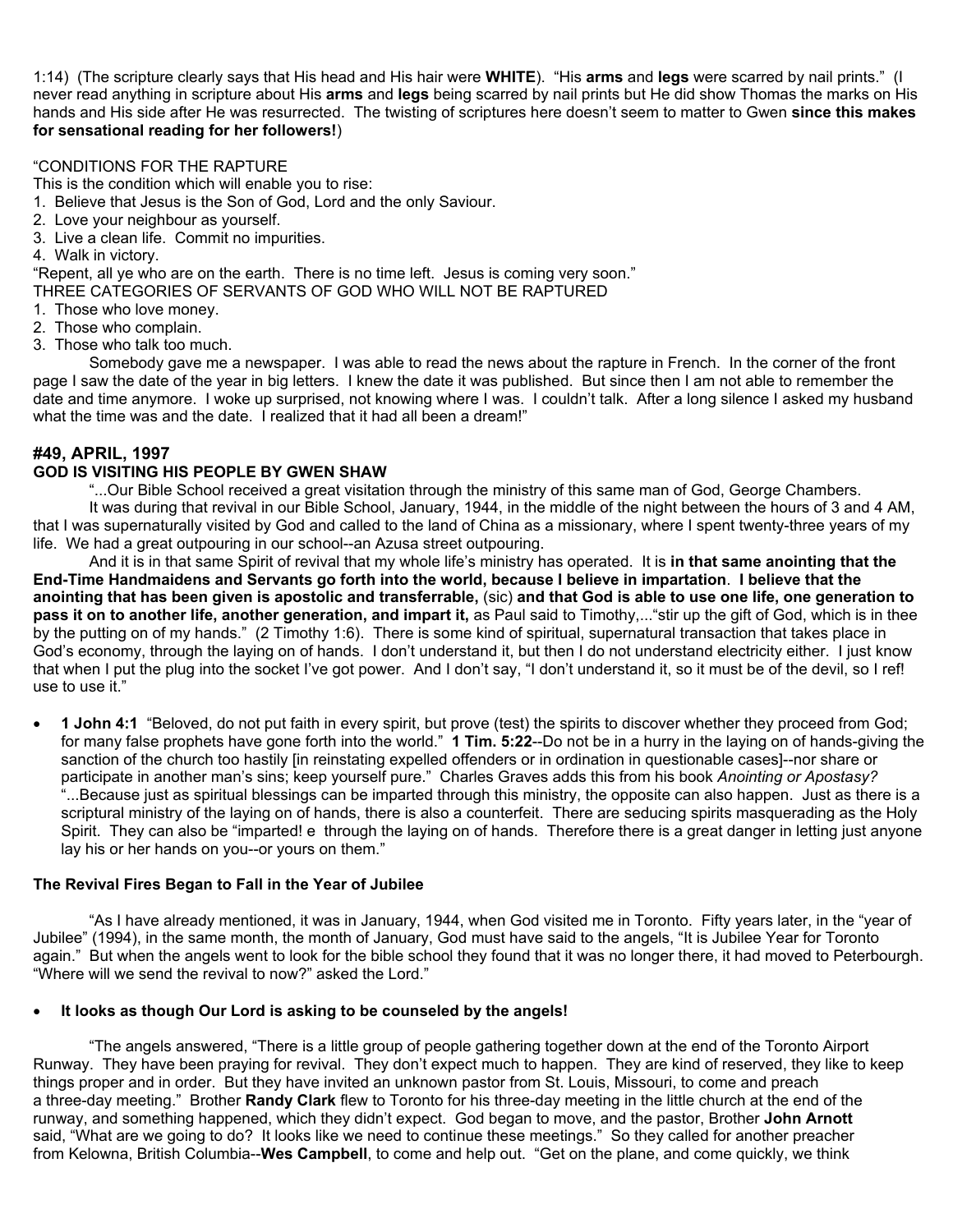we got a revival started here." So he flies into Toronto. And the spirit continues to move mightily among them, and they couldn't stop. They kept on going, everybody was phoning everybody, people started coming in from all over Canada, the United States, London, England, and soon from all over the world. Since then thousands upon **thousands have gone to Egypt to get grain, and the outpouring is still as great as ever.**"

• So now we have the angels (angels of light, that is!) telling the Lord to send the revival to the Toronto Airport!!! (Note: Toronto Airport Christian Fellowship pastor, John Arnott, scoffs at the teaching of the rapture and declares that God has chosen **us** to bring in the Kingdom. John Arnott, (Pastor's Meeting, Toronto Airport Vineyard, 10/19/1994)

# **What will you do in the Day of God's Visitation?**

 "In Isaiah God asks, "What will you do in the day of visitation? What will you do with My Glory?" What is the Church doing today with the Glory of God in this day of visitation? It was the Glory that brought the manna from Heaven. You can reject the life-sustaining "wheat" from the storehouse of God. You can stay home if you want to. You can stay on your meager diet."

• Here we have another one of Gwen's assumptions that all those who don't agree with this visitation are going to be on a meager diet. And let's look at what **Isa. 10:3** *really says*--**Verses 1-5** 1 "Woe to those judges who issue unrighteous decrees, and to the magistrates who keep causing unjust and oppressive decisions to be recorded. 2 To turn aside the needy from justice and to make plunder of the rightful claim of the poor of My people, that widows may be their spoil, and that they may make the fatherless their prey! 3 **And what will you do in the day of visitation** *of God's wrath***, and in the desolation which shall come from afar? To whom will you flee for help? And where will you deposit [for safe keeping] your wealth, and with whom leave your glory? ! 04** Without Me they shall bow down among the prisoners, and they shall fall [overwhelmed] under the heaps of the slain on the battlefield. 5 Ho, Assyrian, the rod of My anger, the staff in whose hand is My indignation and fury [against Israel's disobedience]!" **Followers of the ETH and Gwen Shaw, here you see yet another example of the twisting of God's Holy Word ~ the Scriptures! Who will you believe and who will you follow ~ Gwen, or Jesus Christ, who always speaks the truth, who IS the TRUTH, who died for you, OR a woman on the earth by the name of Gwen Shaw, along with all of her cohorts?**

"But I want all that the Holy Ghost has for me in these days. I want more, more, more! God is visiting His people**.** The granaries are still full. They did not empty out. **It is not like Egypt**, where the supply finally ran out. This is a Heaven-sent supply. It is sent from the Eternal harvest fields of Heaven. And it will continue to be poured out by His spirit until the visitation will become greater and greater and greater, and finally, the whole earth will be filled with His Glory. And then will be fulfilled the prophecy of Isaiah, And one cried unto another, and said, Holy, holy, holy, is the LORD of hosts: the whole earth is full of his glory" **(Isaiah 6:3)**."

• If you look this scripture up and meditate on it, once again you will see that it has nothing to do with this present 'visitation'!

"As you read **this message, accept the vision of revival. Incorporate it into your ministry. Let it inspire you to greater heights and a more effective ministry.** May it thrust you out into the nations of the world. Everywhere I go, I see God moving these days. This last year I have seen an outpouring of God's Spirit in Portugal, Spain, Australia, Japan, Taiwan, the Philippines, Hong Kong and Bangkok. Everywhere God is moving mightily by His Holy Spirit, not only through my ministry, and the ministry of the End-Time Handmaidens and Servants, but through multitudes who are in the final, great harvest field.

 God is looking for vessels who are willing to be used of God, vessels who are fully surrendered to God. He will use you. He needs you. Every man, woman and child can have a place in this final revival. This is the last of the last days. We cannot wait! Many are hungry and starving. Hurry to Egypt! Get your load of corn, and begin to give it out to a hungry, dying world!"

• **http://ww2.moriel.org:8004/sermons/3\_years\_toronto.htm** by Jacob Prasch "I was in Toronto in October 1995 for other business. I visited the zoo while I happened to be in town. After three years, no revival has come to Toronto. It has had no impact on that city, spiritually or morally. It remains the New Age, homosexual and drug dealing capital of Canada. The churches have not grown. Most of the people who contribute to the reports of large crowds at the Airport Vineyard Church are visitors from elsewhere. The Toronto phenomena is not known in most of Canada; even less known in America, except for those who have seen it on television; and even in South Africa it is not what it is here in Australia. It mainly took root in countries where evangelical Christianity is in notorious numerical decline. Great Britain: where the churches are dying, wh! ere there are more mosques being built than there are churches. That's where it is being embraced: where Christianity is on its last legs. Where are the numbers saved? Where are the thousands saved? Where? It hasn't happened. This "Toronto blessing/New wave" is false fire."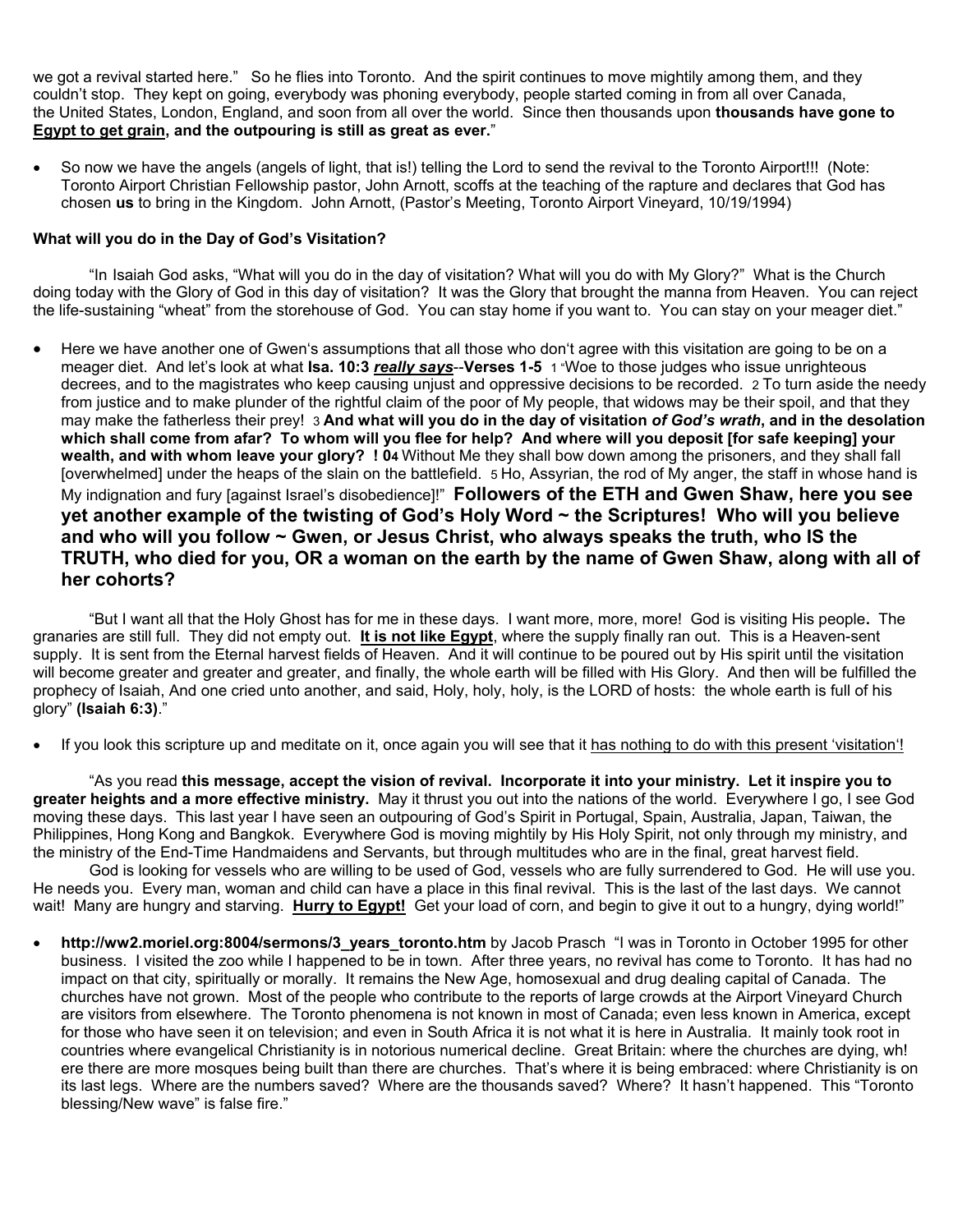#### **A Message for This Hour by Gwen Shaw Revival is Coming to Texas**

"We have heard a testimony that the pastor of a Methodist church in Houston went to Pensacola, Florida, to see the revival that is taking place there. He didn't feel that he had received anything after spending four days there. But the following Sunday, as he stood in his pulpit, a bolt of lightening fell from heaven on his plexi-glass pulpit and burned a hole in it? When the people saw what happened, they ran to the altar, weeping. They cried so hard that one week later the carpet was still wet with their tears. It reminds me of how the Holy Spirit used to work in **our meetings** in Moslem Indonesia."

# • **[http://www.geocities.com/Bob\\_Hunter/tenney.html](http://www.geocities.com/Bob_Hunter/tenney.html)**

• *Defending Doctrine Is Not Important* by Tommy Tenney "God does not need people to fight for Him; He needs people who will be servants. The principles of His kingdom will fight for themselves." (God's Dream Team, p. 64) He affirms, "God is fully God, whether we all describe and worship Him in the same way or not. He is well able to correct error, reprove wrongs, redirect misdirected emphases and reform errant theology." (Answering God's Prayer, p. 185) The inspired authors of Scripture do not agree with Tenney. Jude states, "I felt I had to write and urge you to contend for the faith that was once for all entrusted to the saints" (Jude 3). Furthermore, Paul urged, "Watch your life and doctrine closely. Persevere in them, because ! if you do, you will save both yourself and your hearers" (1 Tim. 4:16). *The Moldy Pages of Scripture* "Truth is where God's been. Revelation is where God is….Unfortunately, the Church today spends countless hours and much energy debating where God has been...[God chasers] want to run hard and hot on this trail of truth until they arrive at the point of revelation, where He presently exists….God chasers don't want to just study from the moldy pages of what God has done; they're anxious to see what God is doing. There is a vast difference between present truth and past truth (emphases in original)" (The God Chasers, Introduction)

# • **[http://www.pawcreek.org/god\\_chasers.htm](http://www.pawcreek.org/god_chasers.htm)**

• by Joseph Chambers regarding *The God Chasers "*The first chapter tells of an experience in a Houston, Texas, church. For three weeks they had been searching for what I think they perceived as God. Remember, as you read what happened that the moment you accept a "revelation of God" apart from the Bible (God's absolute truth), you open yourself to a visitation from a spirit posing as God. Here is his description"- **"Then he closed his Bible, gripped the edges of the pulpit with trembling hands, and said, 'The word of the Lord to us is to stop seeking His benefits and seek Him. We are not to seek His hands any longer, but seek His face.' In that instant, I heard what sounded like a thunderclap echo through the building, and the pastor was li! terally picked up and thrown backward about ten feet, effectively separating him from the pulpit. When he went backward, the pulpit fell forward. The beautiful flower arrangement positioned in front of it fell to the ground, but** *by the time the pulpit hit the ground***, it was already in two pieces. It had split into two pieces almost as if lightning had hit it! At that instant the tangible terror of the presence of God filled that room."** *(Ibid., p. 7.)* "He said that "tangible terror" filled the room. The pastor was knocked about ten feet backwards. The pulpit was split apart. An article about this event that was written for the web described the incredible amount of power necessary to split the acrylic pulpit. It was a clear event of great emotional, paranormal powers. The one basic problem is that nothing that tangibly happened is Biblical or in any way connected to the revelation of truth in Scrip! ture. It could more readily be compared to God's judgment when Nadab and Abihu offered "strange fire" on God's altar in Leviticus chapter ten."

# **#50 November, 1997 by Gwen Shaw PROPHECY FOR CANADA**

#### **Excerpt~God is Grieved because His Visitation in Toronto Has Been Rejected**

 "...Therefore I call unto you, turn to Me! Turn to Me, and forsake your idols and forsake your hardness of heart! Forsake your indifference! And when I move in your midst, turn to Me and receive My moving. For those of you who have scorned what I did in Toronto, **I will not hold you guiltless.** Yea, your pastors have spoken against the moving of My Spirit in a humble church in Toronto. You thought they were not as good as you. And the Lord says, you mocked at it and you scoffed it. But the Lord says, I sent you My outpouring, I sent you My blessing. Therefore, receive the moving of the Spirit. Yea, if thou wilt reject this last moving one more time there shall be **no hope** for you. But I stand with my arms outstretched still, for I would rather bless you, I would rather garner your wheat into my granaries. Yea, the Lord says unto thee, I would rather give you a harvest of blessing than a harvest of judgment and a harvest of b! lood."

This is quite a threat for the church! Still I don't hear any word to the flock of Jesus Christ to test, judge or discern; rather, just more strong intimidations to accept what Gwen says!

#### **Touch Not My Anointed See <http://www.watchman.org/reltop/acctbty.htm> (excerpts)**

 "A person lives a certain way because a person believes a certain way. Doctrine frames behavior When a person or group that claims to be Christian and yet seriously departs from the historical biblical doctrines of orthodox Christianity, one cannot stand idly by in silence. To not speak out would be dishonoring to God and unloving, not only to Christians, but also to the propagators of the error. They point to biblical proof texts such as **Psalm 105:15**, "Touch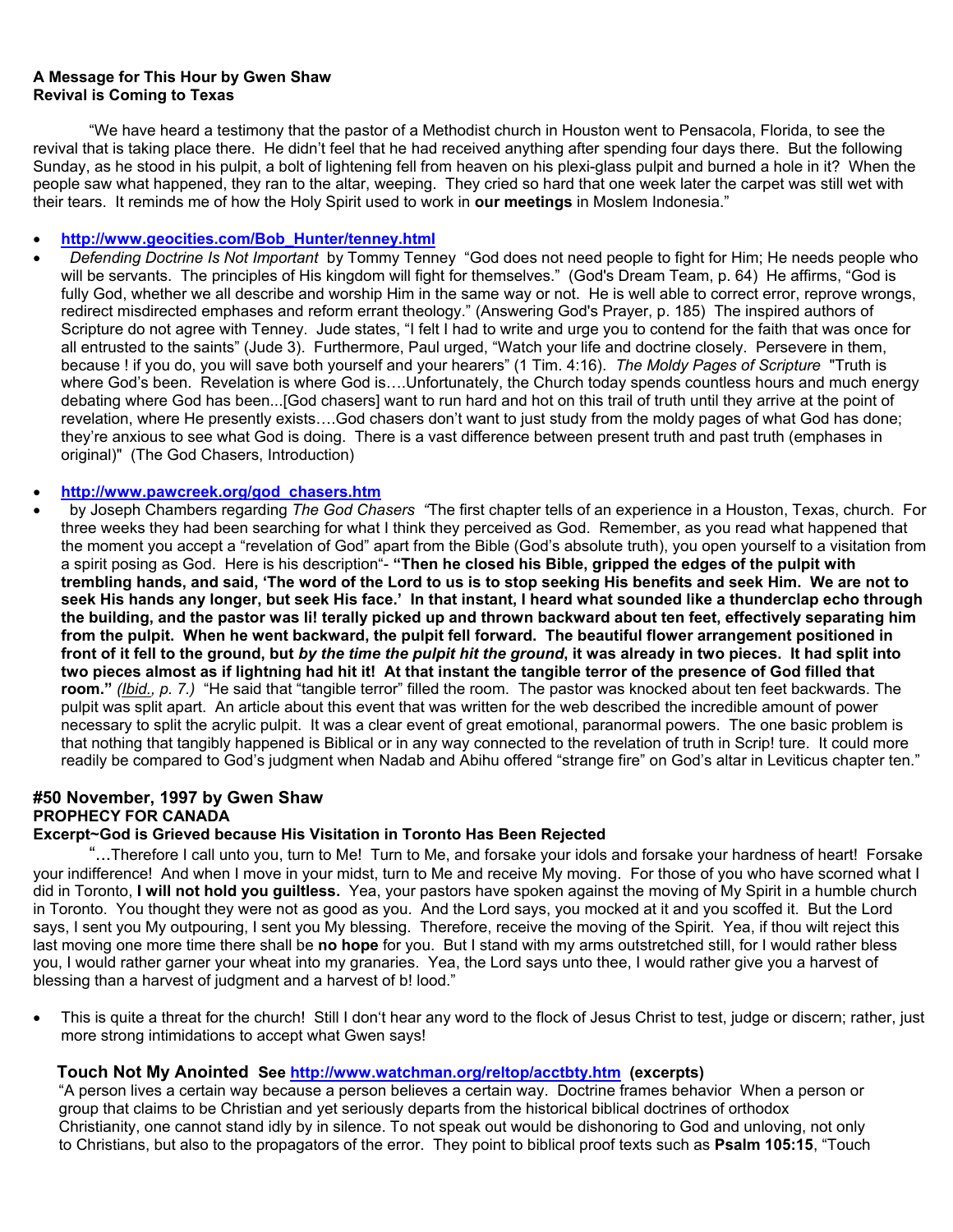not mine anointed, and do my prophets no harm" (KJV). But if one looks at the passage, it will reveal that it has *nothing to do with questioning the teachings of church leaders***.** In the Old Testament the phrase, "the Lord's anointed," is used to refer to the kings of Israel (1 Samuel 12:35; 24:6, 10, 16, 23; II Samuel 1:14, 16; 19:21; Psalms 10:6), and not to prophets. In the context of Psalms 105 the reference is to patriarchs in general (vss. 8-15 & I Chronicles 16:15-22). Psalms 105:15 has nothing to do with the issue of questioning the teachings of any of God's "anointed." In the context of this passage, **the words "touch" and "do harm" have to do with inflicting physical harm upon someone.** Specifically, in I Sam. 24:6, the phrase "touch not the Lord's anointed" refers to David's refraining from killing King Saul when he had the opportunity. **It means in that context, "not to kill."** 

"The fact is that David did rebuke Saul publicly more than once and called him to account for his actions before God. He said in I Sam. 24:12, "The Lord judge between me and thee, but mine hands shall not be upon thee." If this *touch not*  mentality is applied in the way that the WOF [Word of Faith] leaders say to do, then it could also be argued that no one who claims to be a spokesman for God should be called to account for what he or she teaches. No one would be rebuked, and one would have to accept the teachings of all who claim to be Christian, including Joseph Smith and Mormonism, the Jehovah's Witnesses and the Watchtower Society. Virtually all teachings, whether cultic or not would be credible. **The truth is that nobody's teachings or practices are beyond biblical judgment, especially those who are seen as leaders.** There are many sincere, committed Christians following these teachers, sometimes not even realizing what they are teaching. It is also a crucial issue. It is not a threat from outside the church, it is a growth from within, Spiritual surgery, which is long overdue, is needed to stop it from spreading further. The Body of Christ **must speak out.**"See also **www.deceptioninthechurch.comditc13.htm** for another report on Touch Not My Anointed and other questions raised regarding Toronto.

- (In this issue there is a picture of Gwen praying with Mother Teresa in 1983 in Calcutta. Gwen was also a proponent of Mother Teresa thereby leading her followers astray, once again pointing people towards someone who promoted aberrant doctrines; thus leading others into confusion and more lies! Included here is pertinent information from *A Woman Rides the Beast* by Dave Hunt, published by Harvest House Publishers. Dave shares that the same acceptance of all religions is preached by Mother Teresa. (who is now deceased). But no one dares to criticize her because of all her "humanitarian" efforts. Dave quotes, "Yet her "evangelism" leads no one to Christ but encourages trust in whatever god they believe in: Desmond Doig, *Mother Teresa*: *Her People and Her Word* (Harper and Row, 1976), p.156. ldblquote [T]hey brought [us] a man with half his body eaten away. Worms crawled all over him....I went to clean him, and...he asked, "Why are you bothering to do this?" "I love you...,For me you are Jesus coming in his distressing disguise...I am only sharing the joy of loving you, and loving Jesus in you."....*New Evangelization 2000,* is. 9, pp.11-12. Dave Hunt then goes on to say that this Hindu gentleman was not told the most wonderful evidence that "he was someone loved": that this "Jesus Christ," who is God, became a man to die for his sins and thereby paid the debt demanded by God's justice, so that he could be forgiven and receive eternal life as a free gift of God's grace....Dave comments that the dying man was left a Hindu with all of his superstitions and false beliefs intact-left in his sins to die without Christ...
- Here are some more comments taken from *Occult Invasion* by Dave Hunt, published by Harvest House Publishers. "...Pastor John MacArthur visited Mother Teresa in Calcutta in August 1988 and, in contrast to Leighton Ford and Billy Graham, reported as follows: We asked her questions that might reveal her spiritual state. Her answers were troubling: "I love and respect all religions"--an unthinkable remark in light of the hellishness of India's dominant religions. "All my people die beautiful deaths," she told me. "I am convinced Mother Teresa is providing false comfort to the dying." *Masterpiece,* Winter 1988, p. 6. "On October 2, 1994, she received the U Thant Peace Award (U Thant is a Buddhist). The award was presented by Hindu leader and UN guru Sri Chinmoy.! blquote ...*Christian News,* October 31, 1994, p. 17.
- From The Berean Call by Dave Hunt, October, 1996--"There have been numerous reports by former workers in her clinics as well as by visiting medical doctors that the patients are not given proper medication and that the beds and furnishings and general conditions more closely resemble an extermination camp than a hospital or clinic. The reports, coming as they do from a variety of independent observers seem beyond dispute....Mary London,...wrote concerning Mother Teresa's Home for the Dying, "My initial impression was of all the photographs and footage I've ever seen of Belsen [Nazi death camp] and places like that, because all the patients had shaved heads....there were just these stretcher beds. They're dying. They're not given a great deal of medical care." (Christopher Hitchens, *The Missionary Posit! ion*: Mother Teresa in Theory and Practice; Verso, London, New York, 1995, pp. 39-40. And another investigative reporter has written concerning the operation in Calcutta, "Bear in mind that Mother Teresa's global income is more than enough to outfit **several first-class clinics** in Bengal. The decision not to do so, and indeed to run instead a haphazard and cranky institution...is a deliberate one. **The point is not the honest relief of suffering but the promulgation of a cult based on death and suffering and subjection**....(Mother Teresa) described a person who was in the last agonies of cancer and suffering unbearable pain. With a smile, Mother Teresa told the camera what she told this terminal patient: "You are suffering like Christ on the cross. So Jesus must be kissing you." (Hitchens, p. 41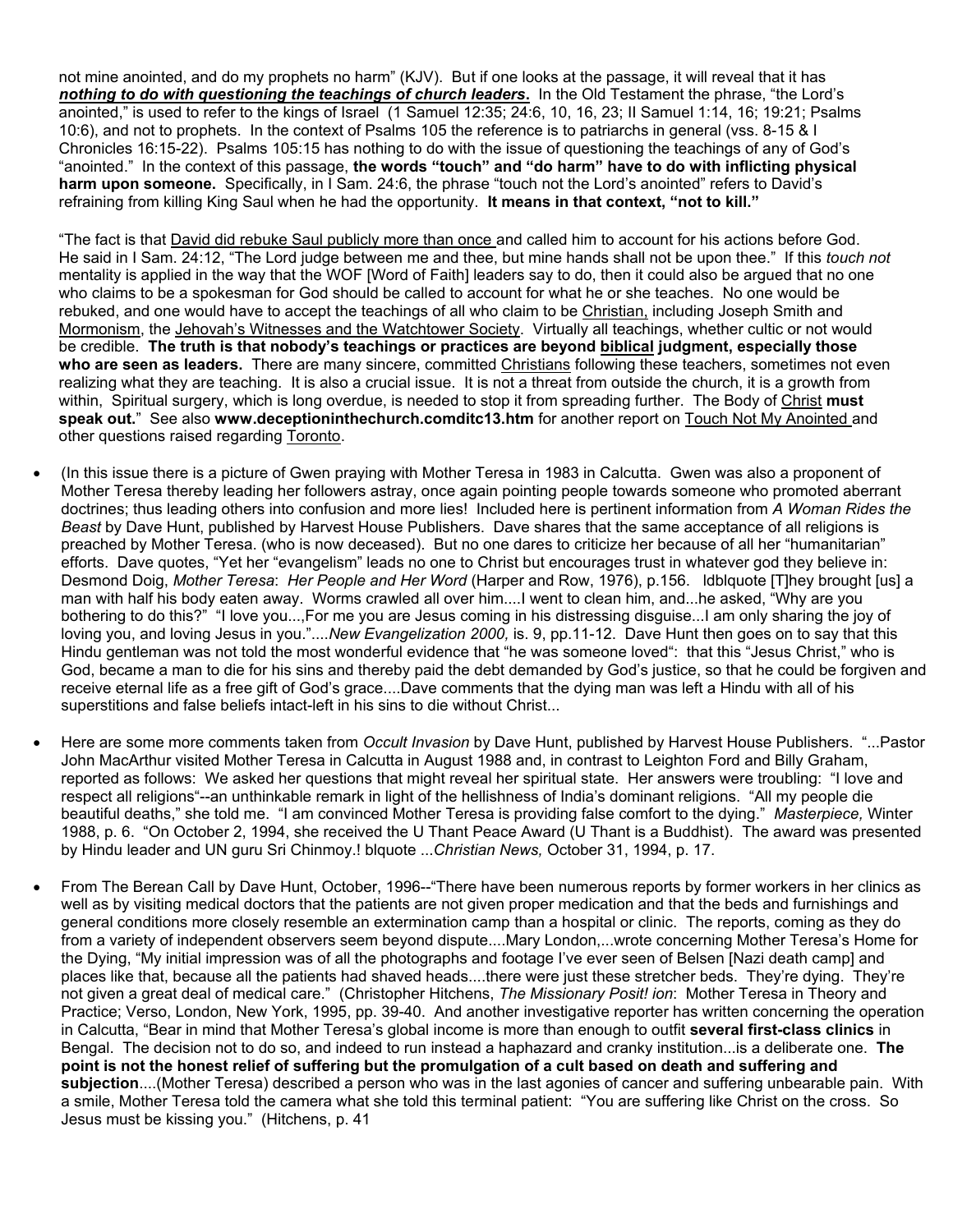• And what about the money that was given to Mother Teresa by Charles Keating, now in prison for having swindled hundreds of millions of dollars from simple folk? Keating, a staunch Roman Catholic whom Mother Teresa visited whenever in California, gave her more than a million dollars. She wrote to Judge Lance Ito requesting leniency for Keating during his trial. Here is an excerpt from the reply which Paul W. Burley, a deputy district attorney, wrote to Mother Teresa, "I am writing to you to provide a brief explanation of the crimes of which Mr. Keating has been convicted, to give you an understanding of the source of the money that Mr. Keating gave to you, and to suggest that you perform the moral and ethical act of resuming the money to its rightful owners.... Ask yourself what Jesus would do if her...in possession of money that had been stolen....I sub! mit that Jesus would promptly and unhesitatingly return the stolen property to its rightful owners. You should do the same. You have been given money by Mr. Keating that he has been convicted of stealing by fraud. do not permit him the ïndulgence" he desires. Do not keep the money. Return it to those who worked for it and earned it!" (Hitchens, pp. 68-70) [The above excerpt was written in a 1996 Newsletter; here's the concluding note] "That letter was written more than four years ago. To date, according to a letter I just received from now Assistant District Attorney Turley, he never received a reply from Mother Teresa, who has made no move to return those stolen funds." So instead of Gwen preaching the true gospel and the true Jesus to Mother Teresa she endorses her and joins with her in prayer! **The "Jesus" of Mother Teresa was 'another Jesus' and her gospel was ! quote another gospel' and the spirit was 'another spirit'! 2 Cor. 11:4** says "For [you seem readily to endure it] if a man comes and preaches another Jesus than the One we preached, or if you receive a different spirit from the [Spirit] you [once] received, or a different gospel from the one you [then] received and welcomed. You tolerate [all that] well enough!"

# **PROPHECY FOR SOUTH AFRICA BY KENNETH COPELAND, NOVEMBER 19, 1996**

 **Excerpt~**"**...**There have been people that said, **"If we can get to Toronto where the Toronto Blessing is, if we can get to Pensacola, Florida, where the outpouring of the Holy Ghost is, if we can get to Fort Worth and Dallas** where the glory of God is being poured out....And the news is going to spread out by mid 1997. There will be people all over the world that will say that they have to get to South Africa..."

 "Some of you are going to wake up in the morning, get dressed like it is a normal day, and you'll take a step outside the front door of your home and **the next step you take will be in a foreign land**, **and you'll be standing person to person with someone you never knew and you'll minister to them and tell them about Jesus, and then in the next step you will be back in front of your own home again. I am doing this now, said the Lord, and this is the manifestation of My glory that will increase in this land and the word will go all over the land.**"

• Gwen and Kenneth Copeland both believe in being translated in spirit to other lands/places. For a thorough and enlightening report on Kenneth Copeland please see **<http://www.banner.org.uk/wof/wells1.html>** There are six parts to this testimony. **<http://www.crownrights.com/books/copeland.htm>** by Greg Loren Durand--"Kenneth Copeland goes on to teach that the physical death of Jesus Christ on the Cross was not sufficient for the Atonement; He also had to die spiritually, thereby becoming a satanic incarnation as did Adam in the Garden in order to fully identify with man's fallen nature. Redemption; therefore, was purchased, not on Calvary, but in the pit of hell, where Jesus suffered as an actual sinner for three days and nights: The plan of redemption began as Jesus spoke the words "It is finished!" He spent three days and nights in the earth before ascending to the throne of God...Jesus was made sin for us. Just as Adam dies spiritually, Jesus dies spiritually. The spiritual death He suffered caused His physical body to die....When Jesus accepted the sin nature of Satan into His spirit, He cried, "My God, My God, why hast thou forsaken Me?" "He was separated from God....He was ushered into the bowels of hell." (Copeland, *Classic Redemption*, page 13) "Since He was made to be sin, He had to pay the penalty for sin. He had to die spiritually, which took Him into the regions of the damned, before He could redeem us....When His blood poured out, it did not atone." (Doctrinal statement, March 12, 1979) "I say this and repeat it so it don't upset you too bad....When I read in the Bible where [Jesus] says, "I AM," I say, "Yes, I AM, too." (Copeland, Believer's Voice of Victory convention, Anaheim, California, 19 July 1987). ! (NB-Check these teachings and compare to scripture for yourself).

# • **<http://homepage.powerup.com.au/~desleyh/pages/K.htm>**

• Kenneth Copeland : "He [Jesus] is suffering all that there is to suffer. There is no suffering left apart from Him. His emaciated, poured out, little, wormy spirit is down in the bottom of that thing [hell]. And the Devil thinks he's got Him destroyed." ("Believer's Voice of Victory" program [21 April 1991]. (This message was originally delivered at the Full Gospel Motorcycle Rally Association 1990 Rally at Eagle Mountain Lake, Texas.) "The teachings of Kenneth Copeland in this area directly contradict those of the Bible, for the Blood of the Lord Jesus did indeed provide atonement for our sins (Ephesians 2:13-16; Colossians 1:19-22; 1 Peter 2:24). Furthermore, as we have already seen, the Bible also teaches that Jesus is God in human flesh. Because it is impossible for God to cease to be d! ivine, to teach that Jesus at any time did not share that nature, is to deny that He was ever truly God. If such were the case, He was certainly not qualified to share the eternal life of God with anyone else" (1 John 5:11-12).

# **Redeeming the Land Report by ETH Helen Harvey**

• Helen Harvey is a End-Time Handmaiden who lives near London, England and believed she had an urgent calling and a witness to redeem the land where Princess Diana died. On the eve of Diana's funeral, she relates how the Lord called her to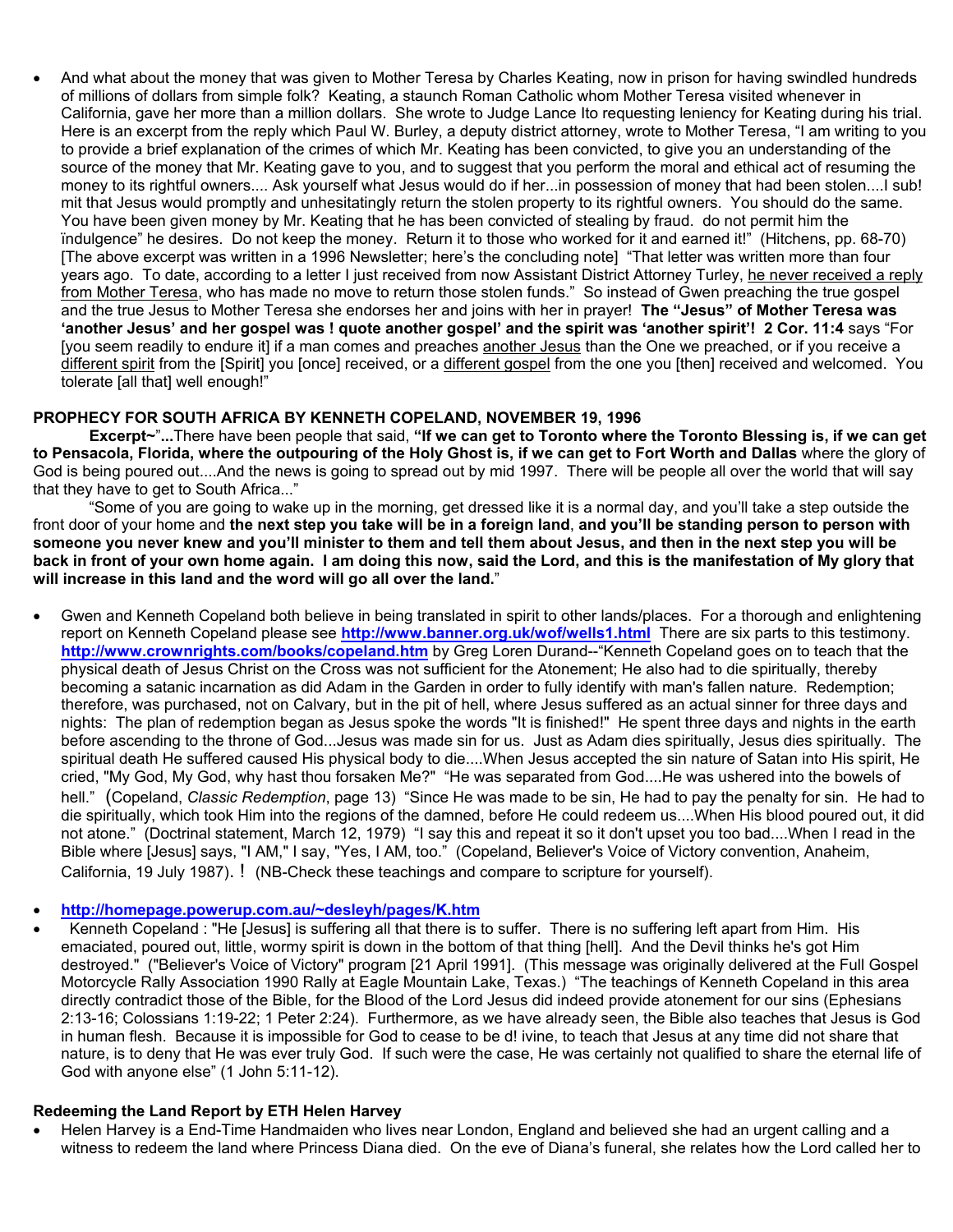go to Paris to redeem the site of the death of Diana, so that it could be used for His glory and prevent the devil using it for his wicked plans and so she traveled with her husband. She describes the statue erected exactly over the spot in the tunnel where the accident took place, called "La Seine" which she says was the ruling power of darkness over Paris and of the greed class. Here is a portion of her account.

"We began by blowing the shofar and continued, against much resistance, until we could raise a good, long-lasting sound, and then went over to reconnoitre the site.

 I sought the battle plan for some time--the order we were to redeem, in what tactics and which weapons to deploy. The warfare was tough going...we were plagued by three TV camera crews. When the fourth crew came, my husband, Ian, openly rebuked them and within a couple of minutes the camera woman, complete with camera had disappeared.

 In all it took us four hours of intensive, relentless warfare before we finally won the complete victory. We dealt with the principality first, then the strongholds of idolatry and religiosity. We had **prophecies** to the effect that this situation would now become a means by which the Lord could reveal his light into the hearts and minds of those who think of Diana.

 Then we redeemed the land over the site of the ruling power, "La Seine," and only then began to redeem the land pertaining to Diana's death. We took communion and threw some of the elements over the wall into the tunnel

I filled one pocket with the bread and in the other I placed my bottle of oil, and carried the wine in a shaker in my hand. Initially, I reached the first pillar and then Ian signaled to me to stop, as the traffic was coming. When the traffic cleared I headed for pillar number six where the car had first impacted. I redeemed here and then waited for the traffic to clear. I also threw the bread, wine and oil across to the other side which was the next point of impact.

 When I reached pillar number thirteen, I could sense the victory. I redeemed here, and then there seemed to be a particularly long gap in the traffic. So I quickly crossed the road and redeemed the whole area where the car had finally ended up. I sensed a tremendous breakthrough and victory, and set off to go back.

 This part of the mission completed, we returned to the garden above and did our final session of intensive warfare and intercession, winning the victory and possessing the land. I prophesied over the land, and then we anointed the whole area with oil, and completed the ministry exactly on time....An amazing day! A day when the warfare was tougher than expected, and the victory more mighty than imagined!"

• **2 Tim. 4:3-4**--"For the time will come when they will not endure sound doctrine but, after their own lusts, shall they heap to themselves teachers, having itching ears; and they shall turn away their ears from the truth and shall be turned unto fables." (KJV) Where in the Holy Bible do we have any direction to do what Gwen Shaw has taught her followers to do? I say absolutely nowhere! This teaching as well as all the others leads people down the path of destruction, emptiness and lies. **Psalm 119:104--**"Through Your precepts I get understanding; therefore I hate every false way."

 **This entire account is what Gwen heartily promotes and it produces nothing short of delusions of grandeur, elite individuals, and giddy, intoxicated, subjective experiences.** At every turn Helen is *sure* that all of the supernatural experiences and leadings are straight from the Lord  $\sim$  without any doubt! People who are involved in the New Age also believe and experience those same scenarios where everything *"just falls into place, so it must be of God."* So what are we to believe has happened since Helen "redeemed" the site where Diana died??? **Rom. 12:3--**"For by the grace (unmerited favor of God) given to me I *warn* every one among you not to estimate and think of himself more highly than he ought--not to have an exaggerated opinion of his own importance; but to rate his ability with sober judgment, each according to the degree of faith apportioned by God to him." **1 Peter 1:13--**  "So brace up your minds; be sober--circumspect [morally alert]; set you hope wholly and unchangeably on the grace (divine favor) that is coming to you when Jesus Christ, the Messiah, is revealed." **1 Peter 4:7--"**But the end and culmination of all things has now come near; keep sound-minded and self-restrained and alert therefore for [the practice of] prayer." **1 Peter 5:8--"**Be well-balanced-temperate, sober-minded; be vigilant and cautious at all times, for that enemy of yours, the devil, roams around like a lion roaring [in fierce hunger], seeking someone to seize upon and devour." May the word of the Lord pierce those hearts that have been deluded by Gwen's persuasive magnetism.

#### **#51, APRIL, 1998 PROPHETIC VISION BY BOB KELLY**

(Bob Kelly tells of receiving a vision on the morning of September 11, 1997 which he felt was of great importance regarding the End-Time Handmaidens & Servants.

 He relates how that in the vision he became aware of a very bright light in Northern Arkansas, and realized it was ENGELTAL being illuminated with God's new, fresh anointing. He goes on to say, "The power of God's love and will from His light began to spread out from Jasper and covered all of Arkansas, and spread on to cover *all of America, Canada*, *Mexico, on down to South America*, and the Power of God's light began to *cross the oceans East and West of America into many more countries.* 

 He describes two sets of believers: The one set was a group of idle, passive, pillowed prophets who were not using their armor and stood in pride. The other group was active and thrusting with all their love in Christ to stand in the gap and subdue the enemy till Jesus comes. The Glory of God occupied Engeltal where these Handmaidens were in intercessory prayer for all the world.

The prayers of these Handmaidens were equipping these warriors who were fighting the demonic hordes....The demons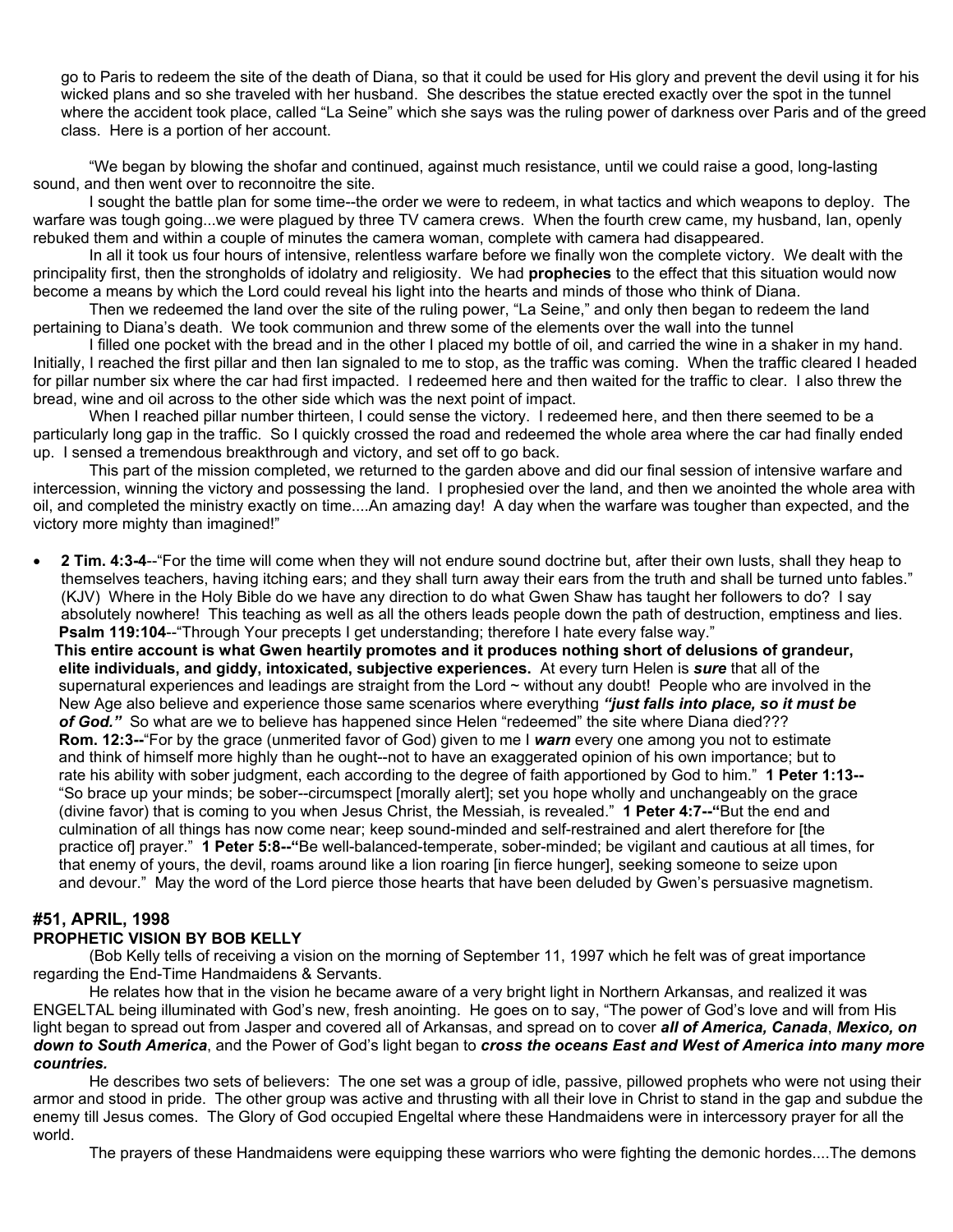were being driven back out of America...and then I actually saw banners carried by hundreds of these in their armor, fighting with love and zeal for the Lord. These banners had on them, **"End-Time Handmaidens and Servants of Jesus Christ"!!!**  (emphasis his)....There were others with banners, but ETH stood out so strongly in this vision and so clear and distinct. The demonic realm was overtaken and overcome by the Blood of Jesus as all the ETH WARRIORS proclaimed loudly and clearly with boldness. God hears the prayers of all ETH believers for this nation, and others. The storm clouds are thinning as I saw in this vision...and that means there will still be a blessing for America to those who repent and follow Christ above all else.According to Bob Kelly, God was pleased with the works ETH was doing and will keep doing till! He comes. He mentioned **Rev. 21:6-7** saying God has great plans for all of those in ETH this day and hour. He says they are to go forth, praying in tongues, for then they will get God's plan directly from Him to fight and win.

- Remember **Rom. 12:3** quoted above--"...I *warn* every one among you not to estimate and think of himself more highly than he ought--not to have an exaggerated opinion of his own importance; but to rate his ability with sober judgment, each according to the degree of faith apportioned by God to him." I detect a spirit of pride and elitism here which is quite prevalent in the ETH.
- Disciple of Gwen, do you think that you cannot be the victim of mind control? Take this test and see just where you stand and where ETH stands at **www.spotlightministries.org.uk/mctrct.htm** Read this article entitled *Brainwashing & How to Resist It* on **www.cross.to/charts/brainwashing.html**

# **The Apostolic Move is Starting in 1998 (Judges 4:1-5:28) by J.L. Horton**

..."Many things happened in recent years," says the Lord, "And the prophetic, the spiritual warfare moves, and restoration of women ministers is of Me. But their battles have not defeated the warrior princes, and after great victories for My people these principalities return again to challenge with armies seven times the size of the last one, says God. But I am raising up an obscure, unnoticed group, even ones I blessed previously with the gift of rejection so they could identify with Me. In 1998 the apostolic office shall be restored to once again lay the foundations. And instead of simply routing principalities to only fight again **they will destroy these princes and the final awakening shall be birthed into the earth**. And I will come again, says the Lord."

• I challenge you to read Judges 4:1-5:28 and see if there is *any* resemblance at all to J.L. Horton's prophecy!

# **# 52 April, 1999 SONG OF DEBORAH BY CHAD TAYLOR (12/30/97) [www.televar.com/~destiny](http://www.televar.com/~destiny)**

I saw a valley of dead bodies, corpses and casualties of some cruel war. As far as the eye could see were dead and dying bodies. Amidst the dead were women dancing and twirling with timbrels and banners. They skipped and twirled around the blood strewed masses....I immediately assumed this was the fallen of the enemy, and these were somehow the handmaidens of the Lord dancing some dance of victory. Again in late 1998 the vision appeared again...

 As these handmaidens danced, the bodies of the dead and dying began to take on strength! Life began to swell in their members again! They were stirring from the places where they had fallen! Limbs that were severed from battle were appearing in place again! **It was as if the very dancing and twirling and sound of the timbrels were prophesying life to the slain!** As I continued to watch this drama unfold, I then realized this was exactly what was happening! This was a prophetic dance of worship ministered by the handmaidens of the Most High God that was breathing strength and vitality into the war torn and battered!

 Then I heard the voice of the Lord saying, "Awake! Awake! Deborah, awake, awake and utter a song!" (Judges 5:12) It was the song of Deborah! The song of victory was being played out on the battle field of souls through human instruments of praise and prophecy! As they danced and jumped and twirled, the slain rose to their feet with swords lifted high in praise! They sang the song of David...(Psalm 149)

• Of course, according to Judges 5:12, they were not singing Psalm 149!

I know now more of the understanding of this vision. There is an anointing released in the hearts of His handmaidens. An anointing to dance and sing a song of resurrection!...Again there is a song upon their lips and it brings the life of the Holy Spirit into the Body of Christ. It lifts the hands that hang down and strengthens the weak knees, so now those that are broken can be healed! The ones in prison cells can be free!...It is the day the Army of God is rising. Assembling....With the echoing sound of the Song of Deborah!...

This "prophecy" is just the sort of nonsense that feeds the delusions of and builds up the pride of the End-Time Handmaidens!

Some of the 'leaders' listed on this site are: Jesse Duplantis, Joyce Meyers, Mahesh & Bonnie Chavda, Francis Frangipane, John & Paula Sanford, Jim & Michal Goll, Chuck Pierce, Kathie Walters.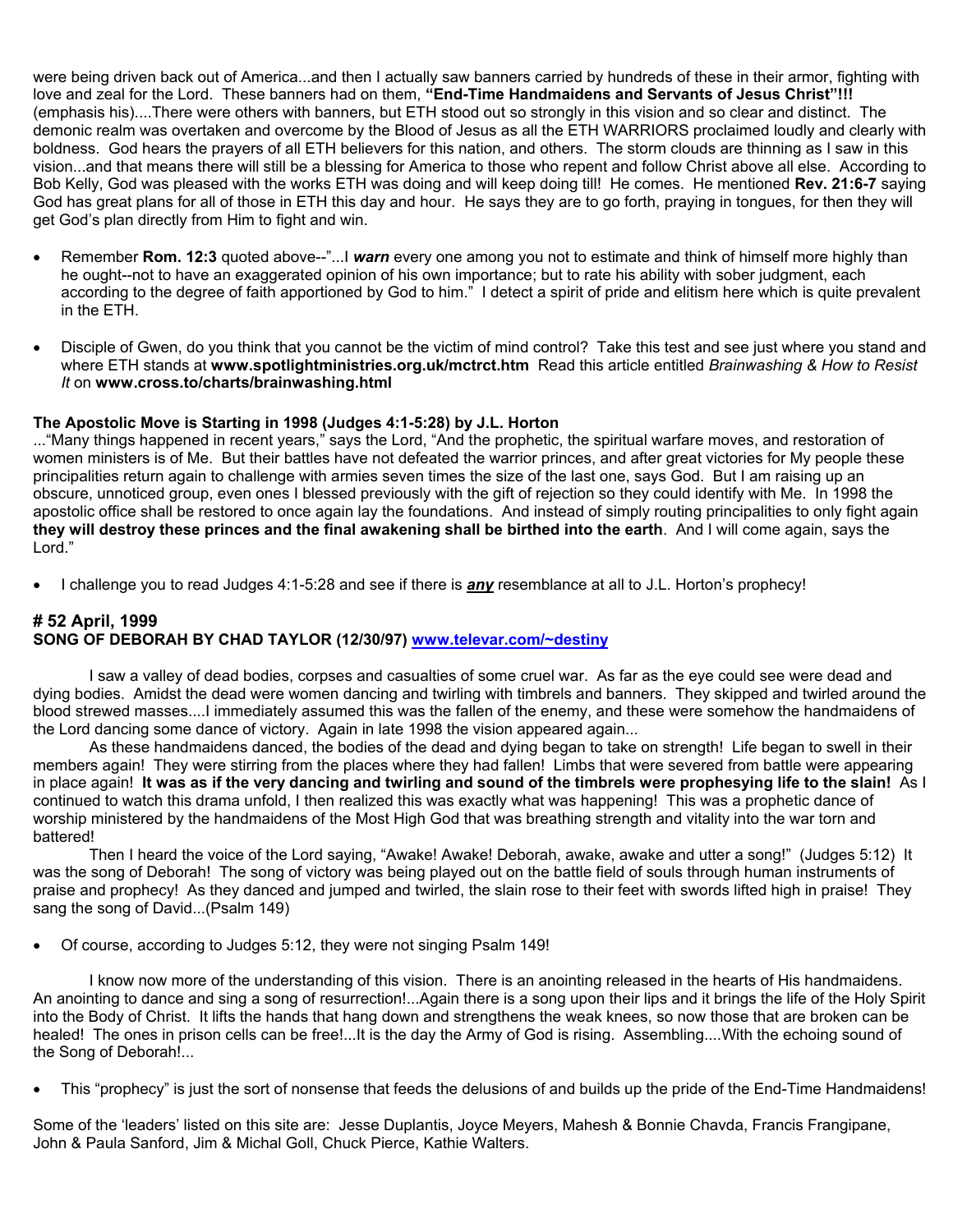# **#53 AUGUST, 1999 THERE'S GOLD IN THE GLORY! BY GWEN SHAW**

"It's Golden Rain, and there is always gold in it!"

 When I wrote those prophetic words in one of my earlier books called *The parable of the Golden Rain* I never could have dreamed that one day the **actual God of Heaven would visibly fall from Heaven upon us** in such an abundance that we would see **it** with our natural eyes from the last row of seats in a great auditorium, but that is exactly what happened at the End-Time Handmaidens and Servants 24th World convention in Dallas this July. There **was gold in such abundance that, no matter how often the women would come and collect it with Scotch tape, there would still be sparkles of it on the steps leading to the platform and all over the platform. We found it on our clothes, our skin, our hands, our shoes, everywhere**. We all watched in amazement when our speaker, Rev. Robert Shattles, the pastor of friendship Baptist Church in Austell, Georgia told us how God has brought revival in his ministry that was accompanied w! ith **supernatural signs of gold and mystical oil**.

 I kept reminding myself of the Scripture,..."neither have entered into the heart of man, the things which **God** hath prepared for them that love him (1 Corinthians 2:9).

• First of all, Gwen says that the "ACTUAL GOD OF HEAVEN WOULD VISIBLY FALL FROM HEAVEN UPON US" and in the very same sentence she says that we would see **IT.** Tell me now, which is it? The Living God of the Universe or an IT??? And this scripture, (1 Cor. 2:9) does not say anything referring to God preparing signs and wonders for us to be excited about and treasure!

I first saw the "gold dust" (which also looks like tiny diamond chips) when I was in Jerusalem in April. Sister. Nancy, **Ruth Heflin's co-worker** gave **me a little which I sprinkled in my Bible. I have treasured it and felt that it was a wonderful reminder of the greatness of God.** But other than that, I did not see any--until....

I say that if anyone needs some gold dust to remind them of the GREATNESS OF GOD, something is sorely wrong!!!

Until our World Convention in the first week of July. Then it appeared suddenly in Rev. Shattles' meeting. His black suit became covered with it around the collar and down the front as he was praising the Lord down among the people before he went up to the platform to speak. After that it started appearing on many different people all over the hotel, and continued to do so after the convention was over.

We have just received a letter from one of the End-Time Handmaidens who was at the meeting. She writes, "I thoroughly enjoyed the convention. I still have gold dust on me. I baby-sat a baby today, and before I knew it the gold dust was on her face, after I wiped her mouth I showed one friend some gold dust on a tape. She touched the gold dust and the tips of her fingers were covered with it. I thank everyone for praying for me when I got there on Sunday. When I got home I threw my father's Shriner hat away! I had that gold dust all over me after Ruth Heflin prayed for us. I rushed back to Oklahoma to rub it on my kids. By the time I got back to Lawton, it was all in my car. It was all over my banner, and my T-shirt. I taped it off of my T-shirt to give to people and it keeps reappearing! Everybody I told went wild. That's all we need around here! One guy, Daniel, came over with some tape and took some. He told his friend, a D.A., a! bout it. I'm hiding now. This could get out-of hand. I can just see them trying to lock someone up because **they turn to gold and silver!**"

Let's look at the "fruit" of this encounter that the ETH woman had who attended the convention. Do you see the excitement and focus on the gold dust and the sharing with others of the gold dust phenomena? Where is there any sharing of Jesus Christ and His gospel, salvation, gratefulness for Him, etc. There is none. She is **smitten** with the phenomena! May I say of this dear deceived woman that she needs to take a look at how **she was in hiding (fear).** Is this the fruit of the Holy Spirit; walking in fear, having no 'living martyr' witness before others of the world and taking your 'persecution' if you believe your are right in line with the God of the Bible? While I was at the Retreat in PA in 2001, a believer loaned me a video of the gold dust phenomena to watch. It showed Silvania Macha! do sharing her testimony along with the manifestations of the gold dust and the oil exuding from her as she ministered and prayed for many others at Ruth Heflin's [now deceased] Calvary Pentecostal Campground. I can tell you from experience that the power in that presentation was strong, but Jesus did not shine through it; however, the gold dust message did!

I went to church and told Pastor P. While I was there gold dust specks fell in the chapel. He said the city was blocking his building project again. **Twenty-four hours after the gold flakes fell**, everything went through, and a quarter of the steel frame was put up for the **new sanctuary! Now that's God!** This is all so glorious. I laughed and laughed. I don't understand it all, but it has good fruit. (Karen S., Southwest OK Branch)

 **This is just a sampling of the kinds of letters that the ETH received regarding the "gold dust."**

• We know that the fruit of the Holy Spirit is listed in **Gal. 2:22-23**. Do you see any of that fruit displayed in Karen's account? *Does the construction of yet another new building somehow guarantee that God is the One who produced all of*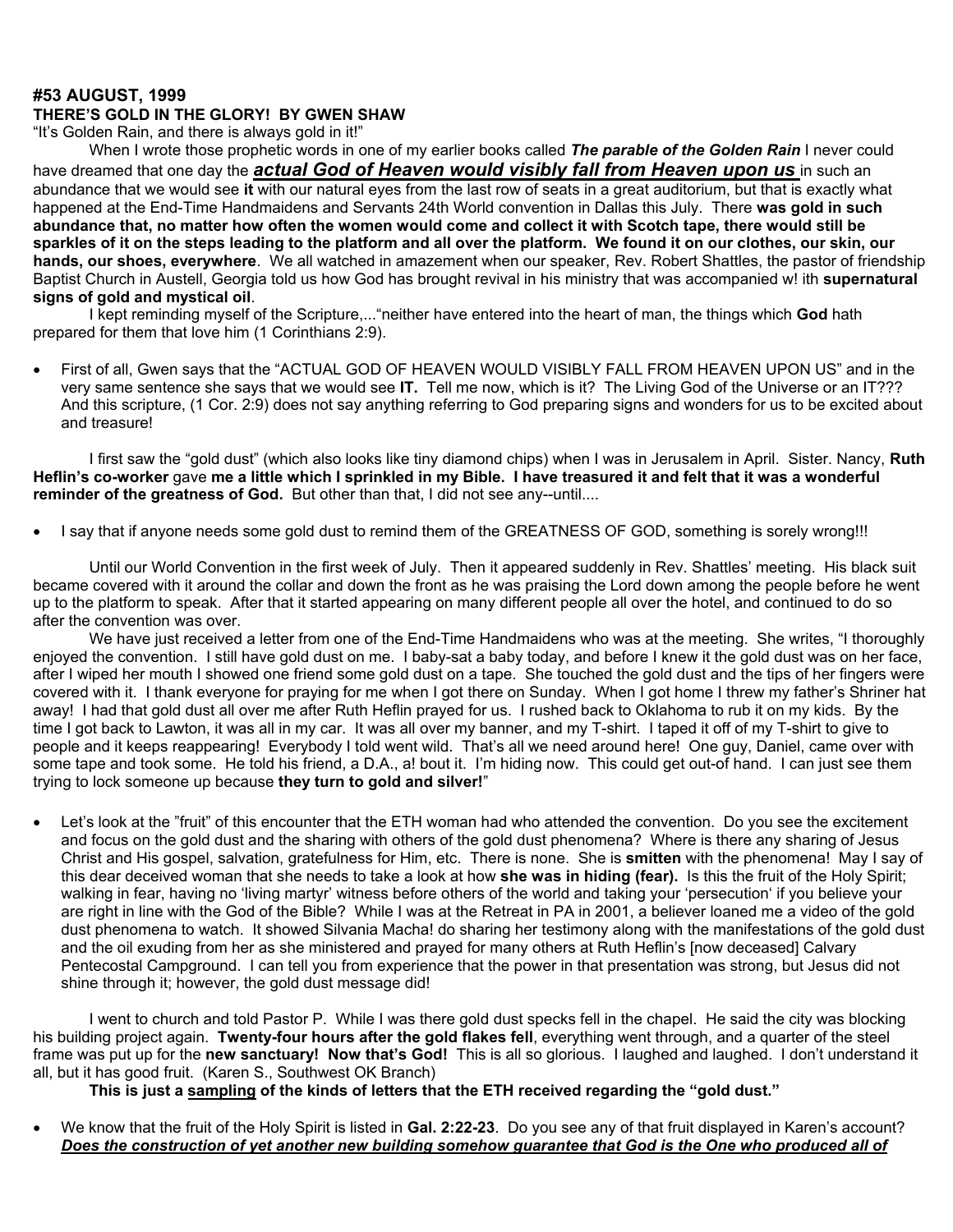#### *this? Doesn't the enemy also produce 'seemingly good things'?* **How can Karen be so sure? Did she test or judge or discern ANYTHING at all OR did she just go with the flow, instead of seeking God. As you can see, this 'spirit' can and does powerfully overtake a person.**

- See **[www.banner.org.uk/tb/gold.html](http://www.banner.org.uk/tb/gold.html)** for a fuller report of the gold dust phenomena. I include from this article the following....What is the danger to ordinary Christians in these signs and wonders? It is that, once you show willingness to accept these things, your mind will open to ever more bizarre occurrences and lead you into paths that you would otherwise have shunned. Nobody is led astray all at once. Satan knows that no Christian or church-goer would accept a talking statue, fire from heaven or a counterfeit christ without mental preparation. First the nursery slopes. But now that so many in the church have been warned "don't analyze" "simply accept" and "you must not put God in a box" they are willing to accept ANYTHING, however nonsensical. They are not worried if a blue c! loud hovers in the meeting-room, or if a woman shakes gold dust out of her hair. They gaze in wonder if oil drips from somebody's hands, (and presumably would be just as awestruck by the kind of visible stigmata (that Catholics have long known about)....Gold is a powerful symbol not only in the Bible but even more so for new-agers, occultists, astrologers, gnostics and almost anybody in a religious cult. Also check out **http://nwo-warning.tripod.com/gold-rush.htm**
- **Prov. 8:10**--"Choose my instruction instead of silver, knowledge rather than choice gold." (KJV) **Job 31: 24-28**--"If I have made gold my trust and hope, or have said to fine gold, You are my confidence; If I rejoiced because my wealth was great and because my [powerful] hand [alone] had gotten much; If I beheld [as an object of worship] the sunlight when it shone, or the moon walking in its brightness; And **my heart has been secretly enticed by them**, or my mouth has kissed my hand [in homage to them]; This also would have been [a heinous and principal] iniquity to demand the judges' action and punishment, *for I would have denied and been false to the God Who is above."*

 **Mark 8:12**--"And He groaned and sighed deeply in His spirit, and said, Why does this generation seek for a sign? Positively I say to you, **no sign** shall be given this generation." There are numerous articles and testimonies exposing the speciousness of the 'gold dust' **which when tested turns out to be either plastic or another element.**

# **God Visited his People at the 24th World Convention (Quotes)**

"I saw Jesus Christ passing by in His priestly robes. I saw Him touching or brushing against Sister Gwen to impart fresh anointing to her. I also saw an angel with a sword standing at the pulpit behind the preacher." (Chuzzy U.)

"I saw Jesus on a white horse. He came into the meeting and said, 'Will you ride with me? This is not just a nice song, but a real invitation today. You can just come along for the ride.'" (Kathie W.)

• **Rev. 6:2 & Rev 19:11-15 describe a rider on a white horse.**--The rider in Rev. 6 is clearly not Jesus Christ. This rider is symbolical and the first of these four opened seals, causing war, revolution, famine, and death. But Jesus Christ, called Faithful and True, and crowned with many crowns **is** the rider in **Rev. 19:11** which is still in the future, referring to Armageddon and the followers which are **in** heaven. Nikao in Greek means conquer, overcome, prevail, and get the victory. In **Rev. 6** as well as **Rev. 11:7** and **Rev. 13:7** nikao refers to predicted human potentates and not to Jesus Christ. In the reading of **Rev. 6** one can see that each of these horsemen and their horses are bringing judgments. This horseman is not symbolical of a great revival of the Word of God. So, may I ask the writer of thi! s prophetic statement, **"just who were you viewing in the spirit and to whom were you listening???"** 

"When Derek Kuhn was speaking on the Blood of Jesus and the sprinkling of the Blood, the Blood was falling on all the flags around the room As the Blood was sprinkled on the flags of the nations of the world, light was breaking forth on each nation, as Jesus is the Light of the world. All the prayers of the handmaidens of the world have been heard by the great I AM. **And therefore a breakthrough has now come through in all these nations**..."(Mary Ann D.)

"While we were travailing for Canada last night, my spirit started speaking to me, saying that He heard our cry. Just like He redeemed His people from Egypt to worship Him, in the same way. Before He redeems His people from this world, to worship and live with Him forever, He wants to manifest His power by showing His wonders and miracles **so people will see the unusual sights**, because He is kindling His fire in places where His people are **travailing for Him to manifest His power.**"

• One could write a book on just the true meaning of God's power and its manifestations but I can tell you that His power does not have to show up in unusual sights! His word and His authority were presented with power as well as His healings and miracles and the power to lay down His life and the power to take it up again. Christ is the power of God, the power to save and to deliver one from unclean spirits, to forbear and to forgive, to suffer, to die to His own will, etc.

"The angel who is over the nation of Nigeria came and stayed with me for 24 hours. He told me about the great signs and wonders coming to the African nations, thousands and thousands of young people will come to Christ and be used in indelible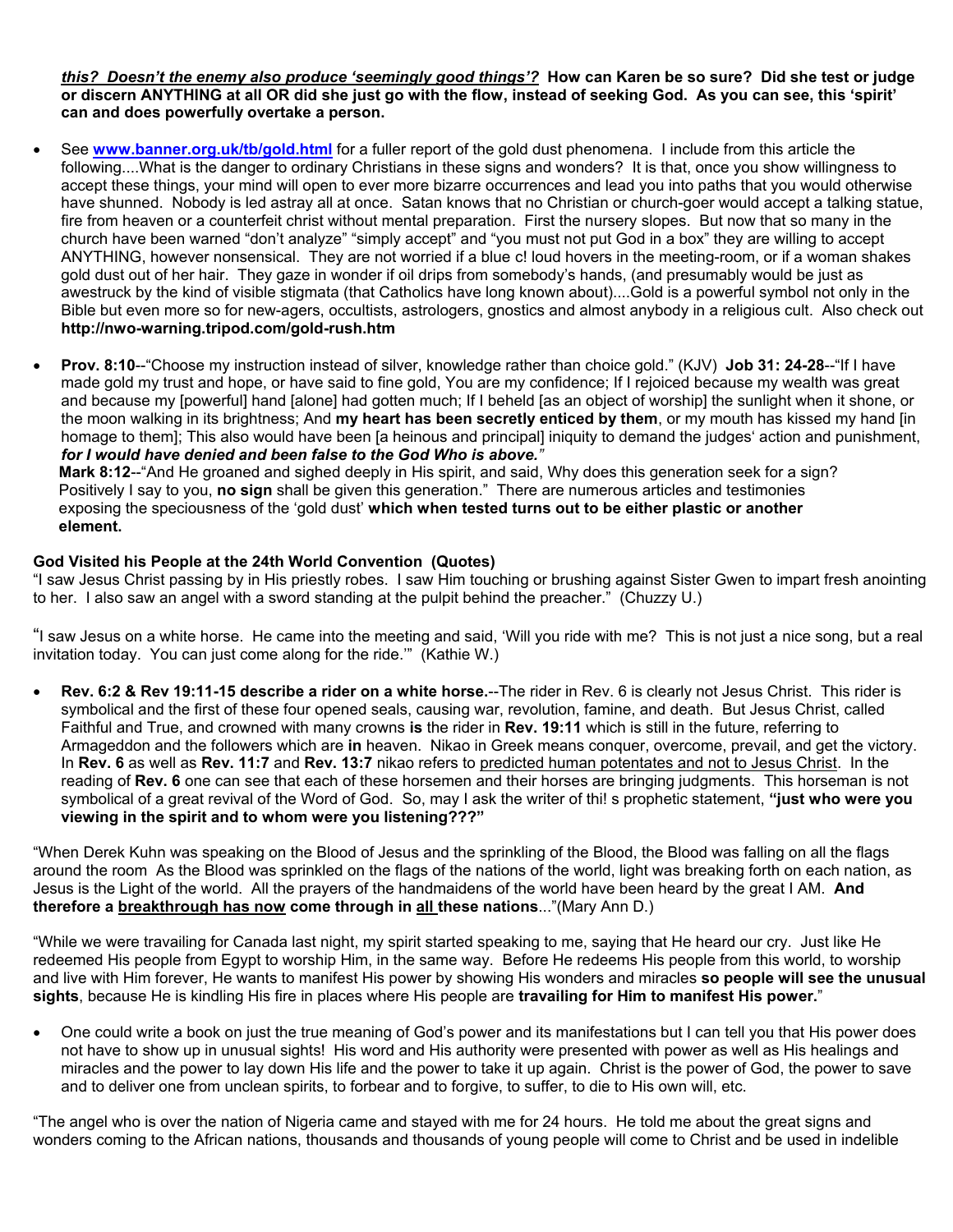miracles, signs and wonders. I also had a vision for two days about India. A great, great move of God is coming to India." (Kathie W.

• Well now, since this is the same writer that described the scene above of the white horse which she saw and heard, could we believe that there is any credibility in this statement?!

"Two ladies from Memphis met a woman in the lift who was in shock because, while the meeting was on, she had heard a voice in her room that said to her, 'There is a fire in the hotel.' She grabbed her bag and ran. The hotel staff called the fire brigade to come. When they arrived they could not find any fire...only the Holy Ghost fire." (Cindy)

• I wonder if anyone in the ETH ever counseled Cindy about the different voices that can be heard and how to discern them! This the kind of atmosphere that leads people to be open to the supernatural and flow in it without questioning. Would the **Holy Spirit** tell her there was a fire in the hotel when there really wasn't any fire?! Would He need to speak to her of the fire of the Holy Spirit?

"I had a dream I must share with you. It was a dream that lasted only seconds, and became a vision and a message. I saw the Holy Ghost Fire, **as Moses saw it**. It was in the basement of this building, and it went to the rooftop. The fire blazed in red, blue and yellow. **As we End-Time Handmaidens and Servants praised the Lord the flames danced higher and higher. They danced out into all the earth. Then the Lord told me, The End-Time Handmaidens and servants are the leaders of the Church He is coming for. He said, 'Think not that this is a dream. I have sent you a vision. I have found My Church that seeks and knows the truth. I will lead My family of End-Time Handmaidens to the very ends of the earth and to the very end of time. Many are still coming and searching for what you all have already found in Me. My chosen, go, go, tell. L! ook for the glory, fire and rain. This is the Father, Son and Holy Ghost glory! Look, for the Fire of Glory is here, saith the Lord.'" (**Judy M.)

• This is just one more example of the daring heights in pride and loftiness that are perpetuated by Gwen and the End Time Handmaidens & Servants over and over and over again!!! Where is the humility and the example set by Gwen to her followers not to think of themselves in a prideful, exalting way? Paul's admonition bears repeating in **Rom. 12:3** "For by the grace...given to me I warn every one among you not to estimate and think of himself more highly than he ought--not to have an exaggerated opinion of his own importance; but to rate his ability with sober judgment, each according to the degree of faith apportioned by God to him." God help us if the ETH & S would really be the leaders of the Church He is coming for!

"The day of 'holier than thou' is over. The day of His righteousness is here. All the times of gossip and self-preference are but a memory. Prepared, are the redeemed and humble. Chatter, 'I am better,' is replaced with a humble brow. For the **children will now carry the anointing**. Humbly, they will walk before the Lord. For the pomp and splendor of yesterday has been replaced with the children's even brow. Smiles, attesting to His Presence deep within. **The children will now carry the Glory to the nations; and then they will usher in the Kingdom."**

• **1 John 2:27**--"But the anointing which ye have received of Him *abideth in you*, and ye need not that any man teach you; but as the same anointing teacheth you of all things, and is truth, and is no lie, and even as it hath taught you, ye shall abide in Him." (KJV) ETH will not usher in the Kingdom of God because this is **just more empty Latter Rain doctrine!**

#### **#54, MARCH, 2000 PROPHECY BY GWEN SHAW (PERTAINING TO AMERICA) AN EXCERPT ~**

# **PRIDE HAS BLINDED SOME**

Your show of religion will vanish; for I have heard you, whom I have once anointed and used greatly, now **mocking Me and My signs and wonders. You have lost your first love for Me**. Without this love, you cannot know truth, **for truth is Love, and Love is Truth**. I am the Way, the TRUTH, and the Life. God is LOVE! Listen, and learn, oh, ye proud of heart!

• So here we have Gwen teaching us that truth is love and love is truth. Isn't her instruction changing the very meanings of truth and love according to the Hebrew, Greek, English, and other languages?! This is purely a lie and it is the changing of scripture word meanings! And here we have yet another intimidation towards any who do not agree with the prevalent and unusual signs and wonders that have been and are still unbridled. Not only that but it is her assumption that **whoever has not accepted** the signs and wonders of Toronto, Brownsville, England and all over the world are now **equated with losing their first love!!!** My dear sisters and brothers, fear not, just bring this lying teaching to Our Lord and He will show you the truth coupled with His love.

# **GOD IS GOING TO BLESS HIS CHILDREN WITH UNEXPECTED WEALTH**

As the gold falls, I will send financial blessing. **I will** *now* **do something in the banking system to loosen the wealth**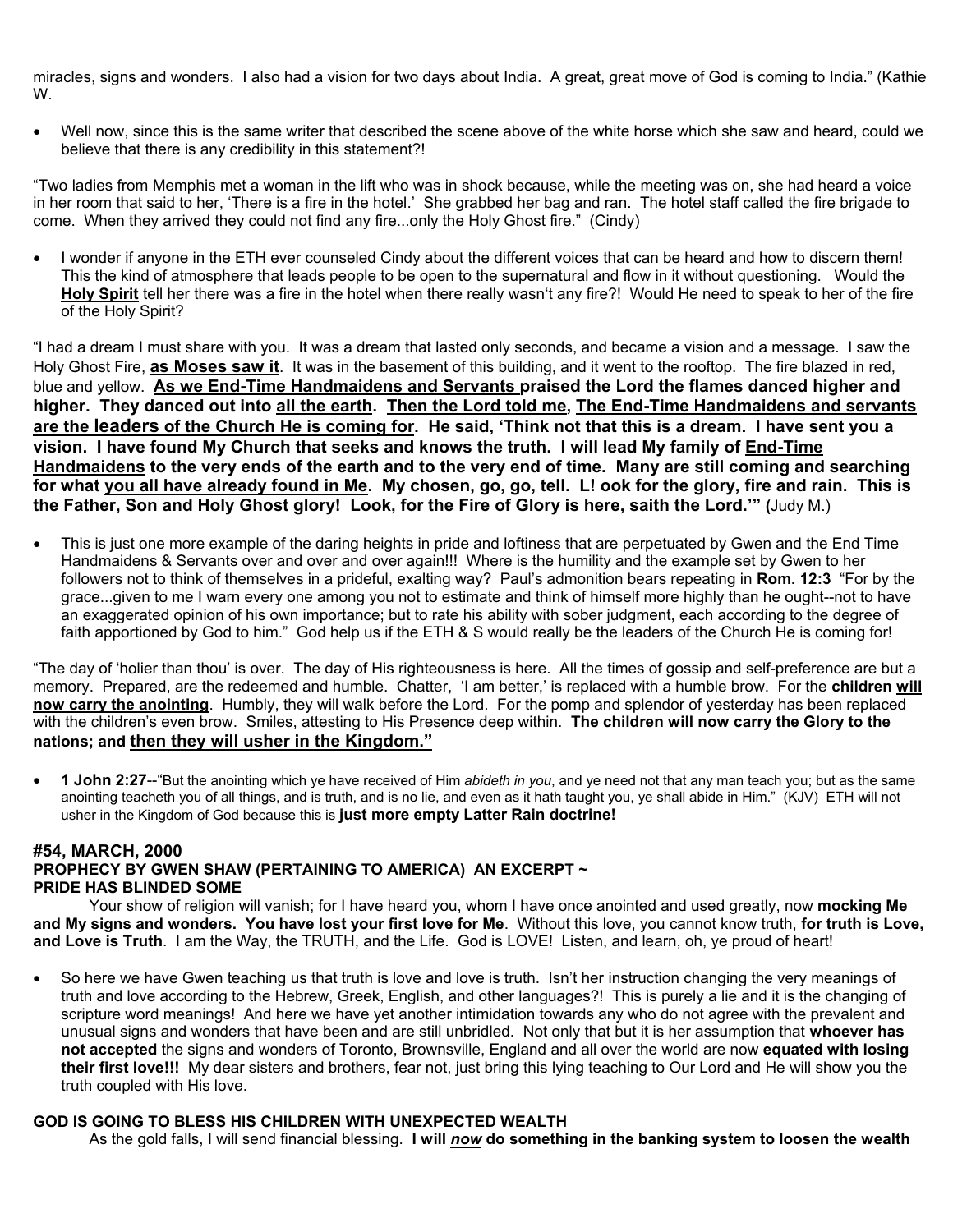**to My people.** The wealth of the Egyptians will be given to the oppressed and the down trodden who have been the "slaves" of the tax collectors.

 There will be great investments made by many to build the Ark of the Lord. Use My wealth wisely, for it belongs to the Kingdom of God. **Never ever use it to make yourself wealthy. It belongs to the things that are eternal. Touch not the gold nor the glory.** 

• This is just the kind of garbage that feeds the greed and selfishness of the Laodicean Christians. And isn't Gwen a friend of Benny Hinn's and hasn't he been found to be wealthy and into gold, jewelry, and into taking glory? Here's an excerpt from *The Berean Call*, by Dave Hunt, January, 1992. (By the way, Benny's office contains pictures of himself with George Bush and John Paul II ); here's a few comments from Mike Thomas (interviewer). "He wears his diamond Rolex, diamond rings, gold bracelet and custom suits for all to see...."What's the big deal, for goodness sake?" he says. "What am I supposed to do, drive a Honda? (referring to his ownership of a Jaguar)...That's not in the Bible....I'm sick and tired about hearing about streets of ! gold [in heaven]. **I don't need gold in heaven. I got to have it now**."

# **PROPHECIES FOR 2000**

 The Lord then showed me a door which was opened, and behind this door was the image of the earth, as seen from a distance, as a globe. The door was opened almost all the way. Around the door were clouds, and they encircled the door and the globe. Then behind me was **a single horse with a rider**, who was poised and read to come. **Look for His return, and be ready!** (Stephen Hanson, 10/20/99 www.angelfire.com)

• We are now in the year 2003! That prophecy was for the year 2000! By the way, read this interesting note on the year 2000 by G. Richard Foster from **www.pfo.org/confront.htm** "...The best kept secret is that, because of a calendar discrepancy, we had actually crossed into the year 2000 a few years ago. Remember King Herod, by all the historical accounts, died between 4 and 6 B.C. We have been through the year 2000 without a whimper and no one even noticed. What does that do to all the prophetic scenarios?" Also, you might want to check out some more information on **[www.themoorings.org/apologetics/chronology/chrmas.html](http://www.themoorings.org/apologetics/chronology/chrmas.html)**

...For God says, what I will do will be a visitation from Heaven--fireballs, such as have never been seen before. Yea, even as Mount Sinai was on fire (Exodus 19:18, 19) this *world* shall be on fire with the power and the Glory of God.

 I will send you forth as a burning bush and a talking bush. My voice is going to speak out from you, Daughter of Zion...**And you shall speak, "thus saith the Lord," and it shall be done**...and He will do all that He has spoken this day, for this is the beginning of your Signs and Wonders Ministry (Sister Gwen)

"The Lord lifted me up in a supernatural, open vision that involved all of my senses. I saw the portals of heaven where the White Horse was poised and ready. The portal flung open with great force and mighty gusts of WIND (full of power and transforming glory) began to blow forth upon the earth, upon the multitudes. Every fiber of my being could feel these great gusts of WIND as they blew. Then the White Horse and his Rider began to ride.

 "I sense that the Lord is saying that as the portals begin to fling open, it marks a very significant time in the Spirit, even of a dispensation of the mighty acts of God that we are about to see. Also, **for those who have been moving in the flow of what God is doing, even in the 'Golden Glory,' know that you have been positioned directly below the Portals of Heaven and now that they are open, you shall begin to see all of Heaven move and work with you in a greater and more magnified way** (IMPACT) yet with greater ease of signs, wonders and '**greater works**,' for it is God's hour and time to fill all the earth with His Glory. **All of Heaven is with you!!!"** (Linda Hartzell) [All emphasis, L. Hartzell]

• Here's a note regarding those greater works taken from **www.pfo.org/alpha-cr.htm "**...many able expositors say that the greater works have to do with more extensive results in the conversion of more sinners. The word "greater" is not used to show the exertion of power but rather the effects of Gospel preaching. Christ's lifetime ministry (as miraculous as it was) ended with just a few at the cross. His post-resurrection ministry through the Apostles and the Church has brought untold millions to the experience of salvation. Dr. Harry Ironside further points out: "When you realize that when Jesus left this scene, committing His gospel to a little group of eleven men in order that they might carry it to the ends of the earth, at that time the whole world, with the exception of a few in Israel, w! as lost in the darkness of heathenism. But in three hundred years Christianity closed nearly all the temples of the heathen Roman Empire, and numbered its converts by millions. These were the greater works, and down through the centuries He still carries on this ministry." In *The Geneva Study Bible's* Gospel of John, the following commentary is offered: **John 14:12--"greater works than these"--** "History proves that Jesus is not affirming that each believer will do greater miracles than He did. **The church's work in the power of the Holy Spirit will be 'greater' than Jesus' works in number and territory.**"

 We have already seen that there are two scriptures in Rev. referring to the white horse and the rider--**Rev. 6:2** where the judgments begin and **Rev. 19:11-15** where the Lord is the rider at the time of Armageddon. As for the 'Golden Glory,' (gold dust) one can only wonder at how the deceptions will increase for those who have swallowed the lies of this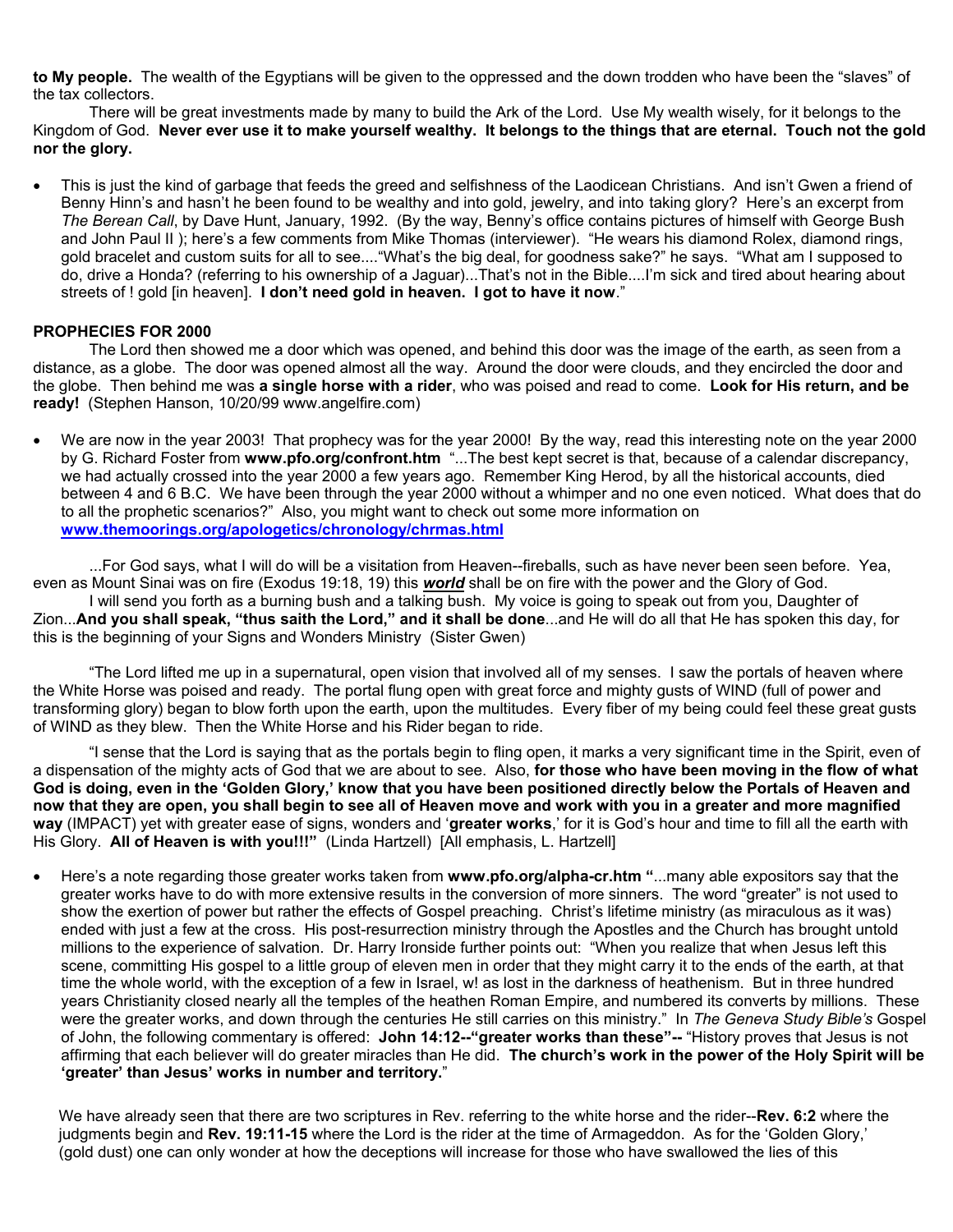manifestation, preparing them to flow even more with the counterfeit signs and wonders. So where is this glory that is supposed to fill the earth?! (glory--magnificence, majesty, excellence, preeminence, dignity, grace, the kingly majesty which belongs to Him as supreme ruler, a most glorious condition, etc.)

# **#55, JUNE 2000**

# **EXCERPTS FROM THE PROPHETS' REPORT BY GWEN SHAW**

We have just left Colorado Springs where we were gathered together for a very special meeting called by **Dr. C. Peter Wagner** and **Cindy Jacobs**. It was a **round table discussion of the Apostolic Council of Prophetic Elders**, a group of some of the leading prophets and prophetesses of this nation...seeking out what God is saying and what He has said, and where and how we can serve the purposes of our calling to the Church more fully.

 ...Last of all the great gift of Apostleship is being recognized by the Church which has been denied, rejected and ridiculed for the last 2,000 years.

God spoke of the great moving of the Spirit that is coming, that is going to surpass anything that we have known so far.

 "...**the last great move of God, which is the fifth one, will eclipse all other revivals. It will be more of a revolution and reformation, and it will have such a tremendous anointing that it is going to bring an impact upon the** *whole world***. October of this year [***2000***] will release a new outpouring of the Holy Spirit which is going to** *bring in the fifth great move of God.*"

# **THE YOUTH WILL ARISE IN THE ANOINTING**

What God spoke to Jim Lafoon is that God is going to move mightily among the youth....The youth are the ones that will break the spirit of Jezebel. They are the only ones who can break the spirit of Jezebel over this nation which is a spirit of the killing of the prophets. The **youth are going to be able to destroy the Jezebel spirit like adults can** *never do it,* and we are going to see a great revival and move of God in Washington, D.C.

# **WHOLE CITIES WILL COME TO GOD**

 Cities that the prophets are supposed to prophesy to are: Detroit, MI; New York City; Baltimore, MD; Houston, TX, Miami, FL; Atlanta, GA, Boston, MA; Mobile, AL; and New Orleans, LA. **These cities will be** *set ablaze* **with the power of God! The Spirit of God is going to move so mightily that a wave of glory will be like a mighty tidal wave, coming in from New Orleans, following the Mississippi River all the way north to Minneapolis. This great reformation of the Spirit is going to continue and gain momentum until it has** *flooded that whole area* **all the way up to the twin cities of Minnesota.** (That is where the revival of **Latter Rain** was also in the old days).

- I don't know about you but I am so tired of repeatedly hearing about the "great revivals" and "tidal waves" that are ever supposed to be on their way! I'd like to share a segment with you regarding C. P. Wagner from the book *Occult Invasion* by Dave Hunt published by Harvest House Publishers. "In one of the major books on spiritual warfare, (C. P. Wagner makes this revealing statement:) ...the thesis that **ministry [experience] precedes and produces theology, not the reverse...**  Wagner, *Confronting*, p. 43. Wagner calls Wimber "my mentor." Wagner, *Confronting*, p. 16. Wimber said, "We are cataloguing all of our experiences so we can develop a theology"....Don Lewis, *Assessing the Wimber Phenomenon* (Gwen Shaw! te s name was listed in the *Charisma* magazine regarding a "select group of intercessors...to discuss the role of prayer in overcoming territorial spirits and winning the lost). Continuing from this segment; "Cindy Jacobs tells of a witch in Mar del Plata, Argentina, who apparently "dropped dead--at the same moment we began praying." Charisma, Feb. 1994, p. 56. "But what of the hundreds of other witches who remained alive? Dave Hunt quotes John Dawson; "The Bible usually identifies an evil spirit by its territory...for example, 'The prince of the kingdom of Persia.'" (Daniel 10:13...." *Usually?* Here is the *one*  example proponents can find to justify the "territorial spirit" fad. But it doesn't fit. Daniel was not praying for Persia but for prophetic insight concerning the last days. That *insight* (being brought by Gabriel) ! "bound" this "prince" opposed. Neither Daniel nor Gabriel "bound" this "prince"; nor is there any hint that to do so would have resulted in some spiritual breakthrough for Persia....At an "Academic Symposium on Power Evangelism" at Fuller Theological Seminary, **referring to a British psychiatrist**, **Wagner endorses an occult delusion**: As an Anglican he **is very much in tune with the power of God channeled through the sacrament of the Eucharist**. *Foundation*, Oct.-Dec. 1988, p. 8.
- There is a God in heaven that revealeth secrets" (Dan. 2:28); and where doth He reveal the secrets of His word but at the throne of grace? "From the first day," saith the angel, "**that thou didst set thine heart to understand, and to chasten thyself before thy God**, thy words were heard, and I am come for thy words"; that is for thy prayer (Dan. 10:12). And what was this heavenly messenger's errand to Daniel but to open more fully the Scripture to him? as appears by verse 14 compared with verse 21. *The Christian in Complete Armor* by William Gurnall--(1616-1679)
- Believers, awaken and hear this--This man, C. P. Wagner, (with whom Gwen loves to be associated; loving the honor of being involved with the round table discussions, etc.) has declared in the *Apr-Jun, 2003 Global Prayer News* that the kingdom of God exists wherever men and women acknowledge Jesus as their Lord and king. But he goes on to say (as have so many other false leaders) that Jesus said, "The kingdom of God is within you." But in the Vine's Expository Dictionary on pg.224 of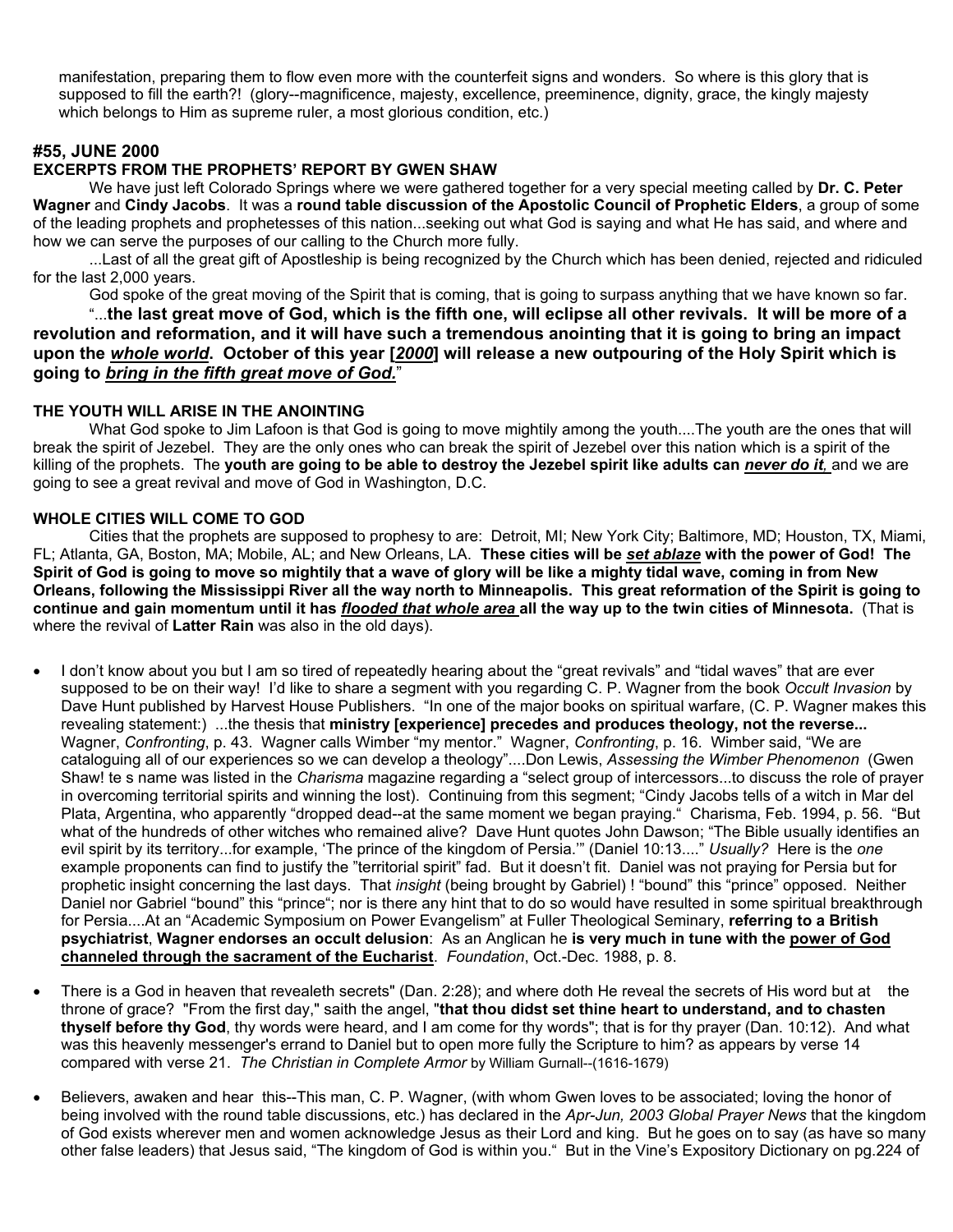# Vol. 4 we read that in this particular verse of **Luke 17:21**, the word 'within' means "in the midst of" and "is to be preferred." *The Kingdom of God was certainly not in the hearts of the Pharisees to whom Jesus was speaking!*

- In the same *Global Prayer News* letter of Apr-Jun, 2003 we have Marty Cassady telling us this rather imperative news. *Intercessors: Be Sure You Have Covering*--No one should engage in higher levels of spiritual warfare without the explicit blessings and covering of his or her immediate spiritual authority, in most cases the senior pastor of his or her local church. In some cases, especially on the higher levels and in locations at a distance from the local church, intercessors are well advised to seek out and obtain the *covering of a recognized apostle*. Pastors and apostles are in the government of the Church, and it is only God's government that can overthrow Satan's government. If this were not so pathetic and sickeningly wayward from **the Word of God**, I would be laughing! How ludicrous! And where can you find any of this nonsense; yes, nonsense in the Bible?! Believers, beware! ! Gwen Shaw is a 'messenger of light'! She was already involved with C.P. Wagner in 1990. Chuck Pierce was also one of her speakers at a World Wide Convention. (Marty Cassady is the Prayer Coodinator of Global Harvest Ministries under Peter and Doris Wagner and travels with the Eagles of God team under the direction of Chuck Pierce. Hear what C.P. Wagner admits in this same issue of his *Global Prayer News* regarding *The Church in the Marketplace,* "The first gate will open the way to city and regional transformation. Since 1990, large numbers of us have been talking about, mobilizing for, praying for, and prophesying into city transformation. **But, in over ten years, we cannot as yet point to one concrete case study of a transformed city in the U.S. A. The missing pieces needed...are most likely fully functioning territorial apostles and marketplace apostles."** But wait a minute, haven't ! the Christians been believing that 'supposed' transformations have been taking place and haven't they been aggressively attacking those territorial spirits according to C. P. Wagner's warfare instructions, believing that something is happening in the supernatural sphere? Have they done 'spiritual warfare' for nought? He goes on to say, "The second gate will open the way for the transference of huge amounts of wealth for the advance of the kingdom of God." Seems to me that the Kingdom of God was advanced incredibly in the first few centuries through--persecution! And throughout many countries we have our poor brothers and sisters suffering for the Name of Jesus Christ and advancing the Kingdom of God through--persecution. Rather, methinks that the transference of huge amounts of wealth may land in the pockets of the so-called apostles! He continues by questioning, "Why, then, haven't we seen it?...My best guess is that God has been waiti! ng for...recognition of the gift and office of apostle (which he states came into place in 2001)....functioning marketplace apostles." Beware, the brainwashing message is and has been to accept their idea of new apostles and prophets' leadership and be covered by them--so you can be controlled by them! Why do I spend so much time with C.P. Wagner, et al? Simply because Gwen Shaw has the same mindset. The Lord sees it all and the half has not been told.Now we have the **Wagner Leader Institute** and the faculty listed in a brochure is Bill Hamon, Cindy Jacobs, Chuck Pierce, Ted Haggard, Barbara Yoder, Larry Kreider, Quin Sherrer, John and Paula Sanford, Dutch Sheets, David Shibley, Larry Keefauver, and [as the ad states] many other highly qualified and anointed instructors. Saints of the Living Lord, do not be deceived by these impressive sounding words coming from socalled 'anointed' leaders. Besides being involved with C.P. Wagner, Gwen teaches these very doctrines!
- Here's an excerpt taken from a Branch Leader in PA regarding Gwen's ministry: "*We are privileged to be a part of such a Godly, Holy ministry as ETH/S*. These really are the end-times in which we live--times of war and rumors of war and times of signs and wonders." I say that it is time to be awakened!

#### **THREE TYPES OF MINISTRIES**

Tommy Tenney, you will remember, was ministering when the lightning bolt of God came down and crashed the pulpit in Texas. The Lord showed to Tommy that there are three kinds of ministries that people are entering into at this time: 1) The Mordecai ministry (courtyard, where most of the saints are 2) The Hegai ministry, knowing God's heart; in-depth intercessors, 3) The Esther ministry (ministering to the King in the intimacy of the bedchamber).

#### *Baltimore Stake-Out* written in 1998 by David T. Jehl, see **www.banner.org.uk/res/StakeOut.htm**

"...at the Rock Church of Baltimore, Tommy Tenney and Pastor Bart Pierce explained **how to secure the borders of Baltimore and to reclaim the city to the glory of God**....Tommy explained that before you take possession of a property a survey is taken and stakes are driven at the borders of the property. The pastors being the gatekeepers of a city should choose the locations for the stakes and should be the ones to swing the sledge hammer to drive the stakes deep into the earth."

• (The commentator [of the above site] expressed her observations: "I think the practice of "Spiritual Staking" is an excellent example of yet another Pentecostal Superstition. To suggest that you can evict all sorts of demons by carving scripture verses on wooden stakes is something I would expect from the medieval Catholic Church and not from a blood bought, Spirit filled, overcoming Child of the King." [I heartily agree!]

# **#56, MARCH, 2001 EXCERPT ~ REVIVAL FIRES ARE BURNING IN GABON, AFRICA BY END-TIME HANDMAIDEN, PROPHETESS PATRICIA PORTER**

The apostolic/prophetic move of God swept through the leadership in all the churches. Three hundred leaders from all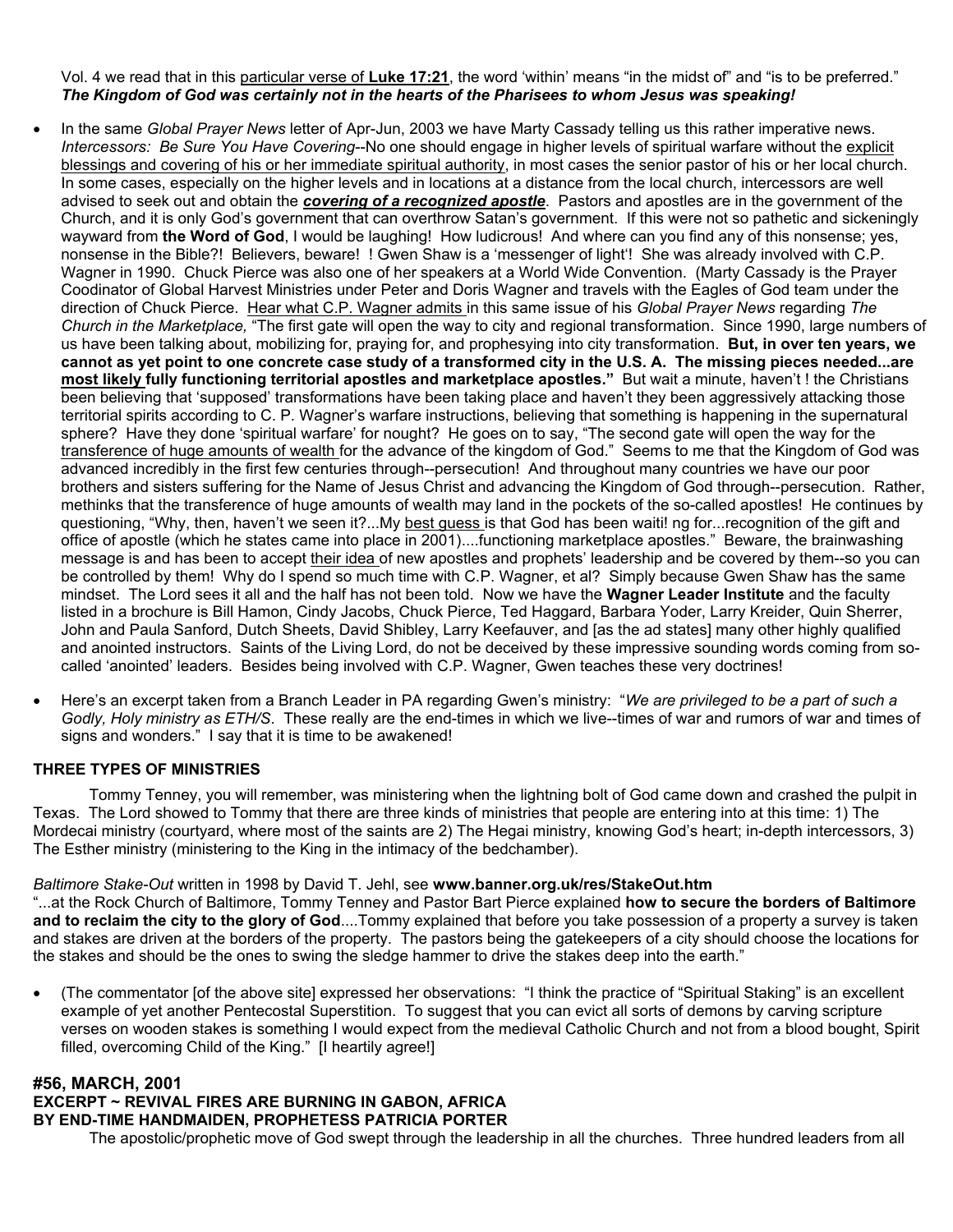areas of leadership, including, praise leaders, ushers, administrators of helps, pastors, evangelists, prophets, apostles, teachers, deacons, Catholics, Protestants, Baptists, Full Gospels, and Pentecostals were present. Divine reconciliation took place in foot washing, and new covenants were made and sealed with Holy Communion. The power of love and forgiveness was released as we sat in the presence of the Lord for five hours.

• The above description sounds just like a Big Time Ecumenical gathering to me! See *Ecumenism--Where do y*ou *draw the line?* at **www.deceptioninthechurch.com/ecumenism2.htm** 

# **THE HOUSE OF PEACE**

 This article is giving thanks to those who helped Gwen to pay off the House of Peace in Jerusalem. Pictured with Gene and Marylois Little in Jerusalem is Benny Hinn. Benny Hinn was also a guest speaker at one of Gwen's recent world conventions. (July, 2001)

# **A REMARKABLE VISION CONCERNING THE DOME OF THE ROCK (no author stated)**

Sunday, January 2, 2000...The next thing, I saw a hand with a spoon full of honey. And then I tasted the honey. The last time that happened, the angel told me that when I eat the honey, my eyes will be enlightened, and immediately, I saw a number of visions of most of my friends who are in the ministry.

 This time, when I tasted the honey, the first thing I saw was R.B. (a certain person)...We were in a house in Jerusalem. Then something powerful shot into the room, like a light. The next thing I saw was R.B. standing high up in the sky, and she was very light (both light of weight, and filled with light). R.B. was speaking in tongues softly, and her right hand reached out and lightly touched the top of the Dome of the Rock. When her hand touched the top of the dome, a crack appeared immediately across the roof. R.B. had been given authority; and **the spirit of false religion** started to break...it was because of R.B.'s love for Jerusalem that God gave her this authority.

The above vision is presented as though it descended straight from God and we are expected to just accept it and believe it like everything else that is offered in Gwen's Newsletters! But God's Word says the very opposite of R.B.'s experience! God tells us in His word that *many false religions will continue to worsen!* **2 Tim. 3:13**--"But wicked men and imposters will go on from bad to worse deceiving and leading astray others and being deceived and led astray themselves."

# **TO DO GOD'S WORK IN TOGO BY SHEILAGH KAISER**

(This is a partial testimony of Sheilagh in the African nation of Togo).

 The crowds of people were still outside singing and beating their drums while we ate supper--we thought it was meant to be dinner music, but they were just getting warmed up for church! After supper some of the team went to bed, totally exhausted. Suddenly Alice Doyle came bursting in with her eyes standing out like organ stops, yelling, "Get up! There's a man who has pushed his wheelchair twelve kilometres--he has no legs and he came for prayer! Get up! **Get your face out here and pray this man some legs!"** The man came expecting to get legs. He pushed his wheelchair over mountains because **he had heard we were there**....We prayed for the man, who was visibly touched by God. **We're believing for the full manifestation of his healing.** 

• Just because someone is believing for the full manifestation of one's healing does not mean that the healing will take place!!! It is not our faith in our faith but our faith [from the Lord] in Jesus Christ and what He would like to do according to His will! How sad that this account and similar ones have taken place many times over with no healing results; instead only confusion, disappointments, and false hopes! Here are some notes about the 'Word of Faith' taken from

**http://www.geocities.com/Heartland/Plains/4948/vine3is5.html** Popular today, but coexisted with, and grew out of the Latter Rain movement: Some of their doctrines include--Use of words (negative) releases Satan's power, while words (positive) release God's power--Tends to be predominantly Trinitarian, as opposed to the Latter Rain movement, but hold to the primary doct! rines put forward by William Branham, and most leaders in this movement uphold Branham as a man of God or prophet.--Belief in faith as a "force" capable of being used for good or evil.--Use of *faith-force* to change reality or to create through visualization.--Names associated with this movement: Kenneth Copeland, Kenneth Hagin, Benny Hinn, Paul Crouch, Oral Roberts, Richard Roberts, E. W. Kenyon, Earl Paulk.

# **REDEEMING THE LAND**

The most powerful event of our whole trip was when we went to one of the farms to "redeem the land," and the power of God came down in an amazing way! When we scattered and poured out the elements, [bread and wine] I felt fire come up through my feet and burned through my body! My hand felt like it was on fire! Then the prophetic anointing hit me and I began to pray for those leaders who were there with me on the land. None of us could stand. Everyone wound up with their face in the dirt!

 When our interpreter saw what we did, [scattering the elements] he said, "Sister Sheilagh, I didn't know that white people knew how to do this! God has been having me to do this for years! I realized that most white people come into an area and try to have church but they don't know that that ground has been given to the devil, and they don't understand why they don't have any miracles and can't get anything done.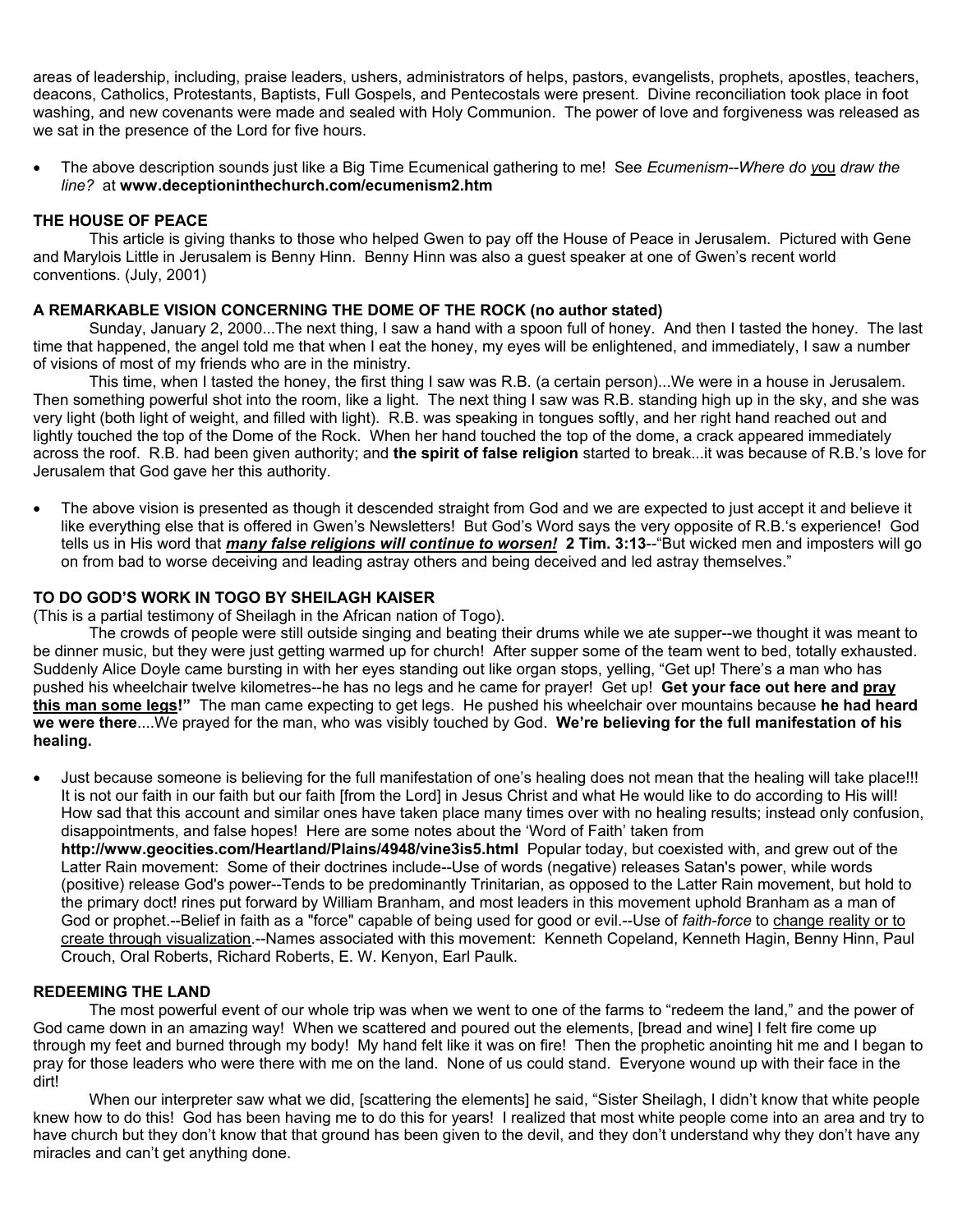• My question is, "What *has* been happening and what miracles *have* taken place?" since he's been doing this *for years?*

...In one service, the Lord spoke to me and said, "You need to pray for Karl, the interpreter."...About five minutes later, Karl froze with his mouth open. He was trying to talk, but no words would come out. He began to overheat and passed out! So they got another interpreter and he could not utter one word! It was such a crucial moment in the meeting. The speaker,...began shouting, **"Give me the interpretation! Devil, you turn it loose!"** When the third interpreter came up, he just stood there with his jaws flapping. Karl recovered, and **returned with the fire of God, and** *all of Heaven* **came down with great power!** 

• What a subjective report--*all of heaven* came down??? Frozen mouth, flapping jaw, muteness, fainting, etc. And what, if any, were the substantial and effective results of all of this? Perhaps it was nothing more than a supernatural feeling that overwhelmed them with what they perceived to be God's glory! **After that command for the Devil to turn the interpretation loose, a third interpreter came up but he just stood there with his jaws flapping!!!**

Instead of "pruning-hooks" we are beating our "pot-scourers" into spears and *offering the womb of our travail to the Lord of the Harvest to birth the greatest harvest of souls this earth has ever seen*. *Seldom has such an unlikely group accomplished so much. God used this "no-name brand" group of women to shake a nation. We didn't do anything in Togo of which we could boast. God did the all! (sic) We were really walking in the book of Acts. If it had not been for the mantle that I received when I became an End-Time Handmaiden, I wouldn't have gone. I know that it's the anointing that rests on this ministry that has given us this land.* I'm very grateful.

• Here the illusion of elitism and delusions of grandeur strikes again! Anything in the book of Acts resembling her report??? I don't think so!

#### **NEVER LET THE LIGHT GO OUT! BY GWEN SHAW**

A paragraph from this article states  $\sim$  You, who have been touched by the recent revivals, I beg you, do not let the light of what God did for you in **Toronto or Pensacola, or at an End-Time Handmaidens and Servants Convention**, **or wherever your personal visitation was, go out in your soul.** If you do, it will accumulate ashes and cinders. Everything that remains AFTER (original emphasis) a fire goes out, has to be carried "outside the camp." You do not want to lose what God has done in your life. You do not want the "remains" of your great experience with God to be thrown out on some "dumping ground," together with the rest of the world's trash!...**The recent New Wine Revival that included the gift of laughter and the Gold-Dust Wonder have already begun to fade**. Even the Early Church Revival, and the Ephesus revival of Paul's day, did not last long. The! ir fires went out within four to five years at the most. Is God to blame? Never!

 Let us get hold of ourselves, **tie ourselves to the Altar of God, and stay there until the Fire falls from Heaven and consumes the sacrifice--and then we** *will* **have revival!** 

• But wait a minute, what does Gwen mean by **"we WILL have revival." I thought we** *were* **having revival according to her and other proponents of Toronto, et al! Heb. 13:13--**"Let us then go forth [from all that would prevent us] to Him outside the camp, [at Calvary,] bearing the contempt and abuse and shame [with] Him." *This ought to be our choice!* 

# **#57 OCTOBER, 2001**

#### **An Excerpt ~ BIRTH PANGS RECEIVED BY RICK RIDINGS (October, 18, 2000)**

 This new season is a time of birth pains coming upon the earth...In this new birthing season, it will be important to discern those relationships which are His "joining" you with others for His end-time purposes. Do not cling to past relationships that He is directing you to release to Him.

 Some who will receive this prophetic word are called to one of His end-time purposes--the restoration of the Tabernacle of David, "tents" of 24-hour worship and intercession. Recognize that these are "tents" and not "temples." He must remain the Centre, not allowing the vision to become a false centre. Stay mobile for many will be called to be seeds sent to plant the vision in other places. In its time, this will be a rapid work, multiplying these "tents" of intercessory worship where "the flame will never go out day or night." **These "tents" will be key to the breaking open of those nations and people who, until now, have been the most resistant to His Gospel.** 

• For an enlightening, comprehensive article on the Restoration of Davidic Warfare/Worship by Orrel Steinkamp, see The Plumbline, Volume 7, No. 4, September/October 2002. The website is **[www.deceptioninthechurch.com/orrel11.html](http://www.deceptioninthechurch.com/orrel11.html)** Here is a revealing portion from Orrel Steinkamp's objective appraisal. "...This special restoration is touted as a crucial element in God's plan to restore His glory to the final church as a prelude to the Second Coming of Christ....The Tabernacle of David teaching is not new at all but was clearly a part of the restoration scheme of Latter Rain teachers. **George Warnock**, writing during the hey day of the Latter Rain (early 50's), often referred to the (TOD)....The apostle James quoted

 **Amos 9:11** in reference to the restoring of David's fallen tent at the Jerusalem Council (Acts 15:16). Those promoting the restoration of Davidic Worship/Warfare base everything on the assertion that this is the form of worship that was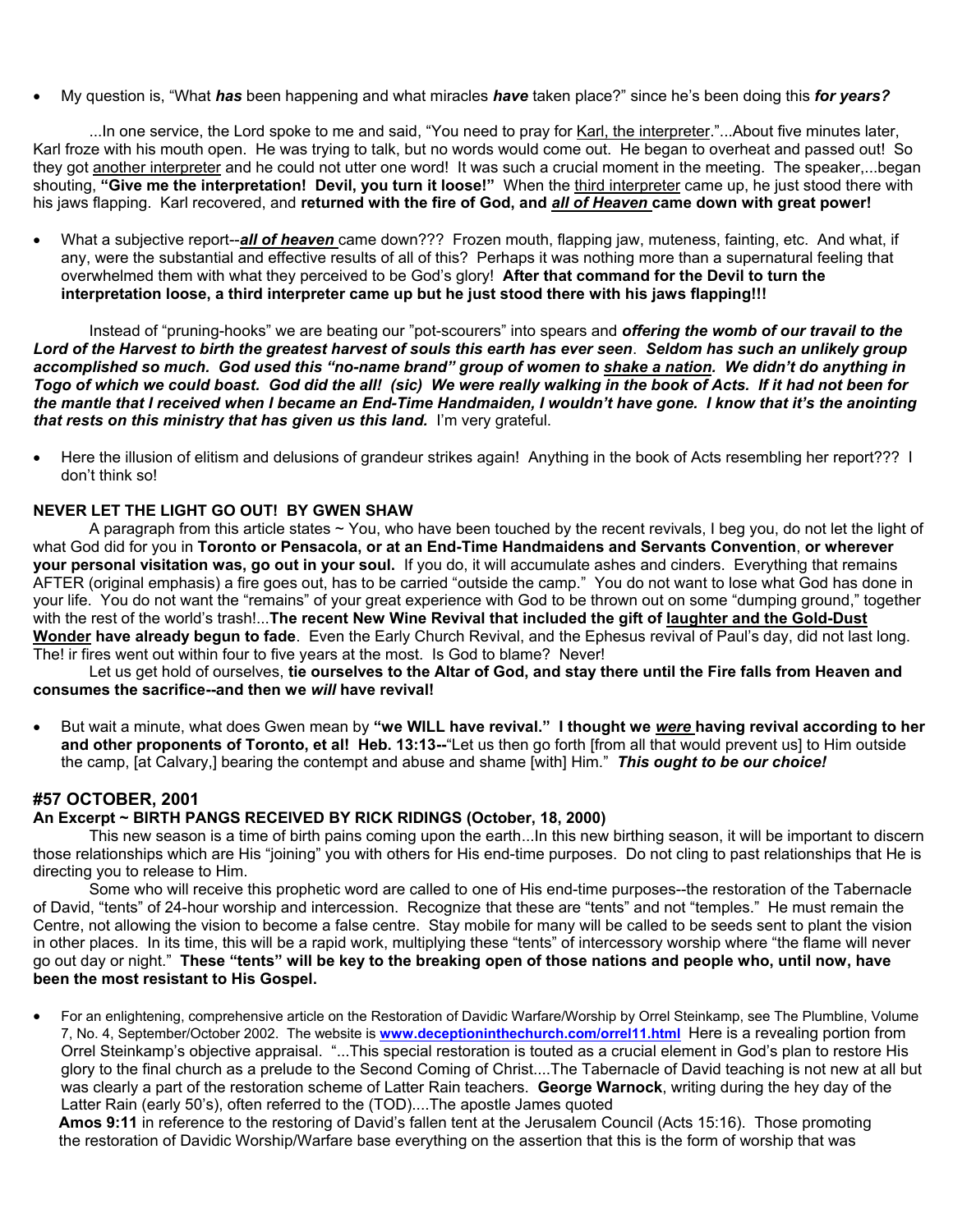employed in David's tabernacle...[we] will find that...**that verse does not refer to the forms of worship but rather to the dynasty (house of) David and has nothing to do with worship whatsoever**. It may appear new to those promoting it today but it was first taught in Latter Rain circles in the late 40's and early 50's....The addiction to physical manifestations in the current revival is often linked directly to TOD type worship. It has been pragmatically discovered that long extended and repetitive worship will usually cause God to "show up." "Showing up" is shorthand for the whole catalogue of physical manifestations associated with the current revival..." (NB-**Psalm 22:3** is quoted at these meetings and conferences, But thou art holy, O thou that inhabits the praises of Israel). But according to this continuing account the Hebrew literally reads, But Thou/Holy/enthroned/the praise of Israel. Also, please refer to

 **[www.banner.org.uk/apostasy/harp-bowl.htm](http://www.banner.org.uk/apostasy/harp-bowl.htm)** by Tricia Tillin. Robert Stearns of the Eagles Wings Ministry zealously preaches **Amos 9:11** constantly at many of the EWM Conferences, where Worship/Warfare sometimes continues for an unreasonable duration of 3-4 hours!

#### **#59 NOVEMBER, 2002 A WORD FROM SISTER GWEN**

 (Gwen is relating a story about her and others who were with her at her little cottage). Another of our visitors was the man who lives with angels, Carl Hahn, and his wife Marilyn. Yes, they brought their angels along--all the way from Ohio. I didn't see them, but they were here...I played and sang songs about Heaven [on her accordion]. Brother Hahn said that it made the angels homesick for Heaven (they love the place, and always are glad when we finally come to dying, so they can carry us there, and take a vacation after us *wearing them out* down here for so long). He said they were dancing all over the place. There **wasn't enough room for them in the cottage (it's real tiny), so they went out over the lake, and kind of "water-danced" on it**. I couldn't see them, but I could imagine them, and I was jealous for the day when I could do the same.

• Carl Hahn has written approximately twelve books (8 ½" X 11") about his **daily and nightly visits for over five years!**  The visits and apparitions are of his own guardian angel named Precious and other angels and the books are, of course, all printed by Engeltal Press. Here's another excerpt from: **[www.banner.org.uk/res/theglory2.html](http://www.banner.org.uk/res/theglory2.html)** "This interaction with angels is a dangerous game, and can only lead to demonic encounters and manifestations. Let me say at once that I DO believe in the ministry of angels and have even in my own life encountered one or two...but this was not by my summoning them, nor by working with them, nor anything other than the merciful hand of God intervening in my life at a moment of danger. We are nowhere instructed to summon angels, converse with them, or get guidance from them! Nor do we see anywhere in scripture where we will work alongside angels in the work of the ministry." (This too, is my belief).

# **An Excerpt from the Prophecy for Canada (N.B. Gwen is from Canada)**

...I shall make it (Canada) a springboard from whence My gospel shall go out into the nations of the world.

 And I'm going to raise up in this nation a mighty army of women of God. For in times past, when I would anoint my daughters, they did not have room in your midst to give forth the Word and to give forth the manifestation of My anointing and power and gifts in their lives. And they had to cross your borders and I had to take them to other lands where I could use them because you cramped them there. **But the Lord says, the day has come when I will no more allow this to happen, and I'm going to raise a mighty army of women who shall stand in the forefront and shall shake a nation.** They shall pastor some of the largest churches of this nation, they shall have authority with Me and they shall have gifts of power and of healing and you will, yourself be amazed at what I will do. And I will not have to send them south of the border to raise up churches and to raise up tents and to fill the great ballrooms and stadiums, saith the Lord...**And the spirit of criticism and religiosity, the Lord says, I put it under My feet and say it is done with, I will no more allow it, saith the Lord. And those who do not receive the visitation of God, they shall be put to the side. They shall be nothing but white elephants, saith the Lord, and no one shall go to be cheered and no one shall go to be warmed and no one shall go to be healed, into their sepulcher, saith the Lord. But I will do a** *new thing***, yea, it shall spring forth and you shall see it, saith the Lord.** 

• Of course, the intimation here is that if you are in disagreement with this word of Gwen's you automatically have a spirit of criticism and religiosity and you will be put under the Lord's feet! Besides that, get ready to be a white elephant! No room for any other perspective or scripture references or any testing of this 'word' according to Gwen!

# **My Handmaidens by Naomi Cummings (An excerpt)**

My Handmaidens, My Handmaidens, yes I have called My End-Time Handmaidens to rise up in My Glory and Anointing and begin to serve Me in My Power and Authority. Serve right where you are.

 I, Myself, have selected these women, young and old, to rise up to be used of Me in these last days. **These are closest to My heart**. These are the ones, who are "one Spirit" with Me and will obey Me. These are the ones who will face death for Me, if necessary. These, will brave every storm with Me.

• Well, I suppose that leaves out the rest of us. Do we detect any hollow delusions and conceited arrogance here?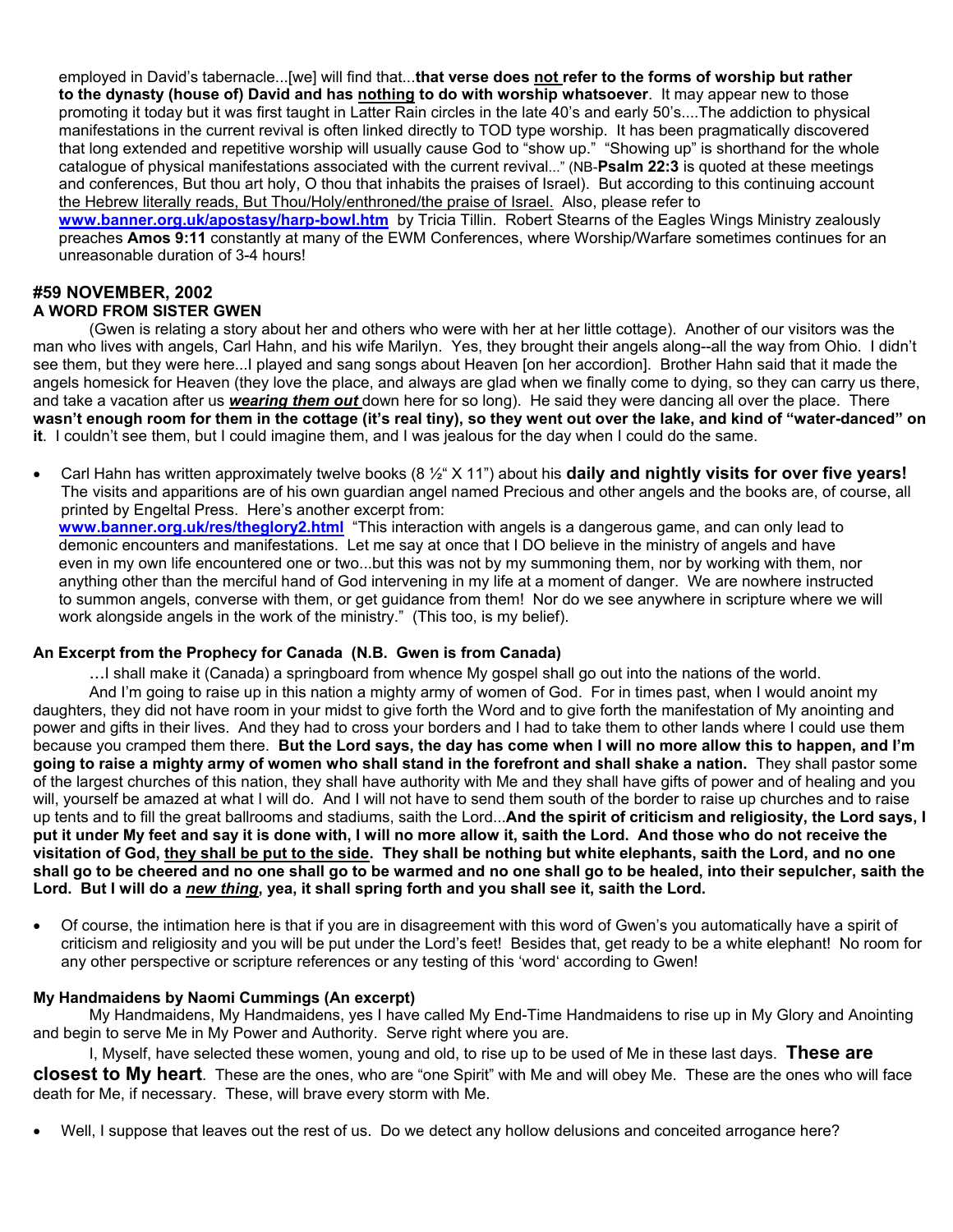#### **Vision of the Horse by Rona Spiropoulos**

 (A group of ETH were returning from Mexico to go back to Jasper, AR. During a prayer meeting Rona said that the Lord gave her a vision of a woman holding a jousting stick under her arm sitting on a huge, black horse with flaring nostrils which looked like a war horse. Here is her account of that vision). As it stood, one could feel the tension of the horse about to move. There was one thing very different about this horse and rider and that was that there were no reins and absolutely no way in which the rider could control, lead or steer the horse and she had to settle into its bareback to be able to stay on. The Lord said this to the woman: There is nothing you can do in this situation except settle down onto the horse and learn to feel the rippling of the muscles underneath you so that you know exactly when the horse is going to move and what direction it is going to take and when it is going to stop. You will not fall off, but it will be a very rough ride i! f you do not become one with the horse and let him take the lead. You cannot even use your jousting stick in warfare because it is too heavy for you to move, but the horse will lead you in the direction of your enemies and all you will have to do is hold it, **he will thrust it at them**. **You cannot fight; you can do nothing. All you can do now is learn to flow with the rippling of the horse's muscles**.

• **Rev. 6:5-6** The judgment of famine is a dreadful one but the famine of the word is much more fearsome. Black is also the color of mourning. Here's an interesting note from John Gill's Commentary: *and I beheld, and lo a black horse*; an emblem either of the afflicted state of the church, still answering to the Smyrnaean one, being black with persecutions, schisms, errors, and heresies, which were many; or particularly of the heresies and heretics of those times, who might be compared to a horse for their pride and ambition, speaking great swelling words of vanity, and to a black one, for their hidden things of dishonesty, and works of darkness, for the darkness in themselves, and which they spread over others; or rather of a famine, not in a spiritual sense, of hearing of the word, but in a literal sense...*and he that sat on him! had a pair of balances in his hand*;...signifies famine, and such a scarcity as that bread is delivered out by weight to men. (So my question is, would you still like to ride on the black horse and just learn to go with the flow of this horse?) For a further description on The Third Seal and the Black Horse go to **[www.banner.org.uk/dev/seal3.html](http://www.banner.org.uk/dev/seal3.html)**

#### **Excerpts from It's Time for Change by Gwen Shaw**

 Joshua 1:11--**The Lord is raising up His "officers" to prepare the nations of the world for change**. Everywhere I go I hear anointed preachers and teachers of the Word warning and exhorting that, "This is the Third Day," or "We are entering the Sabbath Millennium." Which means that 6000 years since Creation have passed, and the Day of the Sabbath has come.

 The greatest promise of God concerning the Third Day, one that is greater than the transference of wealth, is the great worldwide revival that has already begun to take place. Hosea says, "Come, and let us return unto the LORD: for he hath torn, and he will heal us; he hath smitten, and he will bind us up. After two days will he revive us: in the third day he will raise us up, and we shall live in his sight. Then shall we know, if we follow on to the know the LORD: His going forth is prepared as the morning; and he shall come unto us as the rain, as the latter and former rain unto the earth." **(Hosea 6:1-3)** [version Gwen used]

We have come to The Third Day, the day of healing. We are going to see greater miracles of healing and creative miracles on people's bodies, such as we have never seen. Resurrection miracles will take place as God restores the limbs, the bodies and the lives of people. The dead will rise again. **The cycle of aging will be reversed, and elderly people will be renewed to live and serve the Lord with great joy, and when their time is over they will announce that they are "going home," lay their bodies down on their beds and fall asleep in the Lord without pain or shortness of breath. They will die in "Bible style," like Abraham, Isaac, Jacob and Moses, and many will be translated, like Elijah. In fact,** *that has already begun***.** 

In July of 2001, in the city of Taichung, Taiwan, a godly Chinese intercessor told her three sons that she was going home to Heaven on the 23rd day of that month. They laughed at her and accused her of joking. But she insisted that the Lord had told her that He was going to take her on that day, and they must be there to see it happen. Two of her three sons were Christians. The middle one was a prodigal. On that day she told her oldest and youngest that they must find their brother and bring him home to see the miracle. He came very reluctantly. Suddenly she began to be raised up from the floor. When that happened, he began to weep and repent, confessing that he was a great sinner. She said, "Look at me!" and as they all looked, her skin was transfigured in front of them and her face shone as **bright as the sun. She rose up through the ceiling and disappeared. She hasn't been seen since.** 

• Gwen has always been fascinated with translation stories. I think it's interesting that the Chinese woman's face was as bright as the sun which is the description of **Jesus**' face in **Rev. 1:16** and in **Rev. 10:1** we have **angel** with a face like the sun. Also, the children were able to look at her and not have any difficulties with their eyes even though her face was as bright as the sun!?

When miracles, signs and wonders like this begin to take place in front of them it will turn **nations** to the true God. I stood one day in one of the great mosques in Istanbul, and as I prayed, the Lord spoke to my heart, "The day will come when men and women will sing the 'Hallelujah Chorus' in this place. And I believe it! I believe it with all my heart.

 The anointing will continue to bring changes. The mighty outpouring of the Holy Spirit will bring a mighty change. **And all who oppose God's new move will themselves be moved out of the way**.

 One of the greatest things that has already begun to take place is the manifestation of angels. They are appearing to people all over the world. The more demonic activity takes place, the more we will see the angels of the Lord and begin to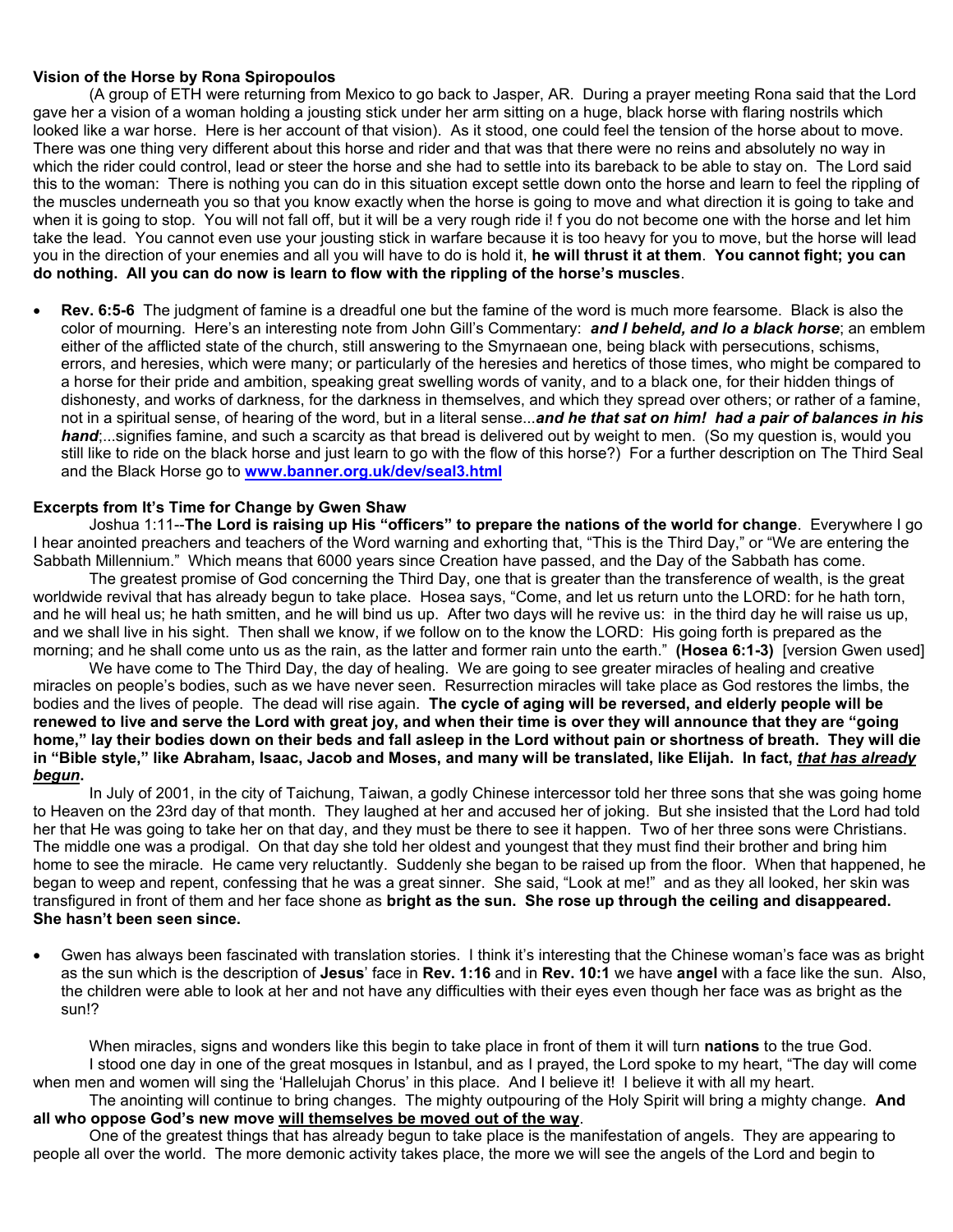understand their ministry, but many will not be able to receive it because they have been taught against the ministry and manifestation of the angels by the Church.

 Every revival, every great move of God, brings changes. It also brings persecution. The last revival persecutes the new revival. We must, each of us, be careful that we are not so set in our ways that we cannot accept it when God does something new. The *"Revival of Joy,"* also called *"The Laughing Revival,"* which came through the ministry of Rodney Howard Brown was a **beautiful time of refreshing**, but it was persecuted even by many Pentecostals. Yet, I remember in the old days, when the Spirit moved upon us in times of refreshing in Canada and the Spirit of Laughter would fall upon one of the saints in such a way that it caused a Spirit of Laughter to fall on others, soon it was transferred to the whole church.

The tactics and the powers of the enemy are nothing new and he has continued to influence people from the beginning of time. Once again Gwen likes to take credit because **it already happened to her a long time ago.** No wonder she does not stop any interruptions of cackling and outbreaks of laughter at her meetings. As for Rodney Howard Browne, here are some quotes from **[www.deceptioninthechurch.com/howard-browne.html](http://www.deceptioninthechurch.com/howard-browne.html)** *"Stop praying now and let the joy bubble out your belly. Joy. Joy. Joy. Don't pray! Laugh!"* (Holy Laughter, Albert James Dager, 1996) Rodney Howard-Browne said *"Take another drink...the bar is open....Be filled! We loose the power! Have another drink!"* (Ed Tarkowski quoting Howard-Browne, 1994) *"'One night I was preaching on hell,' Howard-Browne says, 'and [laughter] just hit the whole place. The more I told p! eople what hell was like, the more they laughed'"* (Rodney Howard-Browne, Charisma, August 1994, pg. 24). (Rodney Howard-Browne) names numerous people, calling them *"great men of God"*. Among them is William Branham - an anti-Trinitarian. ("The Coming Revival", written by Howard-Browne, page 13) From

**[www.deceptioninthechurch.com/laugh1.htm](http://www.deceptioninthechurch.com/laugh1.htm)** Not only is this move not of God but people who attend these meetings are actually coerced into experiencing the laughter. Howard-Browne intimidates and humiliates people by calling them "ugly," "sad," etc., if they don't laugh. Al Dager reports: "On several occasions I've witnessed him 'slay people in the Spirit,' and if they didn't begin to laugh he would place his foot on their stomach and tell them to laugh. Some he would kick as they lay there, and accuse them of not yielding to the Holy Spirit. He would keep at it until they would obviously begin to force some kind of laugh out of themselves." So much for Gwen's interpretation of Rodney Howard Browne!

• **<http://www.geocities.com/Heartland/Plains/4948/vine3is5.html>** Rodney Howard Browne commends Charles Parham and William Branham as men of God. Both of these men, as well as the movement that started as a result of Branham's efforts were cut off from credible Christian institutions....In 1993, RHB was asked to preach at Carpenter's Home Church by Karl Strader in Lakeland, Fla. He was to stay one week, but continued for 4 wks. because of the vast crowds that came to hear the "laughing evangelist". His theology appears to consist of:

-Opposed to testing manifestations by scripture

-Praises Branham as a great man of God, and the Latter Rain movement as a move of the spirit

-Believes that Christians should be wealthy and never ill

 -We should not "analyze" movement by their theology, but trust experience and the fruits only. Use of scripture is frowned upon for testing.

-Source of supernatural manifestations is not important (i.e. whether it be of God, flesh or the devil).

-Presence of God can be passed from person to person.

On his video, *The Coming Revival*, Rodney Howard-Browne warns that opposers will be struck dumb and blind.

The Revival of Joy was followed by an outpouring of the Spirit in a Vineyard Church in Toronto. Some called it "The Toronto Blessing," It was rejected by many of the Full Gospel denominational churches in Canada, but was received with joy by God's people who came from all over the world to receive "The Blessing." That was followed by "The Pensacola Revival" which brought revival into the lives of the Assembly of God young people. That was followed by the manifestation of the **Gold Dust**  which was seen by many of us in the End-Time handmaidens and Servants Convention when Rev. Robert Shattles preached to us. But God took both him and Ruth Heflin (who also had the manifestation of the Gold Dust) Home to Glory. The last I heard, Silvania Machado, from Brazil still has this manifestation when she preaches. This last manifestation was one that never was very wide-spread. It was not a revival, ! rather it was a sign and wonder.

• Wherever the phenomena of the **Gold Dust** occurs you can be sure that Gwen Shaw promotes this sign as a Heavenly one sent from God. From **[www.crmspokane.org/golddust.htm](http://www.crmspokane.org/golddust.htm)** One cannot find any reference in the word of God to compare or validate the manifestations of falling gold dust or flakes as having their source from God. Nor is his glory ever referred to being manifested in the sense of gold dust. But Jesus did have something to say about "signs." A scribe said to Jesus, "Master, we would see a sign from thee. But He answered and said unto them, 'An evil and adulterous generation seeketh after a sign..." **Matt. 12:38-39**.

 **A New Thing?** (my note: Some wrongly use **Isaiah 43:18**, where it says, 'I will do a new thing') First, this verse was directed to the nation of Israel, and not some prophecy of coming signs or wonders that cannot be seen or confirmed by the Word. Second, **falling gold dust is not a "new thing**." **It was written about long before the time of Christ; but not under godly circumstances.** Here are some more present day examples.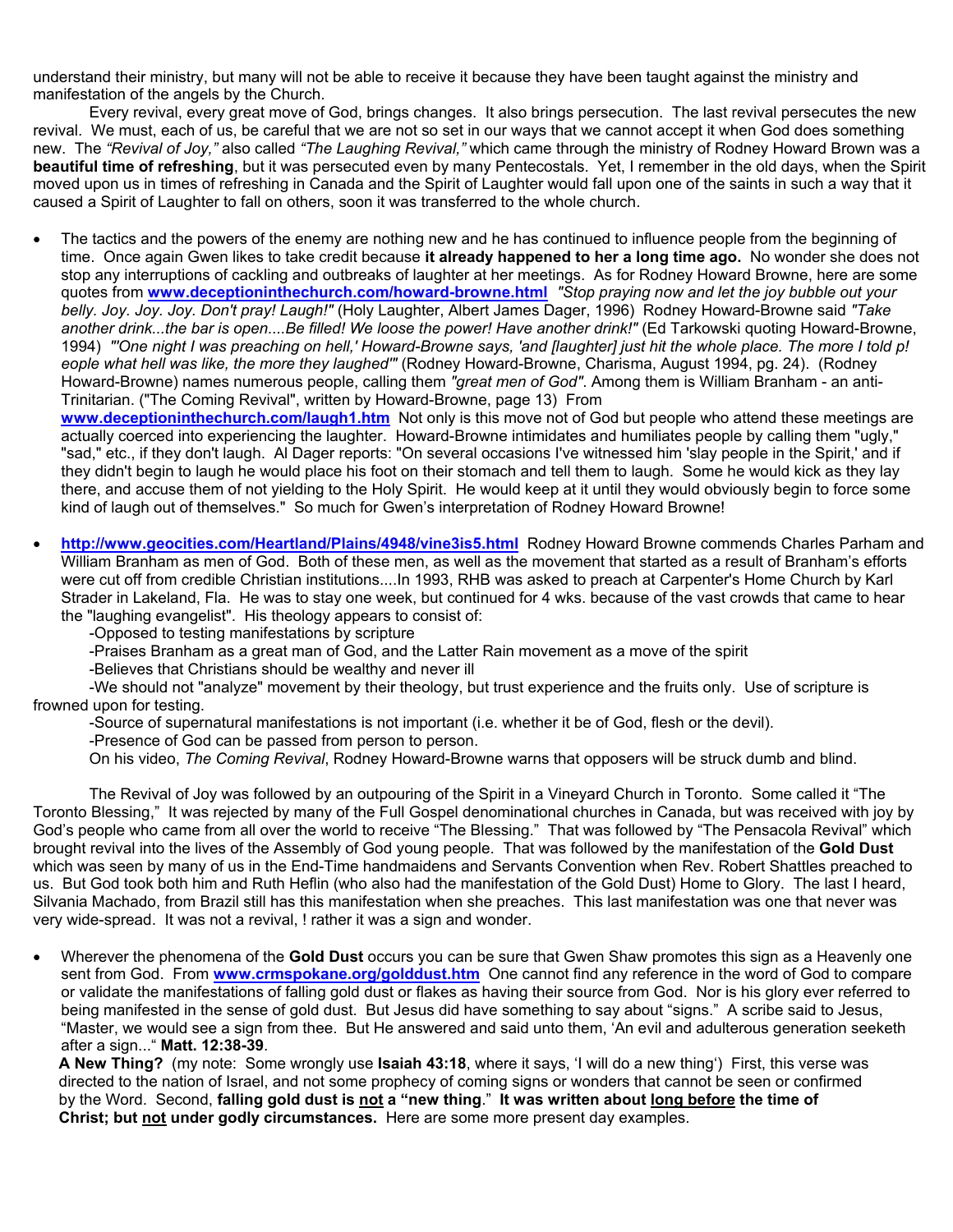#### **Marian Apparition At Fatima**

Here we have a Catholic version of the appearance of gold dust. On April 13th, 1993 in Conyers, Georgia, a medium by the name of Nancy Fowler reported that "Mary" had spoken to her. The blessed Mother told Nancy that **rosaries will turn a golden color** and that there would be a **sprinkling of gold dust as a sign** of weak faith."

#### **New Age Crystal Attunement Brings Being With Gold Dust**

 (The story tells of a group of people who were gathered together and stretched out flat on the floor with their crowns directed toward a huge clear quartz crystal). During the session we shared our perceptions of a **large angelic being sprinkling golden dust on our bodies**...

• For a fuller report on the Gold Dust, see **<http://nwo-warning.tripod.com/gold-rush.htm>** [Gold Dust-Endtime Lying Signs & Wonders] I will share just a bit of it here. This report also exposes other manifestations and people that Gwen Shaw endorses. For instance, the Feather Manifestations and the Glory Stones (jewelry) that supposedly fall from the Heavens which Gwen gladly supported at the Retreat in PA and elsewhere. The oil that appears on the hands [Silvania Machado] is also uncovered in this report. There is a report on Gold Teeth and Gold Fillings of which we saw and heard testimonies of at the Retreat in PA. A clip of what **Mike McClung** (a revivalist) has to say about the gold dust phenomena--[He shares about two young girls who had prayed and fasted for a week and then had gold dust appearing on their hands, faces and eyes. There were those! with gold fillings in their mouths. The author of this report then states: I am not surprised, I was formerly a Charismatic extremist. I know all too well that a week of intensive praying in tongues, combined with fasting, then several more hours of praying in tongues will produce an *altered state of consciousness*. Nor am I amazed that young children, deprived of food, speaking in tongues for a week, then kept up past their bedtime-with more praying in tongues, will produce intense visions (I've been there, done that). This **type of behavior opens anyone up to the paranormal realm, suspends the rational mind, and leaves the person highly susceptible to possible demonic deception**. (emphasis, author) **Mat. 16:4**--"A wicked and morally unfaithful generation craves for a sign, but **no sign** shall be given to it except the sign of the prophet Jonah." Then He left them and went away.

#### (continuing with Gwen's article)

 What will the next move of God be like? George Otis Jr., in his heart-moving videos, *Transformations I*, *Transformations II and Transformations III*, tells of great revivals among the Inuit people in Canada's far North, the revival of the New Hebrides in the 1940's, and the great revival now taking place in Uganda--all through the saints of God crying out in mighty travailing prayer.

• Is that what is really happening? Shall we take the word of this one woman who has already obviously shown us that she distorts the very Word of God? Go to **www.geocities.com/smithtj.geo/transformations1.html** and **www.geocities.com/smithtj.geo/transformations2.html** to examine the so-called claims of George Otis, Jr. versus a summary of the findings of the Sentinel Group due to their investigation.

| <b>CLAIM</b><br>Cults have<br>decreased | Here's just one example on Cali, Columbia<br><b>Transformations I-REALITY</b><br>Satanists are invading churches to shut them down. A quote from the newsletter of Ekklesia<br>says "Satanic groups are attacking churches and Christians, especially in Cali. Some churches<br>have suffered repeated attacks", said Consuelo Zuluaga, a social worker of Justapaz. | <b>REFERENCE</b><br>www.bijbelnet.org/landen/colo |
|-----------------------------------------|----------------------------------------------------------------------------------------------------------------------------------------------------------------------------------------------------------------------------------------------------------------------------------------------------------------------------------------------------------------------|---------------------------------------------------|
| <b>CLAIM</b><br>Crime has dropped       | Here's just one example on Uganda<br><b>Transformations II--FINDINGS</b><br>Overall Crime reported to the police nationally in Uganda has increased by 100% in the 8                                                                                                                                                                                                 | <b>REFERENCE</b><br>Source-Uganda Bureau of       |
| 50% (no time frame<br>given)            | years from 1991-1999, and over 40% just between 1998 and 1999 was the last year for<br>which these statistics are available. Some categories of crime decreased, such as riots and<br>sedition, but the overall rate has increased, and most types of crimes have seen an increase.                                                                                  | Statistics.<br>http://www.ubos.org                |

One of our End-Time Servants, Ray Jelinski shared with me a **dream** he had on June 5, 2002.

 *"I dreamt I was standing and listening to a man, a businessman, very influential, and whom I felt represented a strongman in the financial markets. The man had a pleasant appearance, quite hand-some, and was boasting over the fact they were going to come into tremendous wealth because of two major industries, milk and oil. Quite arrogantly, he said that the wealth was for them. Although he didn't hear me, I said, 'The wealth is for the Christians.' He than made a statement over the microphone to the multitudes that were present, that with this wealth they would be able to oppress the Christians and push them further down. A boldness and anger rose within me, and I walked up to him, pointed my finger into his chest, and confidently said, 'You will milk the cows, and we will take the milk; you will drill for the oil, and the Christians will take the oil, because the wealth of the sinner is laid up to the righteous' (Proverbs 13:22). I continued to say, 'Your wealth will be transferred to the Christians.' I then said to him, 'However, if you receive Jesus Christ as your personal Lord and Saviour right now, you can partake of the wealth.' But he refused. I then said to him, "We will once again come face to face with one another, and you will remember this day I spoke these words to you."* 

There is a promise of prosperity for the righteous; **Psalm 72:7-10**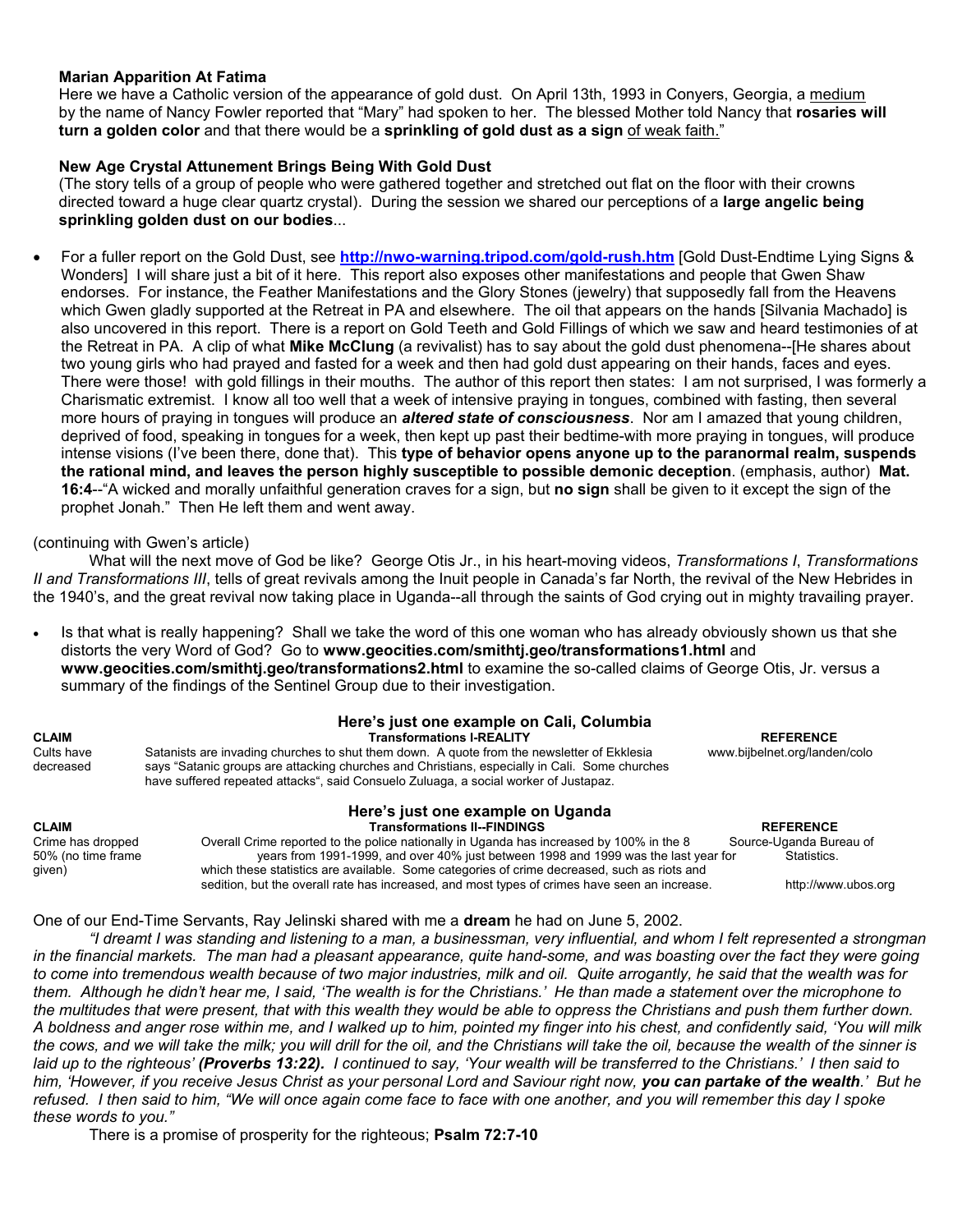• The promise can only be according to God's precise perspective! The Lord's attitude in anyone who is truly following after Him will not express himself as Ray Jelinski has expressed his presumption. And how about Ray's offer to the man to accept the Lord--*then* he will partake of the wealth!!! **What an cunning BRIBE**!

# **We need to accept the new leaders whom God is raising up. Be careful that you do not oppose the man or the woman of God whom the Lord is sending as** *His REPLACEMENT!!!*

 Walk softy before the Lord lest you sin against the Lord and grieve the Holy Spirit. If you cannot understand what God is doing, **just wait and see**. Do not criticize; it could be **dangerous for your soul**.

• Still no mention of any of the warnings that Jesus, Paul, Peter and Jude gave to us through their letters in the New Testament! Aren't her warnings obvious intimidations ? See **1 & 2 Thes**., **1 & 2 Tim**., **Titus**, **2 Peter and Jude**. The Son of God is in charge and not the man or woman who Gwen thinks is being sent as His Replacements!

This is "The Third Day." The Almighty always did marvelous things on the Third Day. Moses announced to the people, "Be ready against the third day: For the third day the LORD will come down in the sight of all the people upon Mount Sinai" **(Exodus 19:11)** 

• **2 Thes. 2:9-12**--"The coming [of the lawless one, the Antichrist] is through the activity and working of Satan, and will be attended by great power and with all sorts of [pretended] miracles and signs and delusive marvels--[all of them] lying wonders--And by unlimited seduction to evil and with all wicked deception for those who are (going to perdition,) perishing because they did not welcome the Truth but refused to love it that they might be saved. Therefore God sends upon them a misleading influence, a working of error and a strong delusion to make them believe what is false. In order that all may be judged and condemned who did not believe--who refused to adhere to, trust in and rely on--the Truth, but [instead] took pleasure in unrighteousness."

# **END-TIME HANDMAIDENS, INC. (LETTER by Gwen Shaw)**

*Dearly Beloved,* 

*Loving greetings with a cheerful word I came across when I was cleaning up my work desk.* 

 *Don't you see the millions of angels coming to take over the world? They are taking each city, and putting the banner of the Lord in them, claiming them as part of the Kingdom of God, and preparing the way for the Blessed (the Lord), sent by God. ("Blessed is He that cometh in the name of the Lord.") Luke 13:35...Since February 1, 2001, Angels are coming down from heaven to earth to prepare the way for the coming of the Lord Jesus Christ. They are keeping the enemies of Israel busily occupied with fighting amongst each other until the day of the wrath of the Lord.* 

• Rather, God's Word tells us in **Mat.7:14**--"But the gate is narrow-contracted by pressure-and the way is straightened and compressed that leads away to life, and **FEW** are they who find it." (see Jer. 21:8) **Luke 13:23--"**Then said one unto Him, Lord, are there FEW that be saved?" Rev. 3:4--(to the church in Sardis) "Yet you still have a FEW [persons'] names in Sardis who have not soiled their clothes, and they shall walk with Me in white, because they are worthy and deserving." In the Church of Laodicea there are **NOT even a FEW** souls mentioned, rather that all are lukewarm! Hence the warnings from the Lord to repent! We must examine all prophecies to see if they are of God. The Lord does not ask us to follow anyone's words just because t! hey are interesting, exciting, "new," pleasing, powerful, etc. Neither does the Lord expect us to follow any person just because *their name is well known* or they have gone through Bible School and or **claim grand and supernatural experiences**, etc. **Prov. 24:23**--"These also are sayings of the wise. To discriminate and be partial, **having respect of persons in judging, is not good.**" **Prov. 14:25**--"A true witness saves lives, but a deceitful witness speaks lies [and endangers lives]."

#### **THE FOLLOWING TEACHING WAS TAKEN FROM A TAPED MESSAGE (A PORTION) OF MAY 17, 2002 AT A RETREAT CENTER**

**The Resurrection of the Jews**--(Gwen is reading Ezekiel 37:1-14 intermittently throughout this teaching. Please read it first if you are not familiar with the valley of the dry bones passages). She also shares a message about September 11, 2001 and then she refers to a meeting that she spoke at in Jerusalem with the Germans and the Jews). I chose not to use quotes for Gwen since she is the only one speaking and my comments are clearly stated in parentheses or at the bullet points.

(Beginning of message) He (Ezekiel) tells us they were the bones of Jews who had died, they had all been murdered...but God's not gonna leave these bones very much longer in their graves. Bones will be resurrected. Ezekiel is telling us what is going to happen in the imminent future, because if you read chapter 38 you'll know we're at the threshold of these bones coming alive....God asks him a question, "can these bones come alive again?" That's a question God's asking *you* tonight. Do you believe that those Jews who were murdered by Hitler, Stalin, by the Church of Rome, by Isabel, Ferdinand of Spain and Portugal...do you believe that they can be resurrected? Now it's time for us to prophesy these bones are gonna live and tonight, I, as a woman of God, I want to stand with Ezekiel the prophet of the Lord and **add to the prophetic word** he spoke, **"Bones, come aliv! e, bones of**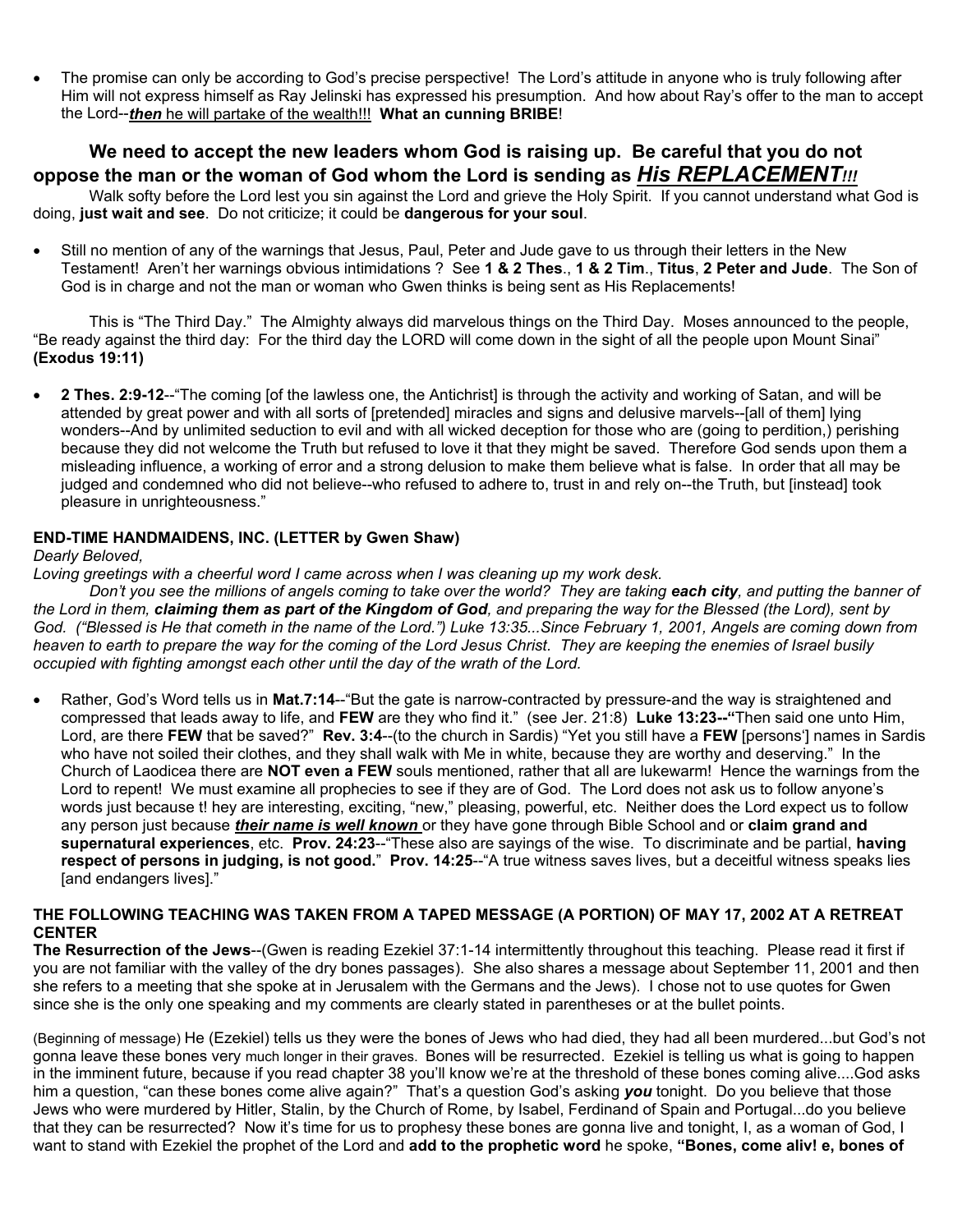**the Jews, come alive"**...(This was spoken very loudly)

• **Prov. 30:5-6** says--"Every word of God is pure; He is a shield unto those who put their trust in him. **Add thou not unto His words, lest He reprove thee, and thou be found a liar**." (KJV)

and God wants **you** to prophesy with us as you're already doing...we have the faith, we have the authority through our faith to speak the prophetic word that will cause it to come to pass. And we must speak it out in these days. How long has it been since you prophesied for the Jews to come alive?...I am preaching the actual physical resurrection of the bones of the Jews who have been slain, who have been murdered, to now shortly be resurrected....*We gotta have faith for it or it's not gonna happen*....And those bones...had the ability to come to life and receive hearing in the spirit realm *when we prophesy to them*.

• **Ezek. 37:7, 10** tells us that Ezekiel prophesied *as he was commanded by God* and no other!

Remember **Lazarus** was *only bones* when Jesus called him to come alive.

• Do your own research or ask any funeral director today about this statement regarding Lazarus being *only bones* **and he will undoubtedly tell you that Lazarus was** *not bones!* 

# **Lazarus was a picture of what's happening here...**

• Here we have just one more false teaching **a la Gwen**.

When we prophesy and we breathe with the breath of God's Spirit in us...and when we speak, our words have the power of the breath of God to *create a situation and make it come to pass*, that's why God wants us to prophesy... prophesying is *sometimes creating it to happen*....*God is allowing us in this great chapter to play the part of creators, creatures becoming creators, we will create life at His command by speaking under the anointing of the Holy Spirit the word that God is telling us to speak to the dead bones of Israel....Sometimes I'll see brother Benny Hinn goes [whew] and the whole choir falls down [whew] and the whole half the congregation falls down.*  And we been wondering, is he doing tricks? No, he's just doing a little bit of the word of God. And when we prophesy to the dead bones of the Jews at Auschwitz [whew] and blow, something's going to happen very s! oon....When we speak it out the word (sic) under the anointing of the Holy Spirit a prophetic promises of God, (sic) then God causes His breath to be breathed upon the dead bones...and when we speak we cause creation to begin to become active. We begin to create a situation, we've got more power in our mouths--the word of God is nigh thee, even in thy mouth...

• Gwen is a proponent of the Word of Faith teachings which misleads many souls astray! She also condones and publicizes sensationalism!

And God is going to show us the greatest miracle of resurrection that we have ever seen and you say, well, I'm gonna be raptured, I'm gonna miss it, no, they will be resurrected before we're raptured...**Matt.27:50-54** What kind of saints came out of their graves? Holy Jews. Well, you say, well Sister Gwen the Jews that died in Hitler's day were not Christians, doesn't it say 'in Christ'?...I believe we are going to see that there were the **biggest salvation of Jews** ever to take place in history, **took place in the gas chambers** of Hitler and the slave camps of Siberia. Well the Pentecostals were with them and if they did their work they witnessed to them in the slave camps of Siberia, not in death camps but there were some in the death camps too **but not in the gas chambers**...(my note-such confusion!?) You and I have it in the power of our tongue by faith; this is a message that! quote s gonna revolutionize you, but it's gonna put responsibility upon you and next time you're not gonna say, oh those poor Jews that died--*you gotta resurrect them now* but you are commanded to prophesy it and *I'm taking a daring chance to do it!...*(Said with much loud emphasis!)

• **Jer. 5:30-31**--"An astonishing and horrible thing has been committed in the land: The prophets prophesy falsely, and the priests rule by their own power; and My people love to have it so. But what will you do in the end? **Deut. 18:22**--When a prophet speaks in the name of the Lord, if the word does not come to pass or prove true, that is a word which the Lord has not spoken; the prophet has spoken it presumptuously; you shall not be afraid of him."

You know, I went to see a prophet last week. He's a prophet that lives in Arkansas. He's a seer. He could tell you your past, your present, your future. He told me, "when you were a little girl you used to stand on the platform and speak the word of God"...

• These experiences of speaking the Word of God as a child, are certainly no guarantee that her doctrines (past and present) are pure.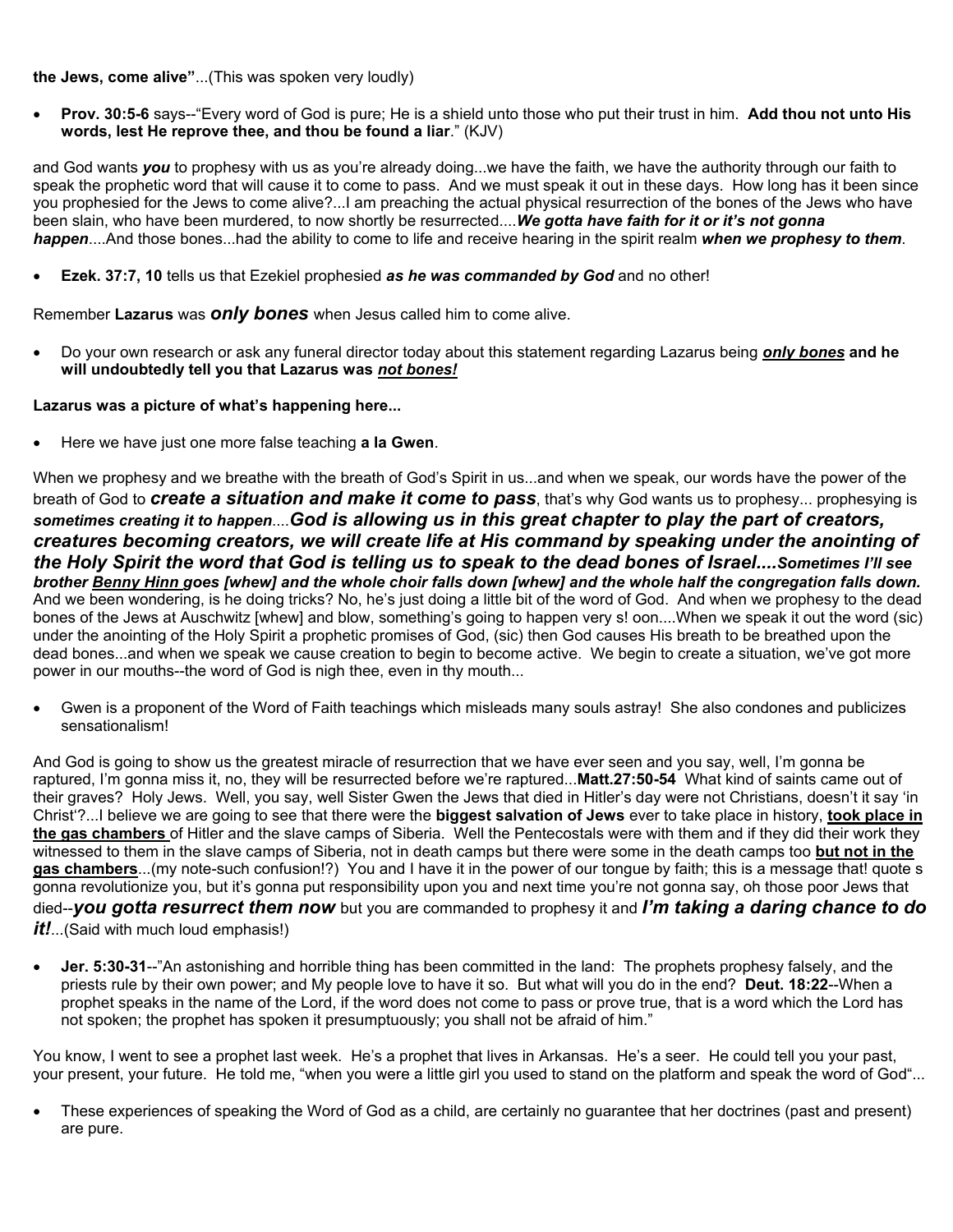I'm speaking of the righteous Jews that shall come forth because I believe there are Jews who died in Christ in those gas chambers and in those slave camps....There's gonna be such a resurrection when this takes place that all of heavens, the Holy Spirit of God from all of heaven is going to join in for this great act of God and *we have a part in it...***Now that doesn't mean Jews who died a natural death, this is referring to Jews who were murdered**...

• **Ezek. 37:11** says "Then He said to me, Son of man, *these bones are the whole house of Israel*, Behold, they say, Our bones are dried up, and our hope is lost; we are completely cut off. Therefore prophesy and say to them, Thus says the **Lord God**: behold, **I will** open your graves, and **cause yo**u to come up out of your graves, O My people; and **I will** bring you [back home] to the land of Israel." As you can clearly see, the Lord never said anything about just the murdered, but in fact, **the whole house of Israel!** It is the Lord who is speaking here and doing the resurrecting!

This is actually referring to the resurrection of the bones of the Jews of the holocaust and the pre holocaust Czar days of Russia. England, too, murdered many Jews. What's God gonna do with this army that's coming out of Siberia, out of the concentration camps, out of the death camps of Auschwitz and all of these terrible camps? Some of you can't receive it, [this message] it's too big for you. God gave it to me in Jerusalem a year ago...and when He gave it to me, I was shaken by its truth. (Gwen proceeds to tell us a story regarding 9/11 that was included in one of her newsletters). I heard an amazing story when I was in Long Island...about a Japanese lady; they have a nine year old daughter. Julie Meiko was working on the 80th floor of the 2nd tower....She was working under the supervision of three Japanese bosses....The three bosses stayed behind to search if there might be anyone left as the employees ran down the steps....The Japanese! bosses and one colleague lost their lives because they took time to save their staff....One day her (Julie's) little daughter had a dream, a dream that God gave her. She went to heaven and she saw the Japanese bosses in heaven. **They were Buddhists...How did they get to heaven? (Here's Gwen's answer spoken with such gravity so as to astound us). Greater love hath no man than this than a man lay down his life for his friends and I believe that when they gave their lives for their 150 member staff that Jesus appeared to them and He took ém home and they're there with the Lord; they're not at the throne; they're safe with Him in paradise...** 

- **John 15:13**--Extract from a commentary by Matthew Henry--The love of Jesus for men is here contrasted with the highest conceivable example of man's love for men, **the love of Christ far exceeding any love that men might have for one another!**
- In the reading of John 15, one can clearly see that what Jesus spoke in verse 13 is **exactly the opposite** of what Gwen is here teaching! Jesus is speaking of **Himself** here and not anyone else! Jesus laid down His own life! No one took it from Him! He is unmistakably telling us that **no one has greater love than this (His love).** Others have lost their lives as living martyrs because of their stand for the Lord and His truth. They had their lives taken from them or they were willing to risk their lives in order to share the good news of the gospel of Jesus Christ. And even so, we know that in this day and hour thousands continue to lose their lives for the sake of Jesus Christ but it is not the same thing as Our Lord who laid down His own life! (The three Buddhists were in an unprecedented crisis situation and lost their lives due to the explosion. They were not laying their lives down for their friends; certainly they could not have been friends to 150 employees! But according to Gwen**, when they gave their lives, Jesus appeared to them and took them to heaven. So here we have ANOTHER GOSPEL, YET ANOTHER WAY, IN WHICH ONE CAN ATTAIN UNTO ETERNAL LIFE--** according to Gwen! And she doesn't even question the dream of the little girl! Amazing!!! **Gal. 1:8--9** says "But though we, or an angel from heaven preach any other gospel unto you than that which we have preached unto you, let him be accursed. As we said before, so say I now again, If any man preach any other gospel unto you than that ye have received, let him be accursed." (KJV)
- And let's take a look at **1 Cor. 13:3b--**"...and though I give my body to be burned, but have not love, **it profits me nothing**. Surely Paul is referring to God's love in us and for the brethren. Matthew Henry says it this way. Should we sacrifice our lives for the faith of the gospel, and be burnt to death in maintenance of its truth, **this will stand us in no stead without charity, unless we be animated to these sufferings by a principle of true devotion to God, and sincere love to His church and people**..." From Coffman's Commentary we read...the lesson is clear, that no liberal giver nor fanatical ascetic may be assured of eternal life without the all-important, indispensable virtue of love. And of course, the meaning of this word in **1 Cor. 13** is agape which is God's love. *So much! for Gwen's NEW GOSPEL!!!*
- **2 Cor. 4:2**--"We have renounced disgraceful ways--secret thoughts, feelings, desires and underhandedness, methods and arts that men hide through shame; we refuse to deal craftily (to practice trickery and cunning) **or to adulterate or handle dishonestly the Word of God; but we state the truth openly--clearly and candidly**. And so we commend ourselves in the sight and presence of God to every man's conscience."
- Gwen now brings us to a meeting in Jerusalem where she was invited to speak to the Jews and Germans regarding reconciliation. The Germans were to apologize to the Jews but it was too much for the Jews to handle. To save the meeting from chaos she relates the story above [about 9/11 and the child's dream] to the German pastors who were grieving because of what their forefathers had done. Continuing to tell us what she told the German pastors, she says--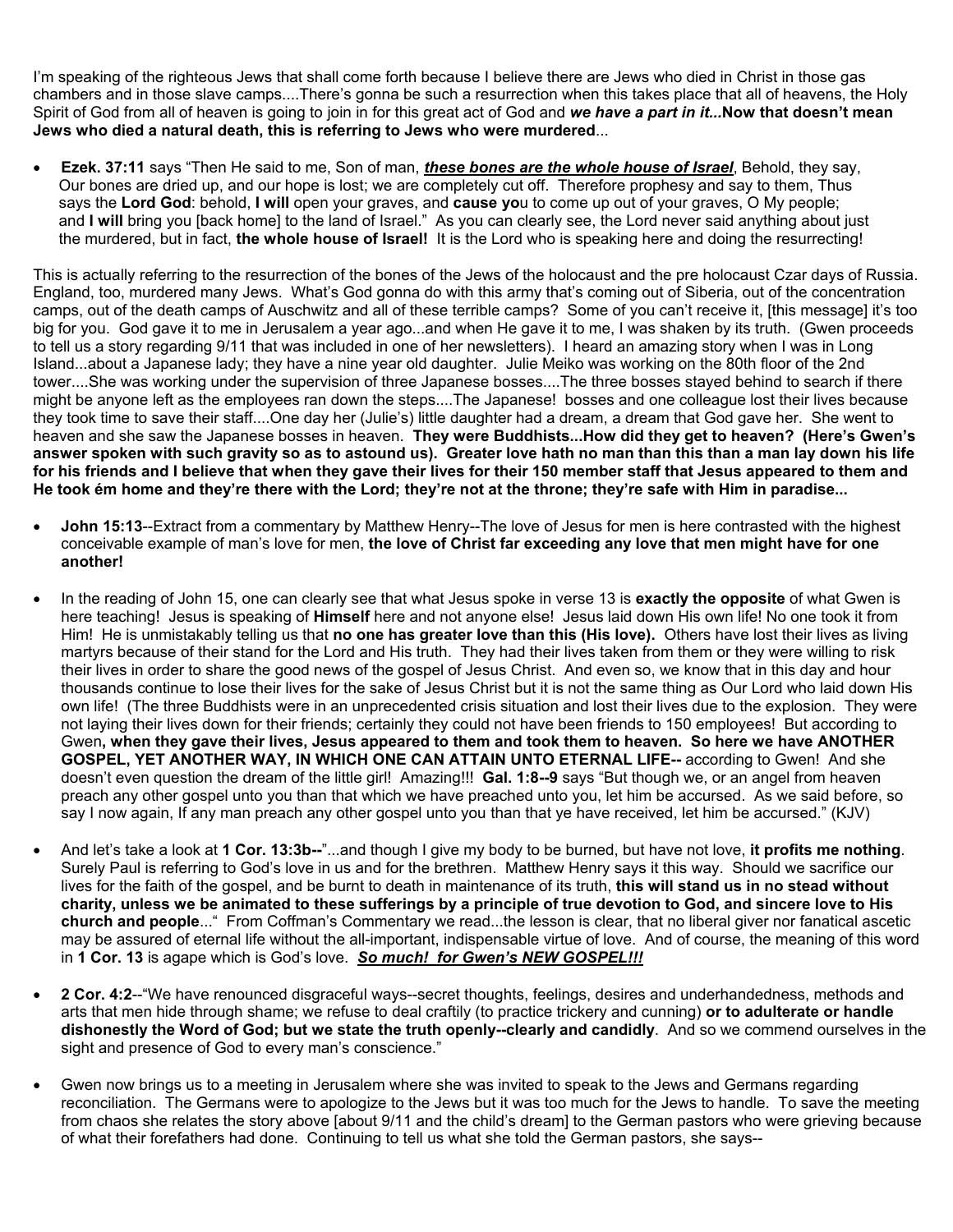And I said if Jesus could appear (her assumption preached as an absolute truth) to those Buddhist bosses, don't think for one minute that Yeshua didn't walk into **every gas chamber**. **I said, "My Jesus told me that He did, My Jesus told me He did, He told me, 'daughter I went into those gas chambers with those Jews and I revealed Myself to them and they saw me and the greatest turning revival of Jews, turning to God that ever took place in history was in Germany, Hitler's death camps for multitudes went into the camp of God.'" ( BIZZARE!!!** )

In the book of Rev. chapter 6 when the 5th seal is opened and they cried with a loud voice saying, you know what means, the word of God--for the TORAH. They were slain for the Torah, for the Tenach...they held their testimony...and they would not deny it. **How long, O Lord?--these are the dry bones of Ezekiel...**(She talked about a recent bombing on Passover in Israel and she asks God--) Where are they? Are they with you? You know what God said to me, He said, "My daughter, they were sitting at my table....Dr. Collett (speaker who says he went to heaven and spoke at Gwen's 1984 World Convention) said they've got white robes, Jesus told him (Collett) those are the Jews that were killed in the days of Hitler, they were the ones from the holocaust. He said that's who they are, they're under the altar, they've got their white robes just like you got a white robe. Jesus went with them into the gas chambers. White robes! was given (sic) to everyone but them and it was said to them that they should rest yet a little while until their fellow servants also and their brethren should be killed as they were should be fulfilled...(She reads Zech. 12:2-3)--That's where we are now, we're in the siege...(Reading of Zech. 14:2) but there's good news, God's getting his army ready, too. And part of that army that's gonna be there to defend Jerusalem is coming out of the grave. Now when they were resurrected when Jesus was crucified they toured Jerusalem and when they get resurrected our of their mass graves...God's gonna answer their prayers that they prayed every day, 'next year in Jerusalem.'

• This prayer is actually prayed two times a year by the Jewish people. Once at the end of the Day of Atonement and once at the end of the Seder on the Day of Passover). This statement is just more example of doctrine **a la Gwen!** 

God's not taking them straight from the grave to heaven in their resurrected bodies, **God's gonna give ¢em a little detour to Jerusalem** and they're gonna be there to join in the final conquest and nobody's gonna be able to kill em cause they've got their resurrected bodies. They got a job to do.

• Back to the banquet where the Jews and Germans were--Gwen reads a portion of **Isa. 49:23** to the German pastors "...they shall bow down to you with their face toward the earth, and lick up the dust of thy feet; and thou shalt know that I am the Lord; for they shall not be ashamed who wait for me." (KJV) She tells them that this scripture is a fulfillment of them [the German pastors] kneeling down at the banquet before the Jews and to be glad they didn't have to lick off the dust of their shoes. Here is the full scripture in **Isa. 49:23** "And kings shall be thy nursing fathers, and their queens, thy nursing mothers; they shall bow down to thee with their face toward the earth, and lick up the dust of thy feet; and thou shalt know that I [am] the LORD: for they shall not be ashamed that wait for me." (KJV ) ! *Lick up the dust* is an expression of complete submission. In Matthew Henry's commentary we read that this promise was in part fulfilled to the Jews, after their return out of captivity.

But Jesus didn't forsake them. When they got off the train they were separated and some were taken into the gas chambers, some to the slave camp...as they went into the gas chambers holding their babies in their arms and little children in their hands Jesus walked in with them and said, "I am the Lord, I am your Savior, I am your Yeshua" and I believe that's how ( ? ) are waiting under the altar for the resurrected body...Have you ever heard it this way before? Let's prophesy, let's come lay before the Lord and prophesy. (End of message)

- **Paul says in 2 Cor. 6:3--** "We (give no offense in anything,) put no obstruction in anybody's way so that no fault may be found and [our] ministry blamed and discredited." **2 Cor. 11:3-4, 13-15**--**3** "But [now] I am fearful lest that even as the serpent beguiled Eve by his cunning, so your minds may be corrupted and seduced from wholehearted and sincere and pure devotion to Christ. **4** For [you seem readily to endure it] if a man comes and preaches another Jesus than the One we preached, or if you receive a different spirit from the [Spirit] you [once] received, or a different gospel from the one you [then] received and welcomed. You tolerate [all that] well enough! **13** For such men are false apostles--spurious, counterfeits--deceitful w! orkmen, masquerading as apostles (special messengers) of Christ, the Messiah. **14** And no wonder, for Satan himself masquerades as an angel of light, **15** So it is not surprising if his servants also masquerade as ministers of righteousness. [But] their end will correspond with their deeds."
- *From Anointing or Apostasy?* by Charles Graves "*...*many have abandoned the literal methods of interpreting the scriptures...for what is called the "allegorical" or "spiritual" method...this method denies that the primary meaning of the Biblical text is the literal one and teaches that the true meaning is a deeper, "spiritual one" that is hidden beneath the literal rendering of the text. In other words, **"It doesn't mean what it says, it means what I say it says!"** Bernard Ramm, in his book *Protestant Bible Interpretation*, writes how "spiritualizing" opens the door to almost uncontrolled speculation and imagination. As you obviously can see, Gwen Shaw majors in spiritualizing the scriptures.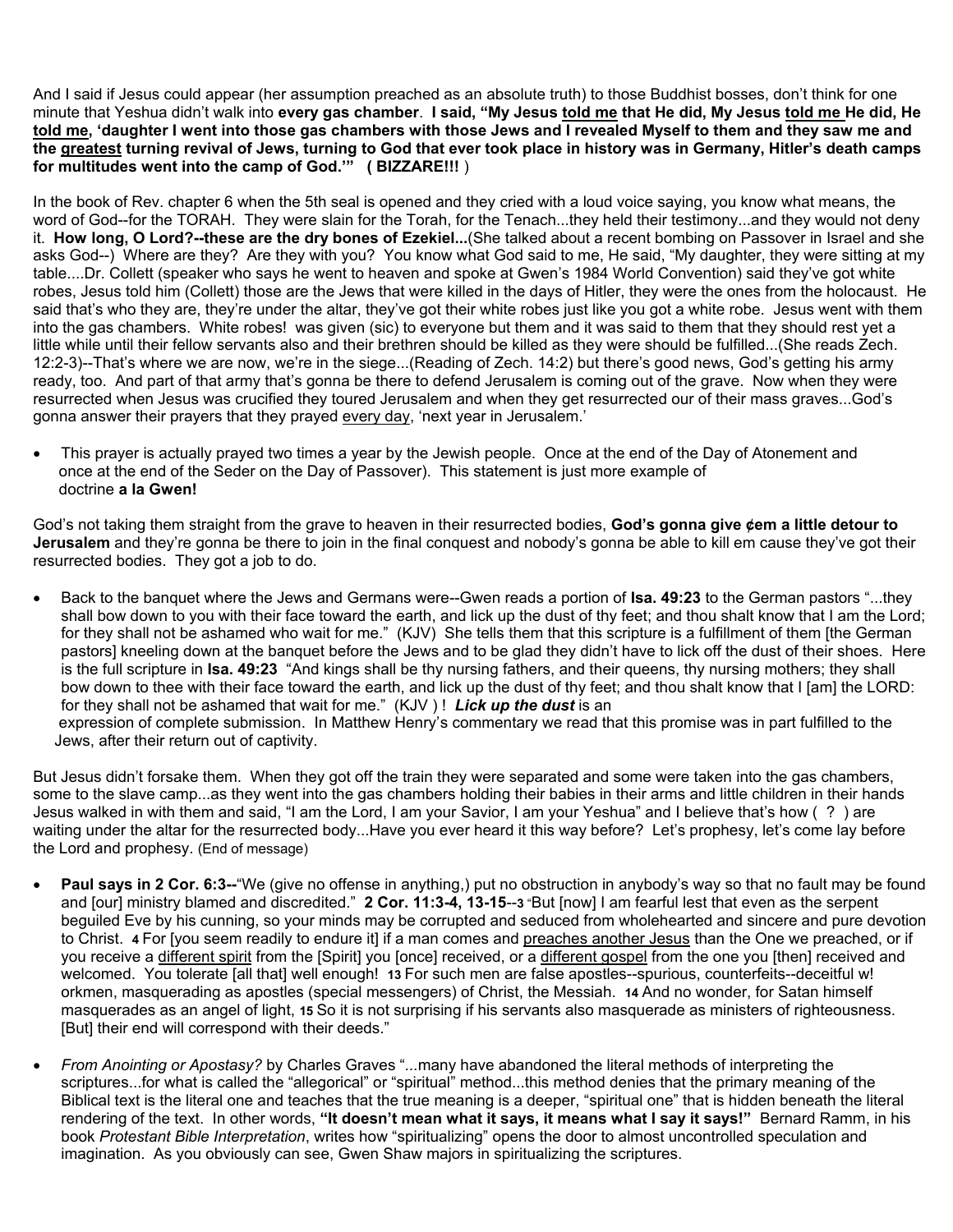# **SOME OF THE PLACES THAT GWEN HAS MINISTERED**

*Engeltal, AR--Apostolic Council of Prophetic Elders, Colorado Springs, CO--Spain--Canada--Regina, Saskatchewan-Thunderbay, Ont.--Saskatoon--Montreal, Quebec--Toronto Airport Christian Fellowship--Dallas, Texas--Norwich, England--Panassac, France--Albania--Greece--Israel, Jerusalem & House of Peace--Argentina--Monterrey, Mexico-- Kentucky--Nigeria--Johannesburg, South Africa--Norway--Sweden--Downingtown, PA--Germany--Australia--Singapore, Hong Kong--Macao--Gaithersburg, MD--Russia--West Coast, USA--Florida--Blue Mountain Christian Retreat Center, PA-- Lafayette & Portage, IN--Gateway Christian Center Camp Meeting, NC--White Horse Christian Center--Ashland, VA-- Detroit, MI--New Orleans--Sri Lanka--Belgium--Switzerland--Paris, France--Taiwan-- Philippines--China--Toms River, NJ-- Dover, Delaware--White Plains, NY--Niagara Falls, NY--Winnipeg, MB--Washington, DC--St. Louis, MO,--Latter Rain Ministries, Inc. in Litchfield, IL--Italy--Sicily* 

#### **FROM THE BOOK** *HEAVEN CAN'T WAIT* **BY WILLIAM ALNOR** *(pages 52-55) THE END-TIME HANDMAIDENS*

One of the most influential religious organizations preoccupied with heaven and hell are the End-Time Handmaidens of Jasper, Arkansas. The Handmaidens, and charismatic ministry headed by Gwen Shaw, carries in its stock at least twelve books about trips to heaven, some of which shoot wide of the biblical record of this realm in significant areas. In reprinting and distributing *Intra Muros* (meaning "Within the Gates"), which was originally published in 1898, the Handmaidens became culpable in spreading false doctrine because the book supports nineteenth century spiritualist ideas and the Mormon doctrine of eternal marriage between men and women in heaven. *Intra Muros* is based on the nineteenth-century vision of heaven by Methodist Rebecca Springer (1832-1904).

 God's Word tells us--Jesus himself stated--that there will be no marriage in heaven, and in fact people will be "like angels" (Matt. 22:30). *Intra Muros* also contradicts the biblical record in numerous other areas including the advocacy of works righteousness as a way of attaining heaven.

 Another book reprinted by the End-Time Handmaidens in 1984 that was first published around the turn of the century is Elwood Scott's *Paradise: The Holy City and the Glory of the Throne.* This account is hard to take seriously due to its fanciful portrait of heaven as being a domain of flying horseless chariots (closely resembling futuristic George Jetson--type cars) flown about by angels and the saints. Each saint is supposedly given a harp to play. The book is permeated with ludicrous and racist thinking. For example, the book asserts that all Black people on earth *will become White in heaven.* But they won't lose their Black dialect of the English language--it will be spoken in heaven.

 The main character in the book, Seneca Sodi, who claims to have spent forty days in heaven, gives an account of how he observed a group of singers in the distance and was told that "they were all colored people of America." Drawing closer Sodi asks one of the singers, "Are there no black faces in heaven?" He is told: "We are all white here and in **de** perfect image of **de** Lord...There's multitudes of **dem** here and **dey** sing in **de** choir **wid de odder** people and their voices are often **de** loudest."

 The End-Time Handmaidens also publish a thirteen-page testimonial booklet by Aline Baxley of California, who claims that after an automobile accident "the Death Angel carried me out to that outer darkness. I found myself in Hell, screaming, hollering, gnashing my teeth, begging the Death Angel not to leave me in Hell. Souls were around me by the hundreds and thousands, screaming and gnashing their teeth, just trying to die." After God also showed her the lake of fire she woke up from a coma she'd been in for several days, so terrified that she asked Christ to save her from her sins.

 The following is a summary of some of the tales circulating through the church (some of which are more fanciful than others). Notice how their descriptions seem to contradict each other, despite the fact that the originators of these stories all claim to be Christians, endowed with the Holy Spirit that the Bible calls the Spirit of truth (John 16:13).

- Percy Collett of Florida claims that he spent five and one-half days in heaven where he met and ate with guardian angels, and notes that "dogs in heaven do not bark, but the horses praise God. In heaven "God the Father can be seen", he said. **"He is bigger than Jesus and has feathers on his left hand."** (my note-Percy Collett appeared as a guest speaker at the 1984 World Convention in St. Louis, MO).
- Howard O. Pittman gives his account of the heavenly realm and the realm of demons in his book *Placebo* (which is based on his alleged near-death experience in 1979) and in *Demons: An Eyewitness Account*. In *Demons,* Pittman includes line drawings of the many different types of demons he was shown by the angels as they escorted him through the spirit world. Some appeared like frogs, he reported, while others looked like soldiers, mythological creatures, and a variety of other forms. (my note-Gwen endorses and sells Howard O. Pittman's books).

#### *Heaven Can't Wait* **Chapter 7 (pages 119-124) continued Heaven-Hopping, Heresy, and the Occult**

 Gwen Shaw, founder of the End-Time Handmaidens, received an astounding prophecy from God in August 1990: The American armies gathering in Saudi Arabia for what was later to be known as Desert Storm were going to be slaughtered if America didn't repent and turn back to God.

 "Yea, and I say unto thee that thou shall perish in the desert, if thou dost not reverse thy ways and come back to Me, America," God allegedly said, speaking through Shaw at Beaver Lake, Arkansas, Sunday, August 26.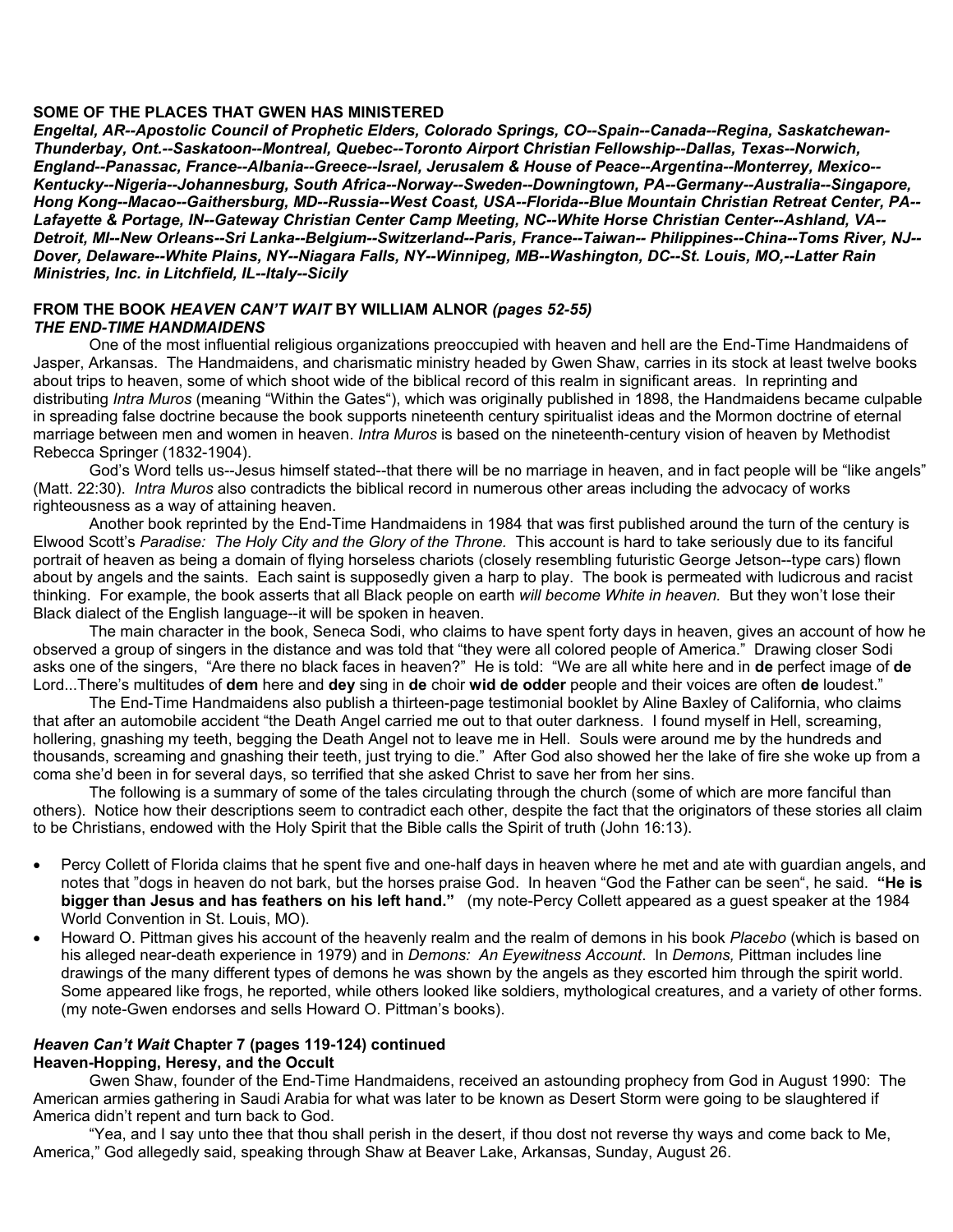"Yea, and I say unto thee that there is a terrible demonic attack, even against the soldiers that have gathered together. Yea, and unless thou dost pray, this thing shall be unleashed and thou shall know such bloodshed as thou has never known...if thou dost not seek the face of thy God with all earnestness and all humility--with all abasement, I say unto thee that thou shall sing, America...the greatest funeral dirge that thou hast ever sung!"

 Shaw was so certain her prophecy was from God that she published it, and noted that it "is meant for the entire body of Christ." The record, however, proves Gwen Shaw to be a false prophetess. America did not repent--and it is still sliding away from God. Yet months later in January and February 1991 it was the Iraqis who suffered horrible casualties as the U.S. and its allies ejected their once-proud army out of Kuwait. Iraq's losses were in the tens of thousands, while the U.S. lost less than one hundred--a number far less than the most optimistic estimates.

 This failure has not stopped Shaw and other members of the Arkansas-based organization from continuing to prophesy. Each newsletter contains new words from the Lord, along with stories of encounters with the unseen world. Stories from the Handmaidens include visits with angels, trips to heaven and hell, bizarre meetings with the devil (sometimes casting out various types of demons), and strange tales about believers' identities as spiritual members of one of twelve tribes of Israel.

 As previously mentioned in chapter 2, the End-Time handmaidens, an organization that has followers worldwide, is a group fascinated by stories about trips to heaven and hell. Besides publishing several books about visionaries' trips to the other side, their catalog lists at least ten other books by authors who claim they've made mystical heaven-and/or hell-hopping trips (including some books by authors mentioned in this book). In addition, the Handmaidens' meetings and conventions often feature speakers who give riveting first-person accounts of trips to the other side

#### **Is Mysticism Connected to Impure Doctrine?**

The vast majority of those who weave fantastic stories about their trips to heaven and hell have at best made fuzzy statements that undermine essential Christian doctrine and at worst hold beliefs that are clearly unbiblical. There is a clear link between the rise of "heaven can't wait" and other mystical stories in the church today and bad doctrine. Many experience-driven Christians are not only easy prey to believe any new fad that comes into the church today, but they can also easily be caught up in the intrigue of these types of stories that can divert them from the simplicity of the gospel (2 Cor. 11:3).

 More sinister is the possibility that many of these types of stories could have their origins in hell as a ruse to a sleeping church not willing to put all things to the test. If Christians' attention can be diverted away from the Great Commission and onto self, being titillated by stories of the hereafter, they become little earthly good for Christ's sake.

#### **The Doctrine of the End-Time Handmaidens**

This could be the case with the End-Time Handmaidens. In recent years several evangelical cult-watching organizations have issued warnings about the handmaidens' doctrines, as various members have left that group claiming it is a "cult". The St. Louis-based national ministry Personal Freedom Outreach released a report quoting an ex-member who stated: The largest percentage of people involved in this cult are women who are either divorced, un-submissive to spiritual authority, are domineering toward their husbands, or are bitter toward men.

 It notes that founder Gwen Shaw, the former Gwen Bergman of Canada, founded the sect after "more than twenty-five years of wedlock and nearly a decade of separation" from her husband, missionary Dave Schmidt, to whom she bore three sons and served with as a missionary to China, Taiwan, and Hong Kong. In the early 1970's she met retired Air Force officer, Lt. Col. James Shaw, to whom she announced that "the Lord has told me that I can marry you."

 The majority of the report hones in on the sect's false doctrine. Kurt Goedelman and Richard Fisher write: The "Doctrinal Statement" of the Handmaidens, by orthodox standards, is vague and obscure. At best it has only one essential of Christian belief, the nature of God and even that is not clear. There is no distinct presentation of the Trinity.

 They go on to write that additional writings of Shaw contain other problems including the assertion that Christ "originally...shared the glory of the Father in heaven, and now He could only return to it through the gateway of suffering." To that the authors correctly respond that "Jesus did not suffer to earn back an inheritance. He suffered for mankind, so that people could have an inheritance."

 Other aberrant doctrines of the Handmaidens include the belief that Christians can be demon possessed. They also accept a major error of the positive confession or Word-Faith movement taught by Kenneth Hagin--that Christians can claim their healing and confess away any sickness or disease, notes former Christian Research Institute researcher Bob Lyle:

 [The] End-Time Handmaidens makes the mistake of including physical healing as part of the atonement of Christ. Rather than seeing healing as a benefit of the atonement it is a part of the atonement and thereby assured upon request. This is carried over to the animal world as well as or mankind.

#### • **Notes taken from the Christian Retreat in PA, May 17-19, 2002 --**

 Don't sell your anointing--Fasting is a great cure for sin--How wonderful it was to go to the Mass and take communion with my brothers and sisters--God recreated Adam and Eve--(He didn't kill an animal to cover them with) Are you birthing holy things?-- Produce the Christ Child, the world is waiting for the manifestation of the sons of God-- You need to make sure that the church you are going to is flowing with what God is doing (meaning the present move)--[Right after this statement she told the story of a man who went against Rodney H. Browne being in NY and he lost 100 members of his church [just some more intimidation!]-- There is jewelry and there are gems appearing in the air, coming to Christians--Prophesy over your body daily. In another yearly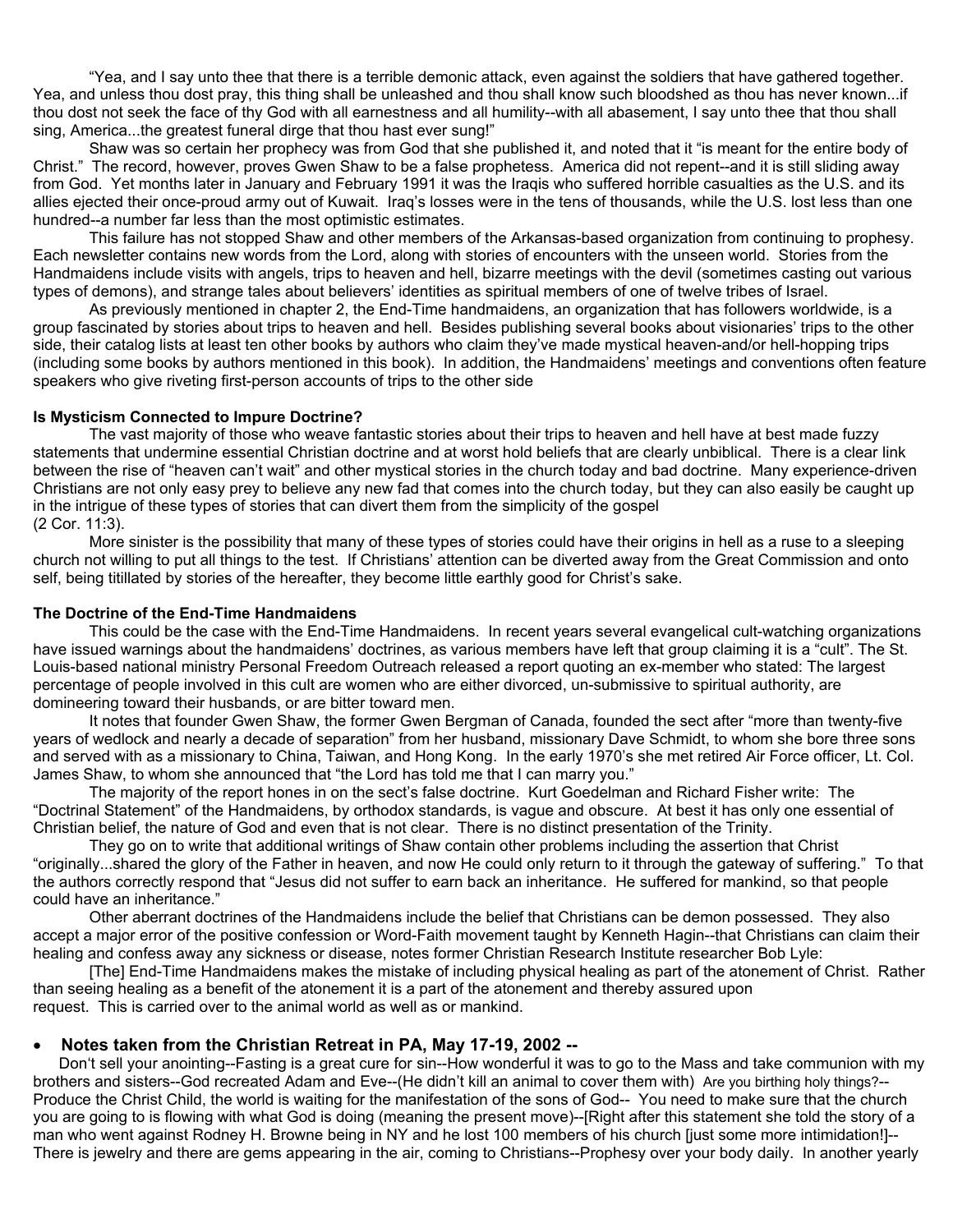retreat she stated that God gave her a mandate to only print *The Law of the Angels* in hardback; it has been in soft cover for several years. She ! shared with us that there appeared a great eye behind her as she spoke in India and that all in the audience saw this vision. She proudly stated that **her name (Gwen Shaw)** is in the Bible Code. Here's an excerpt about the Bible Code taken from: **http://xyz.org/biblecode/dm970528.html** The Bible was first chiseled in stone and hand-written on parchment scroll, and finally printed as a book. **Now that we have computer technology it can be read as it was always intended to be read**. (Quote by Eli Rips) Computers have discovered a hidden code in the Bible that has predicted every major event in history. The rise of Hitler, man's conquest of the moon, the Gulf War-all were foretold by the Bible Code. So does it predict doom for us all...**or is it the key to man's survival?** (That's what Michael Drosnin would have us believe!Here we have just one more elusive seduction calling people from the true God and trust in Him for our life and future! So NOW we can all read the Bible the way it was intended to be read because we have the computer?! I think NOT! So now we can forget about all the former inspired writers of the Bible and that which they did properly understand and let's forget about all the godly men and women of God who served God through their persistent study of God's Word and their presentation to us because (according to Michael Drosnin) that doesn't count!!! Give it a few years and we'll hear about yet another new fad regarding numerology and/or mystical meanings). Check out **www.pfo.org/biblecode.htm** to further re! veal the Bible Code.

# **Scriptures for Meditation**

**Jer. 6:16**--"Thus says the Lord, Stand by the roads and look, and ask for the eternal paths, where is the good, old way; then walk in it, and you will find rest for your souls. But they said, We will not walk in it!"

**Jude 3**--"Beloved, when I gave all diligence to write unto you of the common salvation, it was **needful** for me to write unto you, and exhort you that ye should **earnestly contend** for *the faith* which was once delivered unto the saints." (KJV)

**Mat. 24:3-5**--"While He was seated on the Mount of Olives, the disciples came to Him privately and said, Tell us, when will this take place, and **what will be the sign of Your coming and of the end**--that is, the completion, the consummation--of the age? Jesus answered them, **Be careful that no one misleads you**--**deceiving you and leading you into error** for many will come in (on the strength of) My name--appropriating the name which belongs to Me--saying, I am the Messiah, the Christ; **and they will lead you astray.**"See also **Mark 13:5, 6, 37**, **Luke 21:7-8** 

**2 Cor. 10:18--**"For [it is] not [the man] who praises and commends himself who is approved and accepted, but [it is the person] whom the Lord accredits and commends."

**2 Thes. 2:3, 9-12**--"Let no man deceive you by any means; for that day shall not come, except there come a falling away first and that man of sin be revealed, the son of perdition. Even him whose coming is after the working of Satan with all power and signs and lying wonders. And with all deceivableness of unrighteousness in them that perish, because they **received not the love of the truth**, that they might be saved. And for this cause God shall send them strong delusion, that they should believe a lie, that they all might be damned who believed not the truth, but had pleasure in unrighteousness." (KJV)

**1 Cor. 9:24-27**--"Know ye not that they who run in a race run all, but one receiveth the prize? So run, that ye may obtain. (my note--run *in such a way* that you may obtain it). And every man that striveth for the mastery is temperate in all things. Nowthey do it to obtain a corruptible crown, but we, an incorruptible. I, therefore, so run, not as uncertainly; so fight I, not as one that beateth the air; But I keep under my body, and bring it into subjection, lest that by any means, when I have preached to others, I myself should be a castaway." (KJV)

**Col. 2:18--**"Beware lest any man spoil you through philosophy and vain deceit, after the tradition of men, after the rudiments of the world, and not after Christ."

**2 Tim. 2:19b--**"...Let everyone that nameth the name of Christ depart from iniquity..." (KJV) [Exposition from John Gill Commentary] "...both from doctrinal iniquity, the errors and heresies of the above false teachers, which increased to ungodliness, and ate as a gangrene, and were the subversion of the faith of some; and from all practical iniquity, which those men, and their followers, especially the Gnostics, were guilty of; and, generally speaking, when men make shipwreck of faith, **they put away a good conscience."** 

**Jer. 23:16--**"Thus says the Lord of Hosts, do not listen to the words of the [false] prophets who prophesy to you. They teach you vanity--emptiness, falsity and futility--and fill you with vain hopes; they speak a vision of their own minds, and not from the mouth of the Lord."

**1 John 3:2-3**--"Beloved, now are we the sons of God; and it doth not yet appear what we shall be, but we know that when he shall sppear, we shall be like him; for we shall see him as he is. And every man that hath this hope in him purifieth himself, even as he is pure." (KJV)

**Isa. 66:2--**"But this is the man to whom I will look and have regard, he who is humble and of a broken or wounded spirit, and who **trembles at My word** and reveres My commands."

# • **Some Closing Thoughts**

 Here is a decisive piece written by William MacDonald from **<www.takeheed.net/whentol.htm>**Tolerance can be a virtue, but it can also betray an inexcusable weakness of character....But there is another tolerance that is despicable.

 This is the willingness to remain silent when God's name is blasphemed or when Christ is dishonoured....It is the unwillingness to speak out against evil. Tolerance that condones deceit and unrighteousness is sin.--Those who think that Jesus was always tolerant should read **Matt. 23**, a denunciation of hypocrisy...(the passage) proves forever that our Lord was capable of scathing indignation at the pretence of religious leaders or they should read **Rev. 2:20** where He condemned the church...for tolerating a woman teacher named Jezebel. Paul too was intolerant of evil. See **1 Tim. 1:20 and 2 Tim. 2:17; 4:14** where he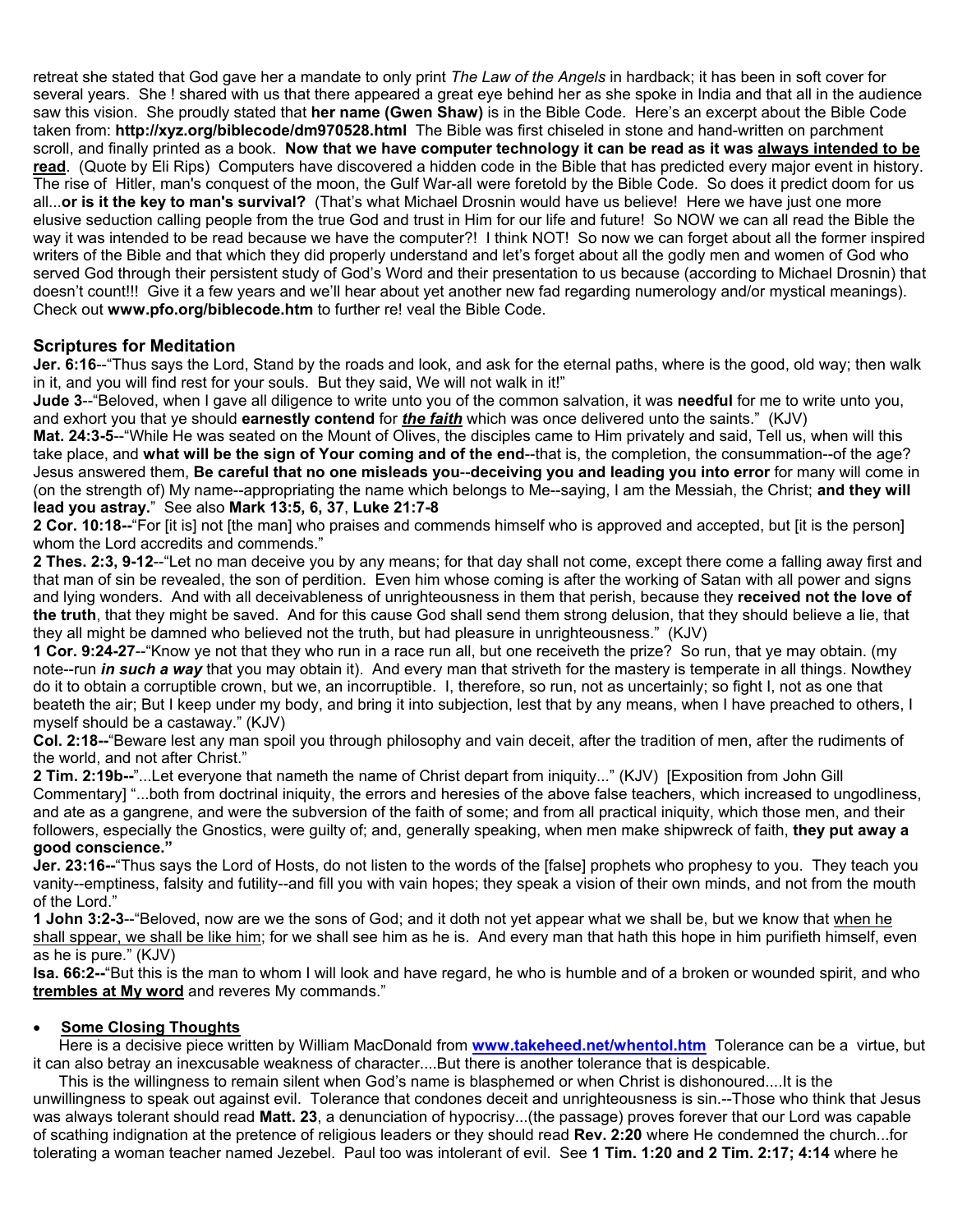discloses names as well as **3 John: 9** where John had the courage to name Diotrephes....We have an enormous craving for popularity. This is the stuff of which false prophets are made. We have a desire to avoid unpleasantness at all cost. A desire like this keeps us from confronting from intervening when we should.--We have a! distaste for being different. We find it easier to move along with the crowd, to drift with the tide. It is all too easy to remain silent when we are in an adverse theological climate. We are 'slaves who dare not to be right with two or three'.--We have lost the capacity for being angry. We are not easily enough disturbed. We are in the sorry state of having no capacity for indignation. We are experts at putting off decisiveness simply because we don't want to act.--**Sometimes we are too blinded by friendship to stand against wrong.--**Ecumenism and Catholicity are two great buzzwords today....'What we need is unity'. What we *really* need is to contend earnestly for *the faith* in a day when it is being attacked, diluted and denied. We will be tolerant in matters of indifference but intolerant of departure from the truth of God. With Luther, 'Here we stand. We can do no other'.

# • **Portions taken from** *Characteristics of Spiritual Abuse: Manipulation* **by Ron Henzel**

 Manipulation in God's name--even within churches--is not new...the superior power of one person is consciously or unconsciously misused to influence profoundly and draw into his spell another individual or a whole community.--(Dietrich Bonhoeffer, 1906-1945)

 Manipulation involved in Spiritual Abuse is especially cruel because it takes advantage of a **person's deepest needs and highest ideals.** 

 Whenever spiritual abusers misuse...the Bible, 90% of the time you can cut through all their confusing rhetoric and twisted reasoning by asking three simple questions:

 *1*-What was the original author actually saying *to his audience?* 

 *2-*What was this author, who was writing under the inspiration of the Holy Spirit, saying *to all believers?* 

 *3-*What is God saying *to us* through this text?

 The hidden agenda of every spiritually abusive group is always the same: The glorification of the leadership.Yes, I had been manipulated. But as far as I was concerned, I still had to take personal responsibility for my actions....On the other hand, we should *not minimize* the role the manipulator played...**if we minimize that person's role, we are likely to be manipulated again**. **<http://geocities.com/Athens/Forum/9575/manipul8.html>**

- **Jer. 23:28**--"He that hath My word, let him speak My word faithfully. "What is the chaff to the wheat?" saith the Lord." Preach the truth. Take heed of giving thy own dreams and fancies in God's name. All is chaff except the pure word of God. O stamp not God's image on thine own coin! We live in high-flown times: many people are not content with truths that lie plainly in the Scriptures; and some, to please their wanton palates, have sublimated their notions so high, that they have flown out of the sight of the Scripture, and unawares run themselves, with others, into dangerous errors. William Gurnall--(1616-1679) **<http://users.moscow.com/ccm/books/armor.html>#SEC9**
- From Volume 1 of *The Christian in Complete Armor* by William Gurnall--(1616-1679)..I hope you realize that error is not so innocent a thing as many think. It not only disrupts the relationship of the individual saint with the Beloved, but it also disturbs the peace of the Bride--the church. "I hear," Paul writes, "that there be divisions among you; and I partly believe it. For there must be also heresies among you." **1 Cor. 11:18-19**. The implication here is that divisions are the bastard offspring of an adulterous affair with error. When Christians walk in truth, they also walk in unity and love; when they walk in error, the antithesis prevails. Are you so proud that you think all this talk about polluting God's truth with error does not apply to you? If so, what a dangerous position you are in! Doctrinal error is the disease of the times! What makes you so sure you have been inoculated against it? I must tell you, it is one of those afflictions for which there is no one-time cure. The more knowledge we accumulate, and the more sophisticated we become in our study of the faith, the more careful we must be to guard against error! That great preacher Paul felt compelled to press the point home repeatedly. He hardly gave a sermon or wrote a letter without begging believers to beware of those things which would adulterate the gospel. He thought his warning indispensable for the saints....**Have we come so far in our day that we no longer need his admonition? Satan has not grown tired of perpetrating his lies; we dare not grow complacent about seeking God's truth.**
- **PUBLIC ERROR MUST BE CORRECTED PUBLICLY**-Dave Hunt answers a reader's question thusly (8/01 *The Berean Call*): "…It is not a matter of pointing out 'faults,' but of correcting unbiblical doctrine and behavior. Publicly taught doctrinal error must be corrected publicly for the benefit of those who have been misled thereby. In fact, correction should be a major goal of any teaching from God's Word. Paul tells Timothy that the purpose of Scripture is for doctrine, for reproof, for correction, for instruction in righteousness' (**2 Tim. 3:16**). **Indeed, the major part of the 22 epistles involves correction**! It is impossible to teach sound doctrine and to instruct in righteousness *without* warning concerning what is false. Thus Paul declares that to 'preach the word' one must 'reprove, rebuke, exhort with all longsuffering and! doctrine' (**2 Tim. 4:2**). And reproof and correction are incomplete without specifically identifying the offenders. How many of today's popular Christian leaders are being true to God's Word in this regard? Could that be a major missing element in today's church, explaining at least in part why so many 'will not endure sound doctrine'?…"
	- *Reprinted in the Calvary Contender, Sept. 1, 2001*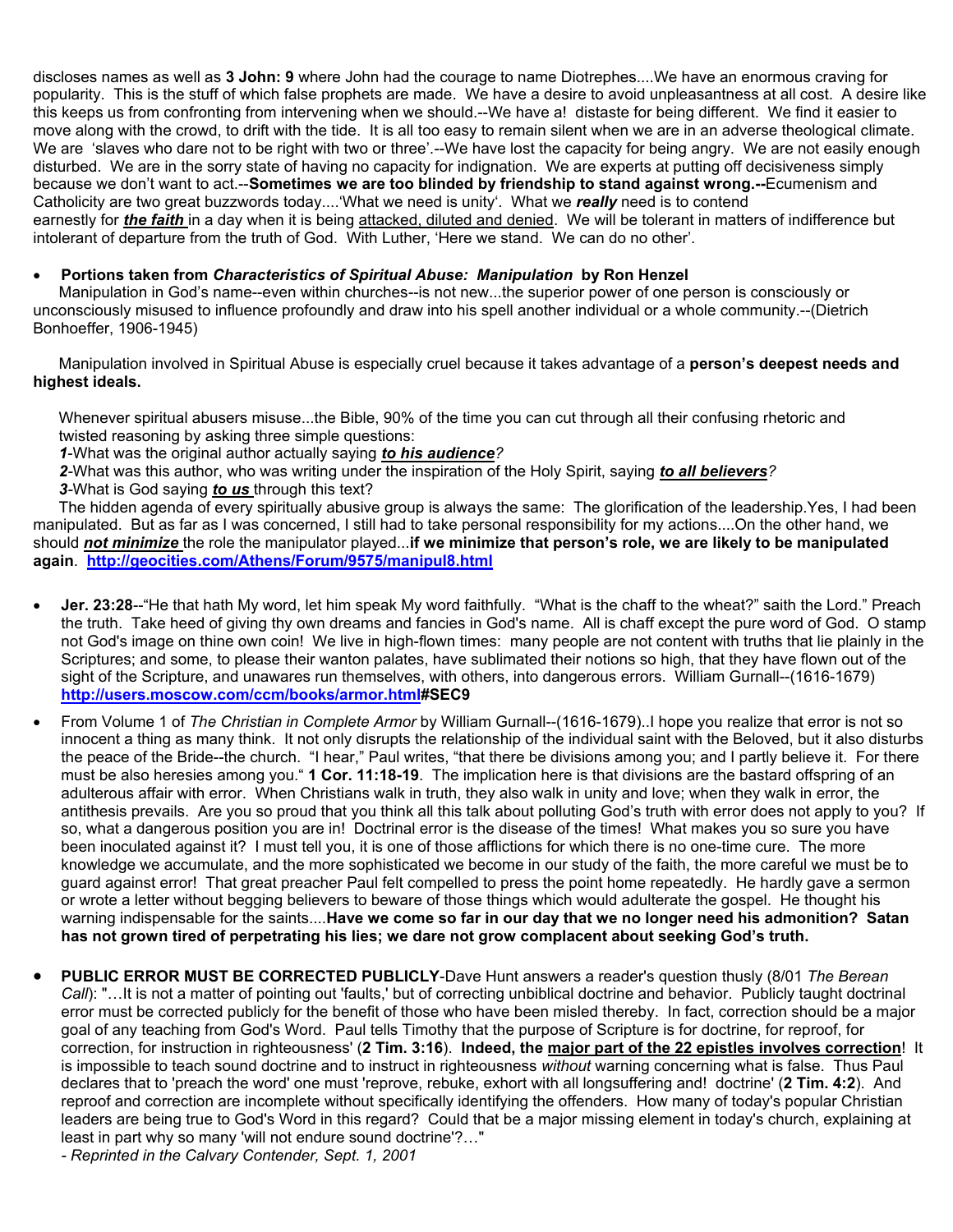A revival in our hearts is always the revival of the place of Christ in our hearts. (Footprints for Pilgrims) Resolved: Never to do anything which I should be afraid to do if it were the last hour of my life. --Jonathan Edwards

# **Suggested Additional Reading**

*MY UTMOST FOR HIS HIGHEST--*by OSWALD CHAMBERS *WAR ON THE SAINTS--*by JESSIE PENN-LEWIS (pp. 318-325 shows a Clear Chart contrasting the True Workings of God Versus the Counterfeits of Satan) *A TREASURY OF PRAYER--*THE BEST OF E. M. BOUNDS--Compiled by LEONARD RAVENHILL *MORNING AND EVENING--*by Charles H. Spurgeon *THE CHRISTIAN IN COMPLETE ARMOR--*by William Gurnall--Volumes 1, 2, 3 (A modernized abridgement)

# **ADDITIONAL WEB SITES/PAGES OF SIGNIFICANCE**

www.deceptioninthechurch.com/judgenot.html Jacob Prasch www.amazingbible.org/Documents/Church\_Desk/Todays\_church.htm www.cephasministry.com/randy\_clark.html Randy Clark.html Randy Clark's quotes www.pfo.org/deceived.htm G. Richard Foster http://www.banner.org.uk/res/lastd13.html download by Don Clasen http://www.geocities.com/iberianinquisition/office.html Re the inquisition http://mtc.org/%7Ebart/inquis.htm **Arthur Maricle (inquisition)** Arthur Maricle (inquisition) www.thebereancall.org **Dave Hunt (re Catholicism & sound doctrine)** Dave Hunt (re Catholicism & sound doctrine) http://www.cuttingedge.org/n1034.html Reflexere is a set of the Pope embracing evolution www.diakrisis.org Alan Morrison and the Control of the Control of the Control of the Alan Morrison www.takeheed.net/whentol.htm WMM NacDonald (re when tolerance is sin) www.letusreason.org/Latrain3.htm **Regarding Wm. Branham** www.ctyme.com/bwash/bwash.htm **David Sutphen (re brainwashing)** bayid Sutphen (re brainwashing) www.loriswebs.com/endtimeprophets/fire.html and the state of the state Haley (re false anointing)

#### **MY HEART SHARING ~ LOVE FOR JESUS AND HIS TRUTH ~ COME TO JESUS**

I praise and worship the Lord God Almighty for bringing me to this fresh awakening of His precious truths. His love continues to be revealed over and again and in deeper ways as I learn to walk with Him. How His Word with His Holy Spirit has affected me through these dangerous days is difficult to express. He is amazingly and exactly what I desire and need all the days of my life. My heart's passion is for the love of the truth and with a heart of compassion I desire many others to come out of all deceptions*.* 

#### **MESSAGE TO GWEN'S STAFF AND TO THOSE WHO ARE INVOLVED IN THE ETH & S ~**

It hasn't been easy for me to write this report regarding the twisting of scripture with the exposing of other so-called 'leaders'. My heart's prayer and plea is that you will give heed to this report and bring it to the Lord in sincere prayer with an open heart. We have a merciful God who is ready to forgive and cleanse and lead us aright. Please take some quiet time and meditate on the scriptures, asking the Living God what He wants to speak to each one of you. Think for yourselves and hold no other person in esteem, no matter their name or accomplishments. God bless you as you pursue the true God, the God who says, He is the way and the truth and the life. We must be willing to acknowledge that we have given honor where honor did not rightfully belong, except to Our Lord; yet always remember that He is forgiving towards any who repent.

#### **Acknowledgements:**

**I wish to thank all those who freely gave me their permission to share information that they had already researched. A 'special thank you' to those who prayed for me and encouraged me; you know who you are.** 

 **A sincere thank you goes to my friend Charlene who so graciously shared her computer system with me in order to complete this report. May God's blessings of truth and wisdom be showered upon you.** 

**Also, to my dear son, Patrick, who took the time to share his computer expertise with me. Patrick, thank you so much. You know how I always appreciate you and your help. May Our Lord continue to give you more of His blessings of truth.** 

**Most of all to my dearest Lord and Savior who has always been faithful to me throughout my life's challenges, only to open my eyes afresh and deliver me from the deceptions of the enemy. You know my heart and how I love you dearly and deeply. Truly, there is no other like you, My Jesus, My Treasure of all treasures, my Emmanuel. I love you and I thank you and I praise you with all of my heart. I aim to stand with you and your precious word all the days of my life by your all sufficient grace.**